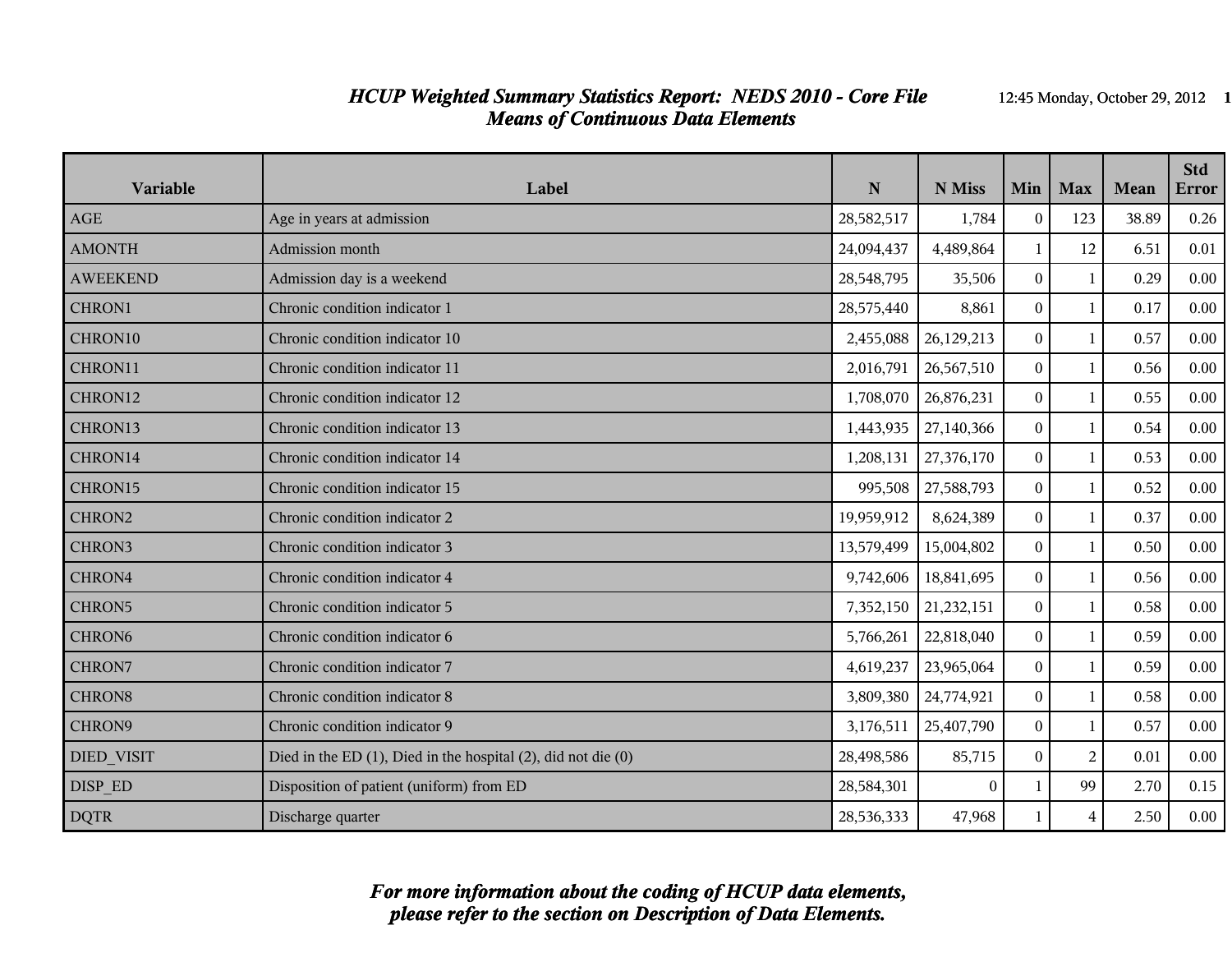### *HCUP Weighted Summary Statistics Report: NEDS 2010 - Core File* 12:45 Monday, October 29, 2012 **2** *Means of Continuous Data Elements*

| Variable       | Label             | ${\bf N}$  | N Miss     | Min          | <b>Max</b> | Mean    | <b>Std</b><br>Error |
|----------------|-------------------|------------|------------|--------------|------------|---------|---------------------|
| DXCCS1         | CCS: diagnosis 1  | 28,575,440 | 8,861      | 1            | 670        | 190.23  | 0.56                |
| DXCCS10        | CCS: diagnosis 10 | 2,455,088  | 26,129,213 | $\mathbf{1}$ | 670        | 184.59  | 0.78                |
| DXCCS11        | CCS: diagnosis 11 | 2,016,791  | 26,567,510 | $\mathbf{1}$ | 670        | 183.68  | 0.74                |
| DXCCS12        | CCS: diagnosis 12 | 1,708,070  | 26,876,231 | $\mathbf{1}$ | 670        | 183.41  | 0.72                |
| DXCCS13        | CCS: diagnosis 13 | 1,443,935  | 27,140,366 | $\mathbf{1}$ | 670        | 183.32  | 0.68                |
| DXCCS14        | CCS: diagnosis 14 | 1,208,131  | 27,376,170 | 1            | 670        | 183.07  | 0.68                |
| DXCCS15        | CCS: diagnosis 15 | 995,508    | 27,588,793 | 1            | 670        | 183.64  | 0.72                |
| DXCCS2         | CCS: diagnosis 2  | 19,959,912 | 8,624,389  | 1            | 670        | 198.48  | 1.06                |
| DXCCS3         | CCS: diagnosis 3  | 13,579,499 | 15,004,802 | 1            | 670        | 199.21  | 1.28                |
| DXCCS4         | CCS: diagnosis 4  | 9,742,606  | 18,841,695 | $\mathbf{1}$ | 670        | 195.91  | 1.32                |
| DXCCS5         | CCS: diagnosis 5  | 7,352,150  | 21,232,151 | $\mathbf{1}$ | 670        | 192.46  | 1.27                |
| DXCCS6         | CCS: diagnosis 6  | 5,766,261  | 22,818,040 | $\mathbf{1}$ | 670        | 189.92  | 1.16                |
| DXCCS7         | CCS: diagnosis 7  | 4,619,237  | 23,965,064 | 1            | 670        | 187.61  | 1.05                |
| DXCCS8         | CCS: diagnosis 8  | 3,809,380  | 24,774,921 | $\mathbf{1}$ | 670        | 186.33  | 0.92                |
| DXCCS9         | CCS: diagnosis 9  | 3,176,511  | 25,407,790 | $\mathbf{1}$ | 670        | 185.84  | 0.81                |
| <b>EDEVENT</b> | Type of ED Event  | 28,584,301 | $\theta$   | $\mathbf{1}$ | 99         | 1.50    | 0.15                |
| E CCS1         | CCS: E Code 1     | 7,323,497  | 21,260,804 | 662          | 2621       | 2583.71 | 0.57                |
| E CCS2         | CCS: E Code 2     | 4,505,172  | 24,079,129 | 662          | 2621       | 2608.74 | 0.70                |
| E_CCS3         | CCS: E Code 3     | 1,698,148  | 26,886,153 | 662          | 2621       | 2610.77 | 0.62                |
| E CCS4         | CCS: E Code 4     | 729,873    | 27,854,428 | 662          | 2621       | 2613.54 | 0.59                |
| <b>FEMALE</b>  | Indicator of sex  | 28,581,796 | 2,505      | $\mathbf{0}$ | 1          | 0.55    | 0.00                |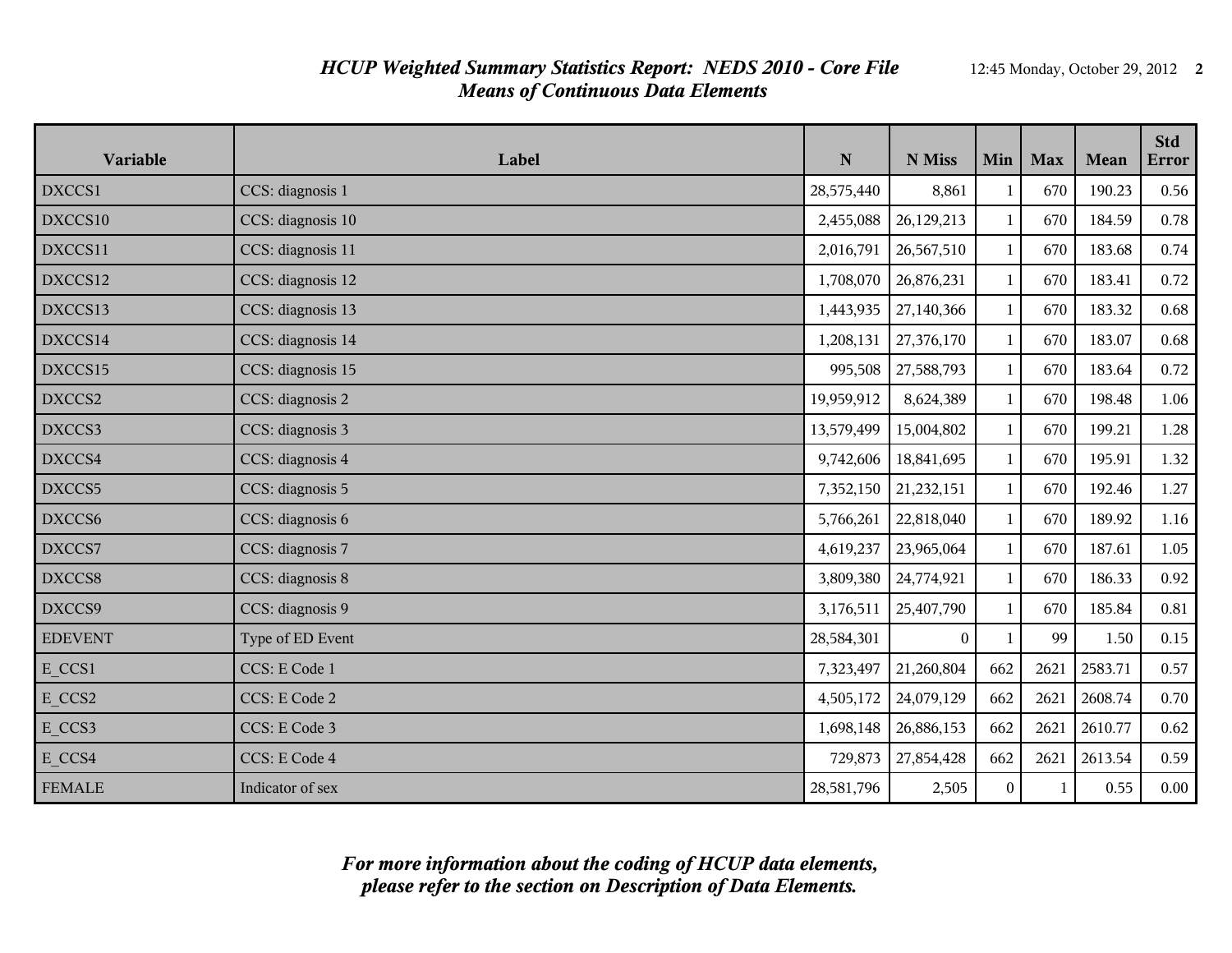### *HCUP Weighted Summary Statistics Report: NEDS 2010 - Core File* 12:45 Monday, October 29, 2012 **3** *Means of Continuous Data Elements*

| Variable                  | Label                                                                                                    | N          | N Miss           | Min      | <b>Max</b>     | Mean | <b>Std</b><br><b>Error</b> |
|---------------------------|----------------------------------------------------------------------------------------------------------|------------|------------------|----------|----------------|------|----------------------------|
| HOSP_REGION               | Region of hospital<br>28,584,301                                                                         |            | $\mathbf{0}$     |          | $\overline{4}$ | 2.56 | 0.02                       |
| <b>INJURY</b>             | Injury diagnosis reported on record (1:DX1 is an injury; 2:DX2+ is an injury; 0:No injury)<br>28,584,301 |            | $\mathbf{0}$     | $\theta$ | $\overline{2}$ | 0.26 | 0.00                       |
| <b>INJURY_CUT</b>         | Injury by cutting or piercing (by E codes)<br>28,584,301                                                 |            | $\overline{0}$   | $\Omega$ | $\mathbf{1}$   | 0.02 | 0.00                       |
| <b>INJURY DROWN</b>       | Injury by drowning or submersion (by E codes)                                                            | 28,584,301 | $\boldsymbol{0}$ | $\theta$ | $\mathbf{1}$   | 0.00 | 0.00                       |
| <b>INJURY FALL</b>        | Injury by falling (by E codes)                                                                           | 28,584,301 | $\boldsymbol{0}$ | $\theta$ | $\mathbf{1}$   | 0.07 | 0.00                       |
| <b>INJURY FIRE</b>        | Injury by fire, flame or hot object (by E codes)                                                         | 28,584,301 | $\boldsymbol{0}$ | $\theta$ | $\mathbf{1}$   | 0.00 | 0.00                       |
| <b>INJURY FIREARM</b>     | Injury by firearm (by E codes)                                                                           | 28,584,301 | $\boldsymbol{0}$ | $\Omega$ | 1              | 0.00 | 0.00                       |
| INJURY MACHINERY          | 28,584,301<br>Injury by machinery (by E codes)                                                           |            | $\boldsymbol{0}$ | $\theta$ | $\mathbf{1}$   | 0.00 | 0.00                       |
| INJURY_MVT                | Injury involving motor vehicle traffic (by E codes)                                                      | 28,584,301 | $\boldsymbol{0}$ | $\theta$ | $\mathbf{1}$   | 0.03 | 0.00                       |
| INJURY_NATURE             | Injury involving nature or environmental factors (by E codes)                                            | 28,584,301 | $\overline{0}$   | $\Omega$ | $\mathbf{1}$   | 0.01 | 0.00                       |
| <b>INJURY POISON</b>      | Injury by poison (by E codes)                                                                            | 28,584,301 | $\boldsymbol{0}$ | $\Omega$ | $\mathbf{1}$   | 0.01 | 0.00                       |
| <b>INJURY SEVERITY</b>    | Injury severity score assigned by ICDPIC Stata program                                                   | 28,584,301 | $\boldsymbol{0}$ | $\theta$ | 99             | 0.83 | 0.01                       |
| <b>INJURY STRUCK</b>      | Injury from being struck by or against (by E codes)                                                      | 28,584,301 | $\overline{0}$   | $\theta$ | $\mathbf{1}$   | 0.03 | 0.00                       |
| <b>INJURY SUFFOCATION</b> | Injury by suffocation (by E codes)                                                                       | 28,584,301 | $\mathbf{0}$     | $\theta$ | 1              | 0.00 | 0.00                       |
| INTENT_ASSAULT            | Injury by assault indicated on the record (by E codes)                                                   | 28,584,301 | $\boldsymbol{0}$ | $\theta$ | $\mathbf{1}$   | 0.01 | 0.00                       |
| INTENT_SELF_HARM          | Intentional self harm indicated on the record (by diagnosis and/or E codes)                              | 28,584,301 | $\boldsymbol{0}$ | $\theta$ | $\mathbf{1}$   | 0.01 | 0.00                       |
| INTENT_UNINTENTIONAL      | Unintentional injury indicated on the record (by E codes)                                                | 28,584,301 | $\boldsymbol{0}$ | $\theta$ | $\mathbf{1}$   | 0.23 | 0.00                       |
| <b>MULTINJURY</b>         | More than one injury diagnosis reported on record                                                        | 28,584,301 | $\boldsymbol{0}$ | $\Omega$ | $\mathbf{1}$   | 0.06 | 0.00                       |
| <b>NDX</b>                | Number of diagnoses on this record                                                                       | 28,584,301 | $\boldsymbol{0}$ | $\bf{0}$ | 54             | 3.82 | 0.04                       |
| <b>NECODE</b>             | Number of E codes on this record                                                                         |            | $\Omega$         | $\theta$ | 12             | 0.51 | 0.01                       |
| PAY1                      | Primary expected payer (uniform)                                                                         | 28,464,567 | 119,734          |          | 6              | 2.65 | 0.01                       |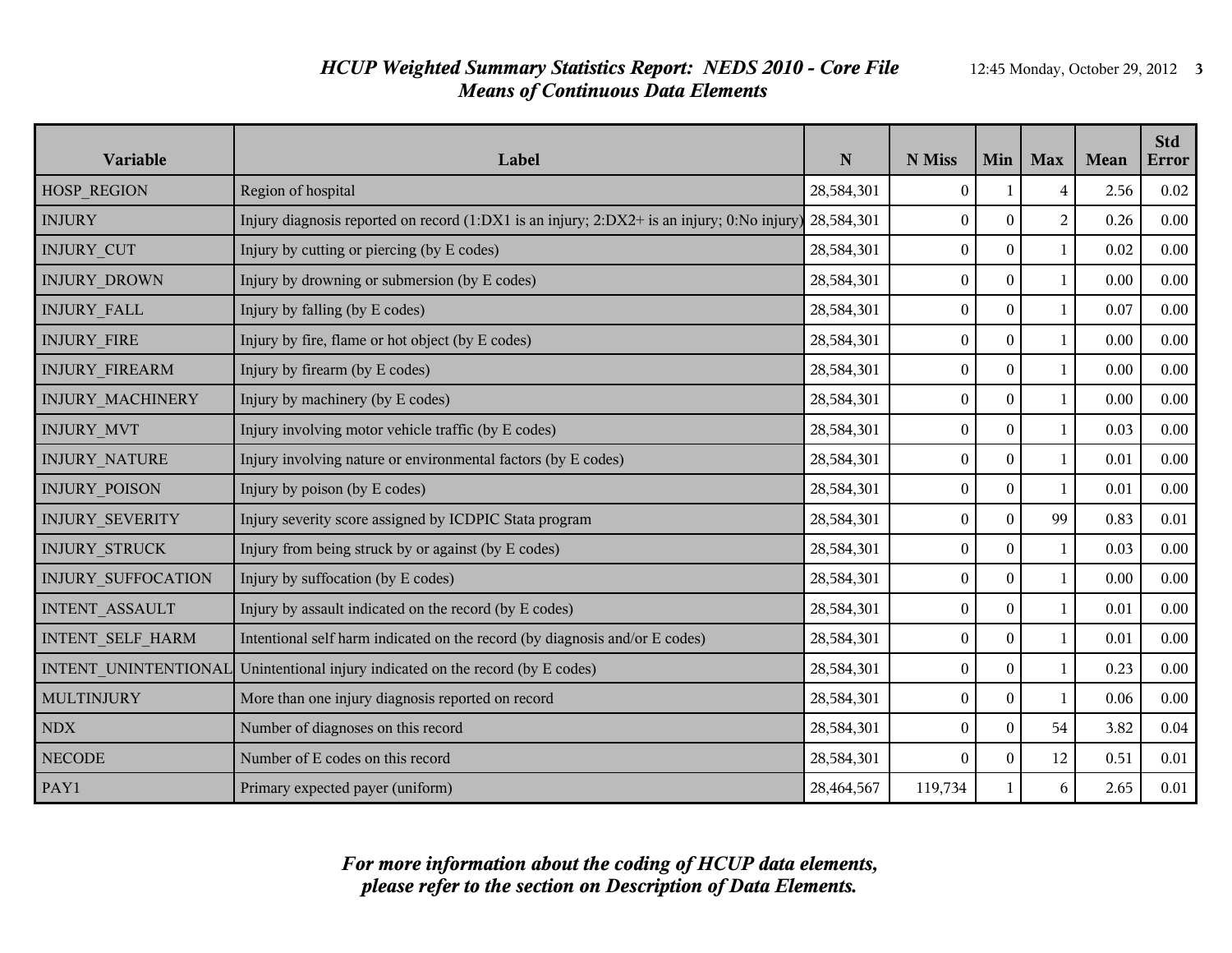#### *HCUP Weighted Summary Statistics Report: NEDS 2010 - Core File* 12:45 Monday, October 29, 2012 **4** *Means of Continuous Data Elements*

| Variable           | Label                                                          | N            | N Miss     | Min    | <b>Max</b>   | Mean    | <b>Std</b><br>Error |
|--------------------|----------------------------------------------------------------|--------------|------------|--------|--------------|---------|---------------------|
| PAY <sub>2</sub>   | Secondary expected payer (uniform)                             | 6,258,797    | 22,325,504 |        | <sub>6</sub> | 3.07    | 0.06                |
| PL NCHS2006        | Patient Location: NCHS Urban-Rural Code (V2006)                | 28,403,907   | 180.394    |        | 6            | 2.83    | 0.03                |
| TOTCHG ED          | Total charge for ED services                                   | 24, 367, 320 | 4,216,981  | 100    | 74970        | 2060.51 | 41.81               |
| <b>YEAR</b>        | Calendar year                                                  | 28,584,301   |            | 012010 | 2010         | 2010.00 | 0.00                |
| <b>ZIPINC QRTL</b> | Median household income national quartile for patient ZIP Code | 27,938,393   | 645,908    |        | 4            | 2.23    | 0.03                |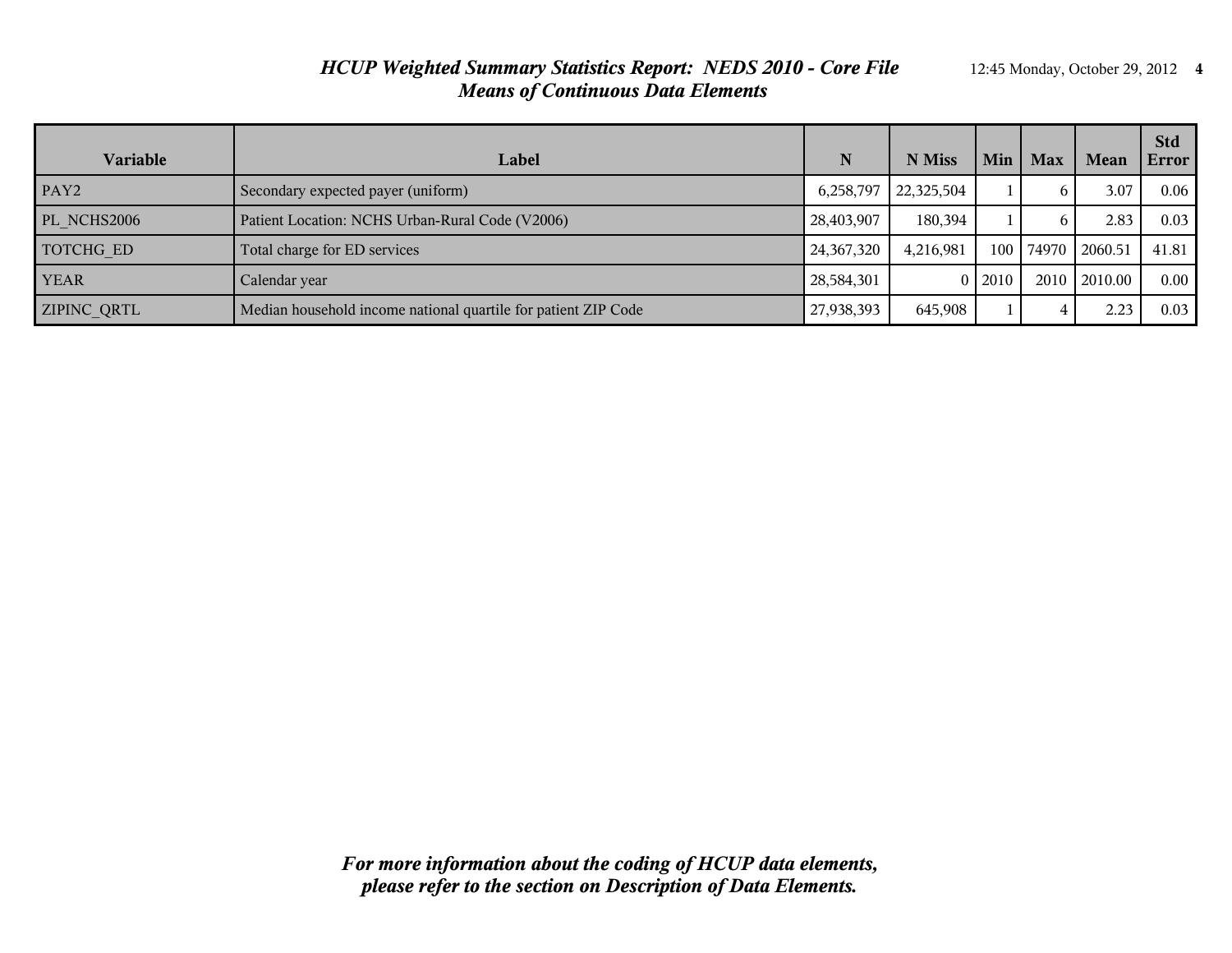| <b>AGE</b>           | Frequency | Percent |
|----------------------|-----------|---------|
| $\therefore$ Missing | 755       | 0.00    |
| .A: Invalid          | 431       | 0.00    |
| .C: Inconsistent     | 7,785     | 0.01    |
| $\boldsymbol{0}$     | 3,136,728 | 2.43    |
| 1                    | 2,943,184 | 2.28    |
| $\overline{c}$       | 2,207,742 | 1.71    |
| 3                    | 1,736,807 | 1.35    |
| $\overline{4}$       | 1,417,408 | 1.10    |
| 5                    | 1,257,345 | 0.97    |
| 6                    | 1,101,082 | 0.85    |
| 7                    | 971,282   | 0.75    |
| 8                    | 921,228   | 0.71    |
| 9                    | 919,118   | 0.71    |
| 10                   | 922,386   | 0.72    |
| 11                   | 909,624   | 0.71    |
| 12                   | 918,895   | 0.71    |
| 13                   | 968,861   | 0.75    |
| 14                   | 1,068,084 | 0.83    |
| 15                   | 1,208,780 | 0.94    |
| 16                   | 1,359,415 | 1.05    |
| 17                   | 1,543,098 | 1.20    |
| 18                   | 2,010,552 | 1.56    |
| 19                   | 2,211,394 | 1.71    |
| 20                   | 2,346,989 | 1.82    |
| 21                   | 2,358,004 | 1.83    |
| 22                   | 2,312,992 | 1.79    |
| 23                   | 2,263,270 | 1.75    |
| 24                   | 2,249,559 | 1.74    |
| 25                   | 2,217,837 | 1.72    |
| 26                   | 2,154,778 | 1.67    |
| 27                   | 2,148,429 | 1.67    |
| 28                   | 2,117,987 | 1.64    |
| 29                   | 2,089,037 | 1.62    |

*please refer to the section on Description of Data Elements. For more information about the coding of HCUP data elements,*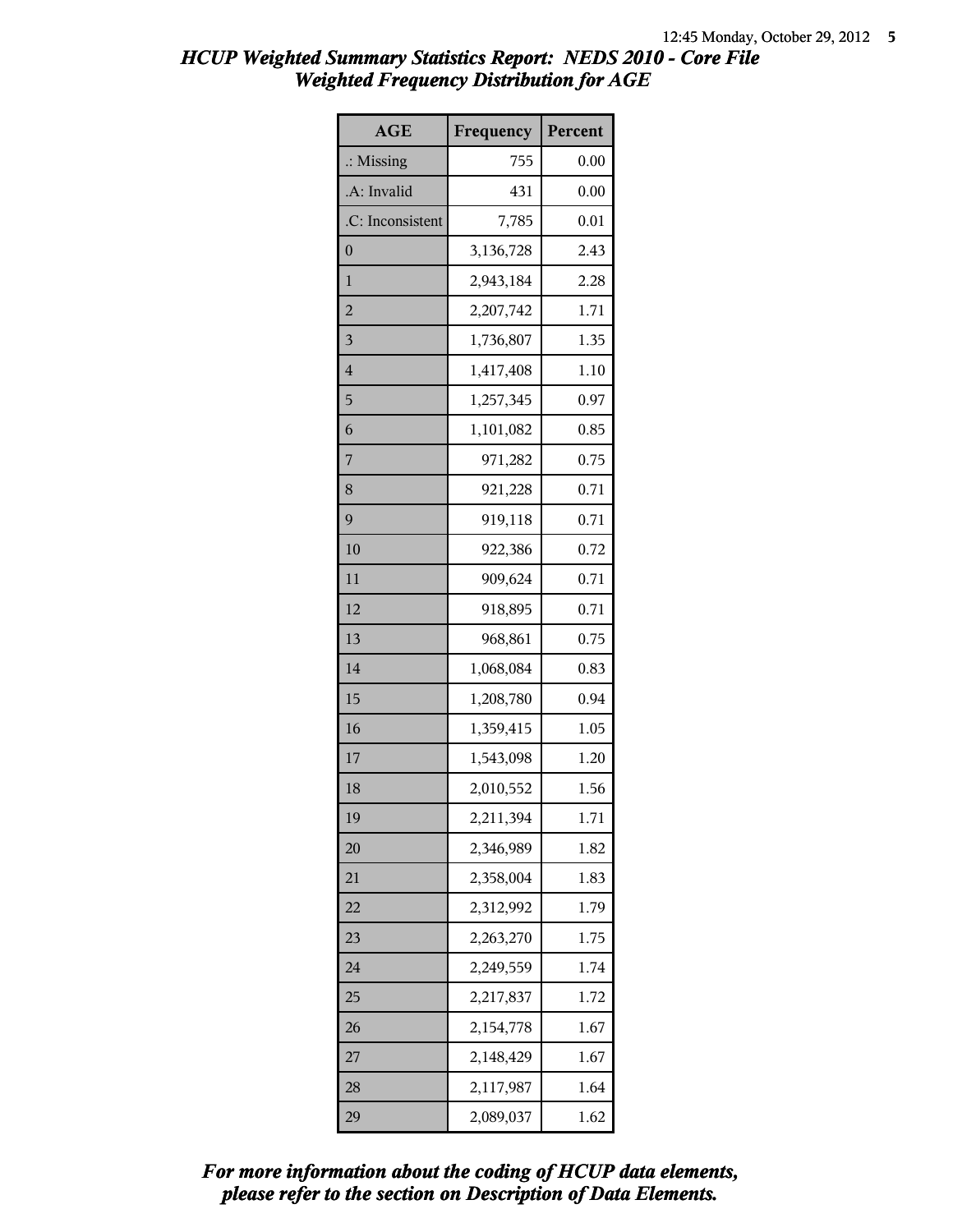| <b>AGE</b> | Frequency | Percent |
|------------|-----------|---------|
| 30         | 2,034,668 | 1.58    |
| 31         | 1,934,427 | 1.50    |
| 32         | 1,841,631 | 1.43    |
| 33         | 1,772,628 | 1.37    |
| 34         | 1,669,321 | 1.29    |
| 35         | 1,647,421 | 1.28    |
| 36         | 1,603,238 | 1.24    |
| 37         | 1,617,705 | 1.25    |
| 38         | 1,663,820 | 1.29    |
| 39         | 1,755,201 | 1.36    |
| 40         | 1,708,487 | 1.32    |
| 41         | 1,644,006 | 1.27    |
| 42         | 1,620,923 | 1.26    |
| 43         | 1,630,093 | 1.26    |
| 44         | 1,675,954 | 1.30    |
| 45         | 1,731,923 | 1.34    |
| 46         | 1,778,766 | 1.38    |
| 47         | 1,773,386 | 1.38    |
| 48         | 1,758,087 | 1.36    |
| 49         | 1,761,931 | 1.37    |
| 50         | 1,734,272 | 1.34    |
| 51         | 1,678,302 | 1.30    |
| 52         | 1,635,364 | 1.27    |
| 53         | 1,597,247 | 1.24    |
| 54         | 1,515,763 | 1.18    |
| 55         | 1,453,054 | 1.13    |
| 56         | 1,373,449 | 1.06    |
| 57         | 1,316,449 | 1.02    |
| 58         | 1,263,876 | 0.98    |
| 59         | 1,196,907 | 0.93    |
| 60         | 1,161,557 | 0.90    |
| 61         | 1,140,765 | 0.88    |
| 62         | 1,135,807 | 0.88    |

*please refer to the section on Description of Data Elements. For more information about the coding of HCUP data elements,*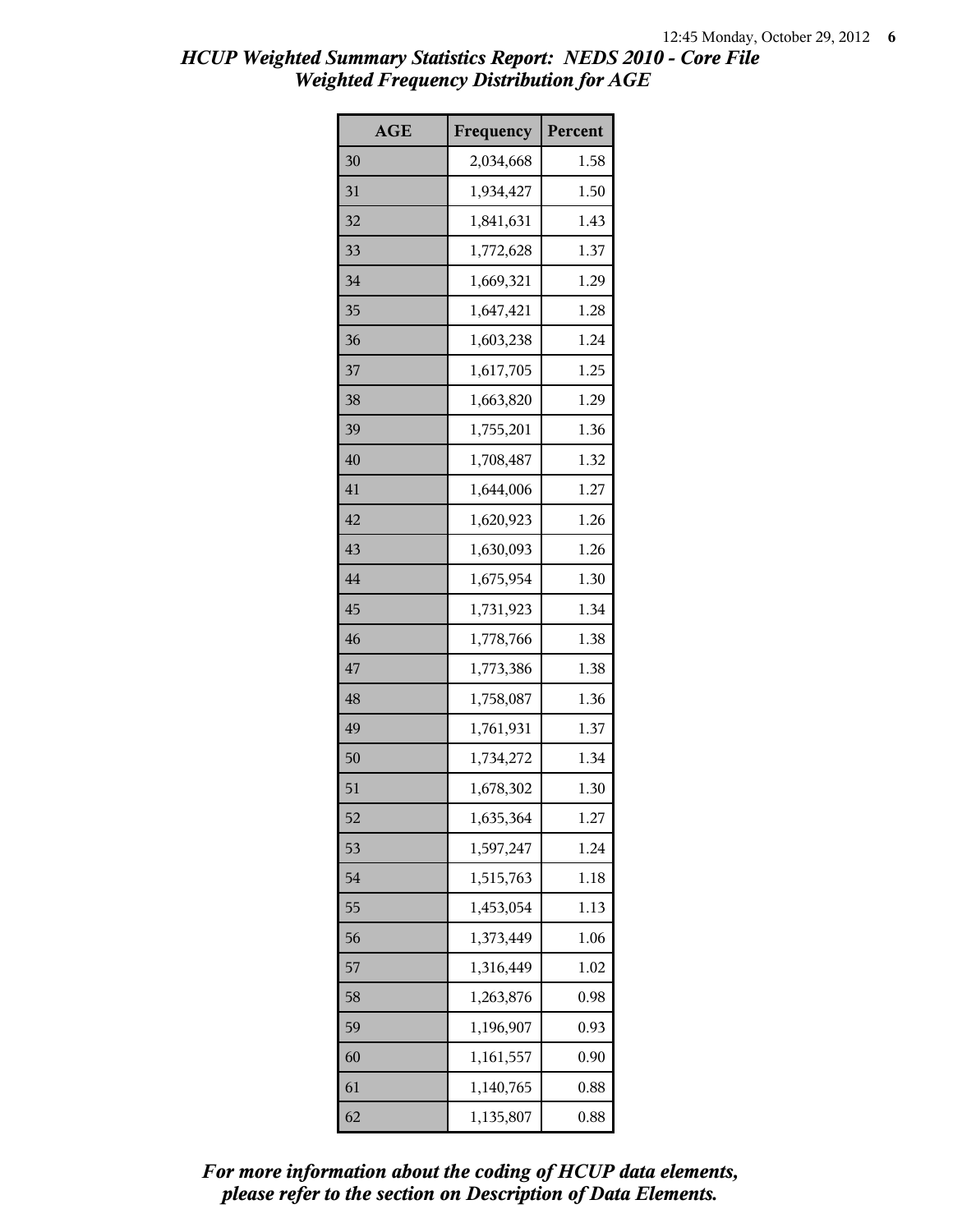| <b>AGE</b> | Frequency | Percent |
|------------|-----------|---------|
| 63         | 1,146,086 | 0.89    |
| 64         | 932,813   | 0.72    |
| 65         | 959,388   | 0.74    |
| 66         | 967,172   | 0.75    |
| 67         | 1,003,574 | 0.78    |
| 68         | 921,441   | 0.71    |
| 69         | 880,967   | 0.68    |
| 70         | 854,622   | 0.66    |
| 71         | 845,580   | 0.66    |
| 72         | 838,705   | 0.65    |
| 73         | 812,654   | 0.63    |
| 74         | 818,195   | 0.63    |
| 75         | 823,322   | 0.64    |
| 76         | 790,957   | 0.61    |
| 77         | 801,704   | 0.62    |
| 78         | 815,066   | 0.63    |
| 79         | 821,083   | 0.64    |
| 80         | 820,292   | 0.64    |
| 81         | 801,291   | 0.62    |
| 82         | 807,375   | 0.63    |
| 83         | 792,570   | 0.61    |
| 84         | 757,635   | 0.59    |
| 85         | 736,818   | 0.57    |
| 86         | 690,164   | 0.54    |
| 87         | 630,438   | 0.49    |
| 88         | 585,826   | 0.45    |
| 89         | 517,329   | 0.40    |
| 90         | 435,780   | 0.34    |
| 91         | 350,203   | 0.27    |
| 92         | 299,372   | 0.23    |
| 93         | 234,882   | 0.18    |
| 94         | 182,073   | 0.14    |
| 95         | 142,727   | 0.11    |

*please refer to the section on Description of Data Elements. For more information about the coding of HCUP data elements,*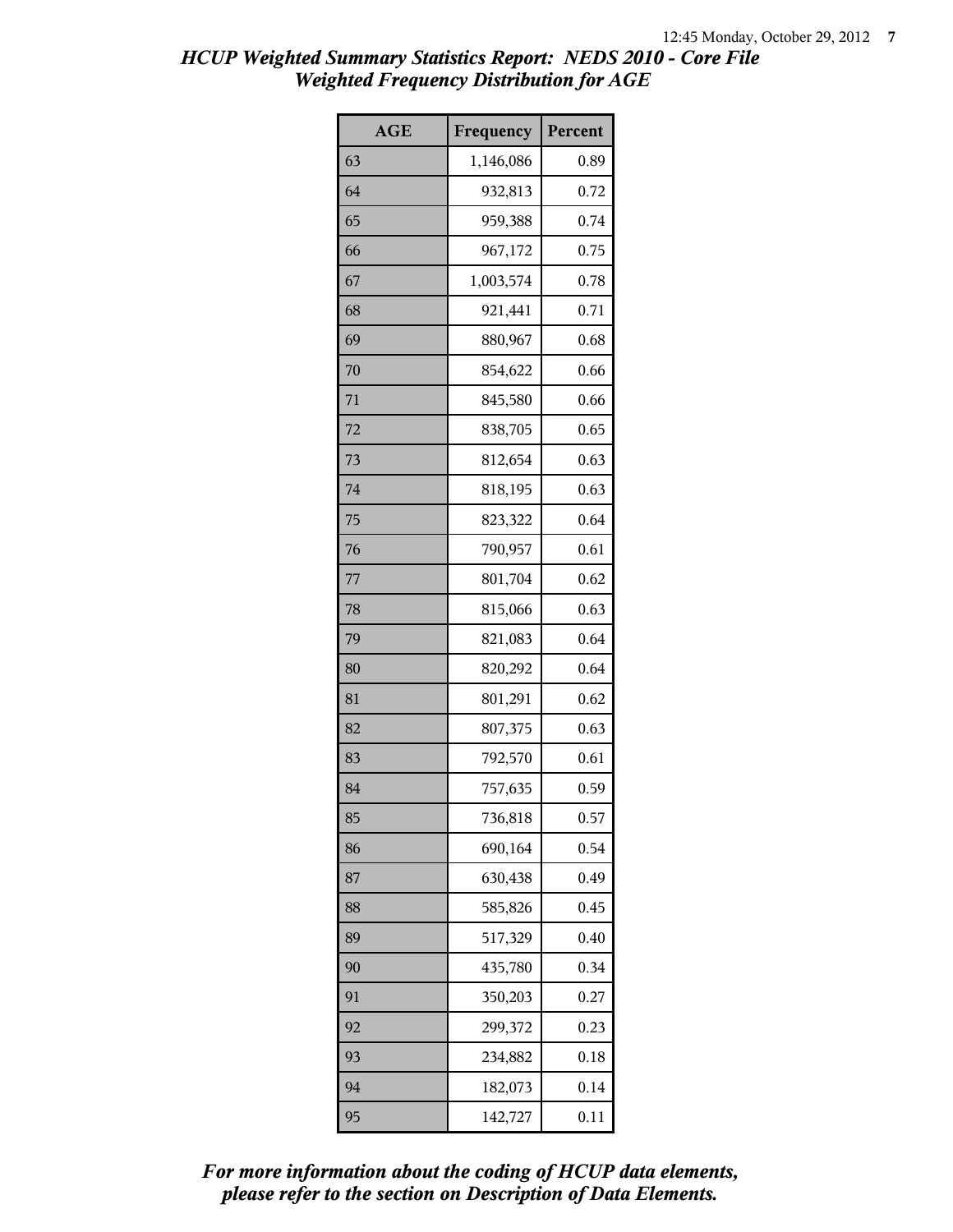| <b>AGE</b>   | Frequency | Percent |
|--------------|-----------|---------|
| 96           | 106,807   | 0.08    |
| 97           | 74,749    | 0.06    |
| 98           | 51,842    | 0.04    |
| 99           | 36,763    | 0.03    |
| 100          | 21,522    | 0.02    |
| 101          | 13,201    | 0.01    |
| 102          | 7,821     | 0.01    |
| 103          | 4,632     | 0.00    |
| 104          | 2,434     | 0.00    |
| 105          | 1,403     | 0.00    |
| 106          | 617       | 0.00    |
| 107          | 365       | 0.00    |
| 108          | 275       | 0.00    |
| 109          | 1,317     | 0.00    |
| 110 or older | 1,217     | 0.00    |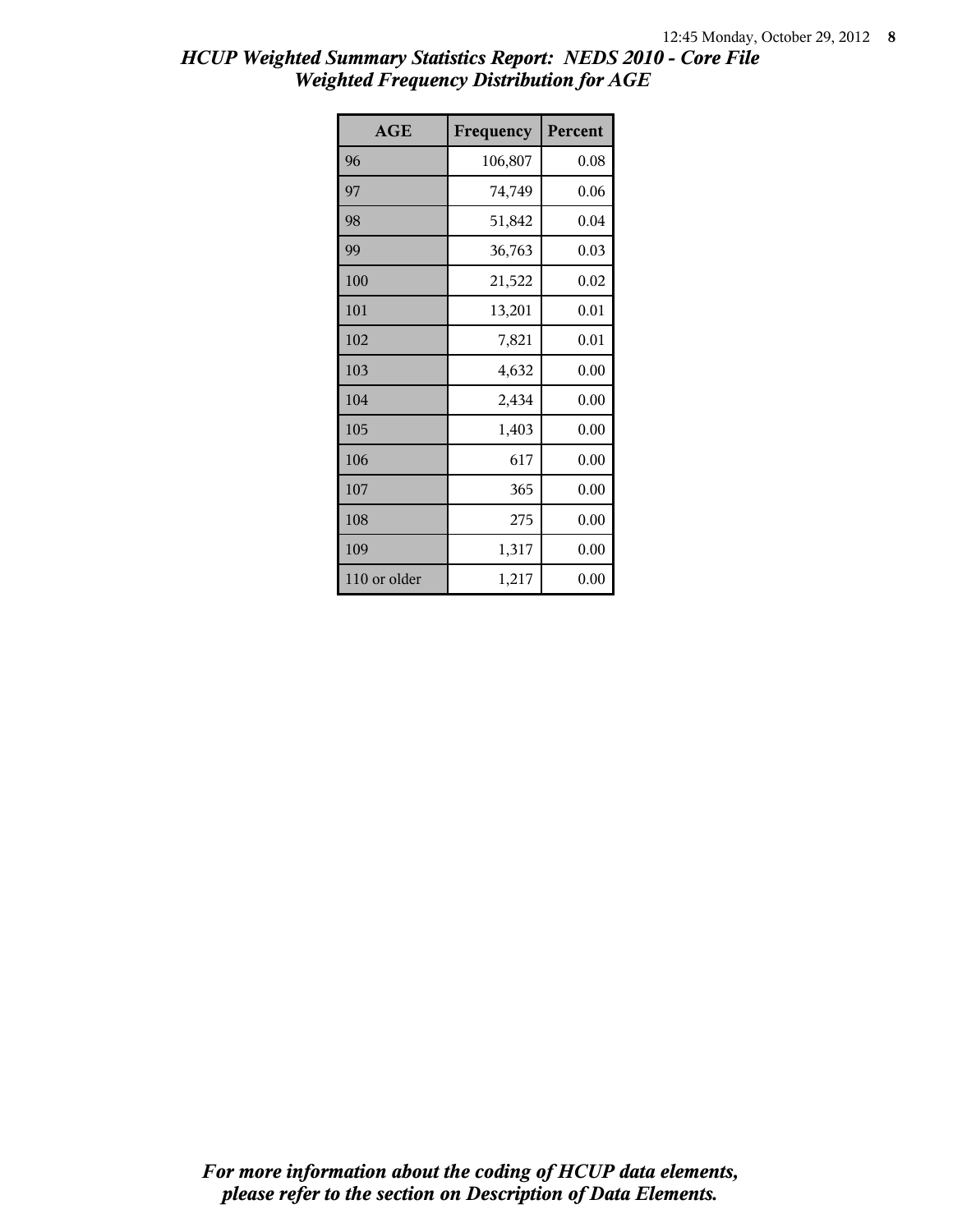| <b>AMONTH</b>        | Frequency  | Percent |
|----------------------|------------|---------|
| $\therefore$ Missing | 17,701,008 | 13.72   |
| 1: January           | 9,125,960  | 7.08    |
| 2: February          | 8,425,702  | 6.53    |
| 3: March             | 9,426,578  | 7.31    |
| 4: April             | 9,167,725  | 7.11    |
| $5:$ May             | 9,770,359  | 7.58    |
| 6: June              | 9,469,756  | 7.34    |
| 7: July              | 9,695,493  | 7.52    |
| 8: August            | 9,596,609  | 7.44    |
| 9: September         | 9,325,543  | 7.23    |
| 10: October          | 9,312,357  | 7.22    |
| 11: November         | 8,892,793  | 6.90    |
| 12: December         | 9,060,481  | 7.03    |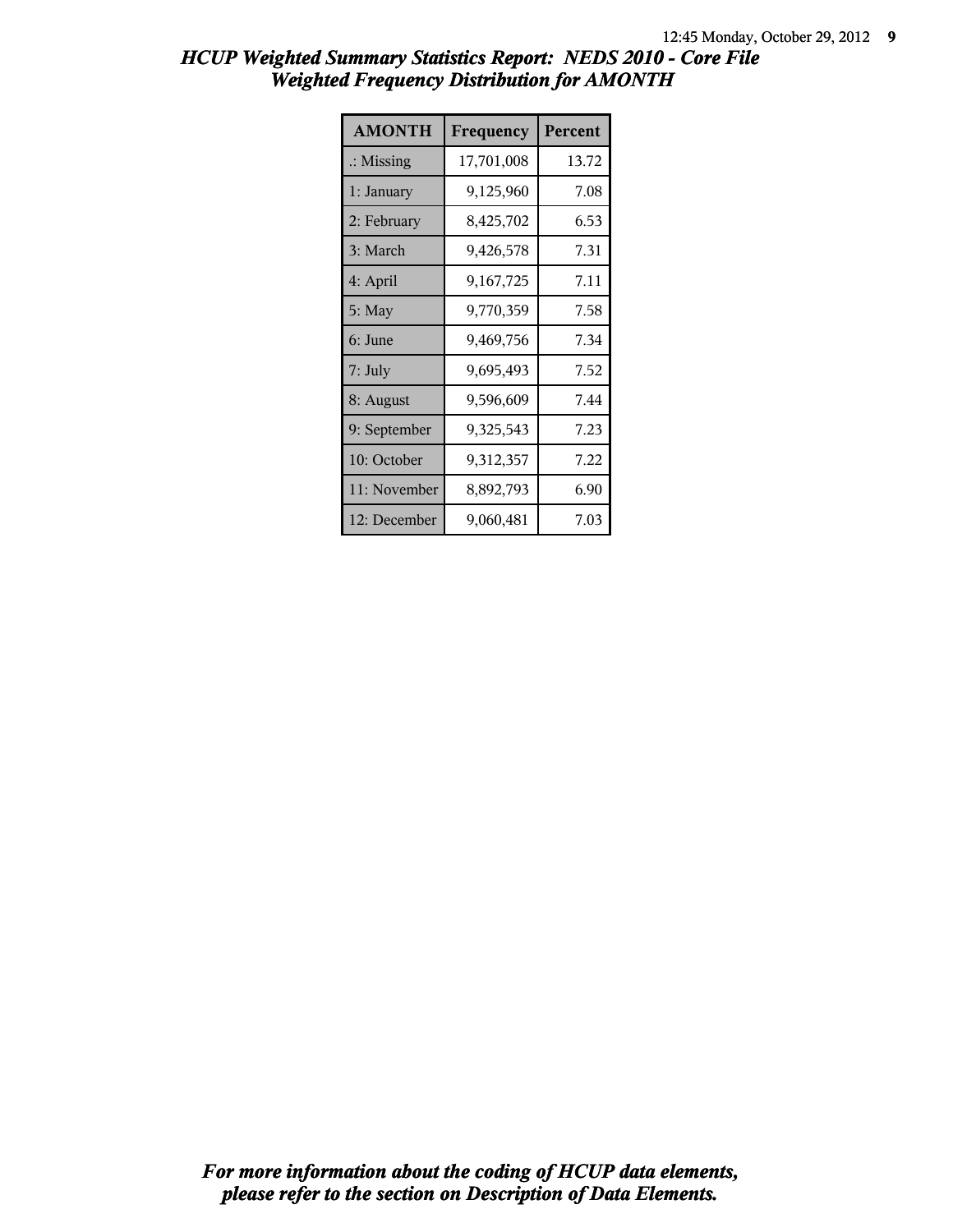| <b>AWEEKEND</b>      | Frequency  | Percent |
|----------------------|------------|---------|
| $\therefore$ Missing | 169,258    | 0.13    |
| 0: Monday-Friday     | 91,953,593 | 71.30   |
| 1: Saturday-Sunday   | 36,847,513 | 28.57   |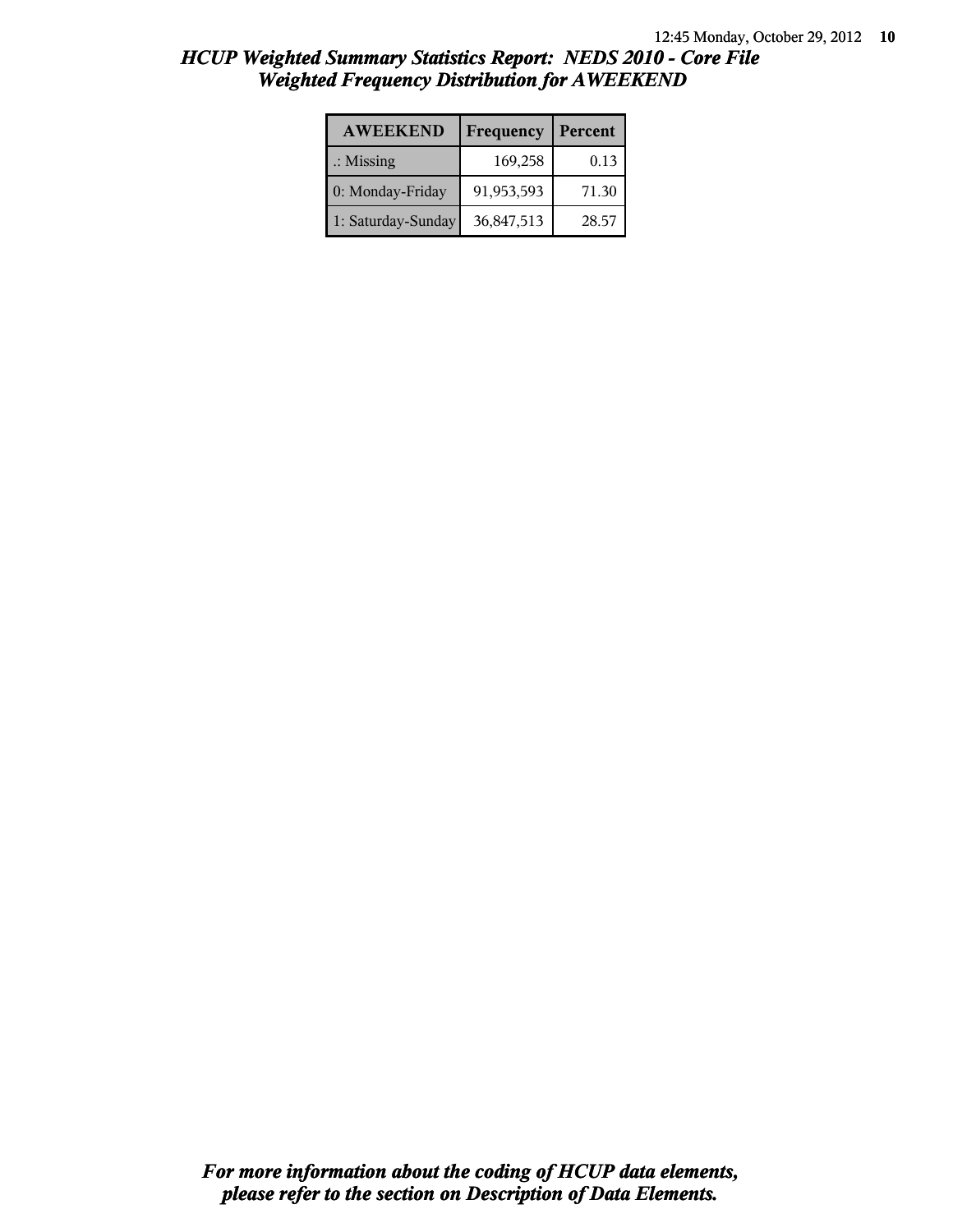| <b>CHRON1</b>            | Frequency   | Percent |
|--------------------------|-------------|---------|
| $\therefore$ Missing     | 24,469      | 0.02    |
| .A: Invalid code         | 18,815      | 0.01    |
| .C: Inconsistent code    | 677         | 0.00    |
| 0: Non-chronic condition | 107,067,501 | 83.02   |
| 1: Chronic condition     | 21,858,902  | 16.95   |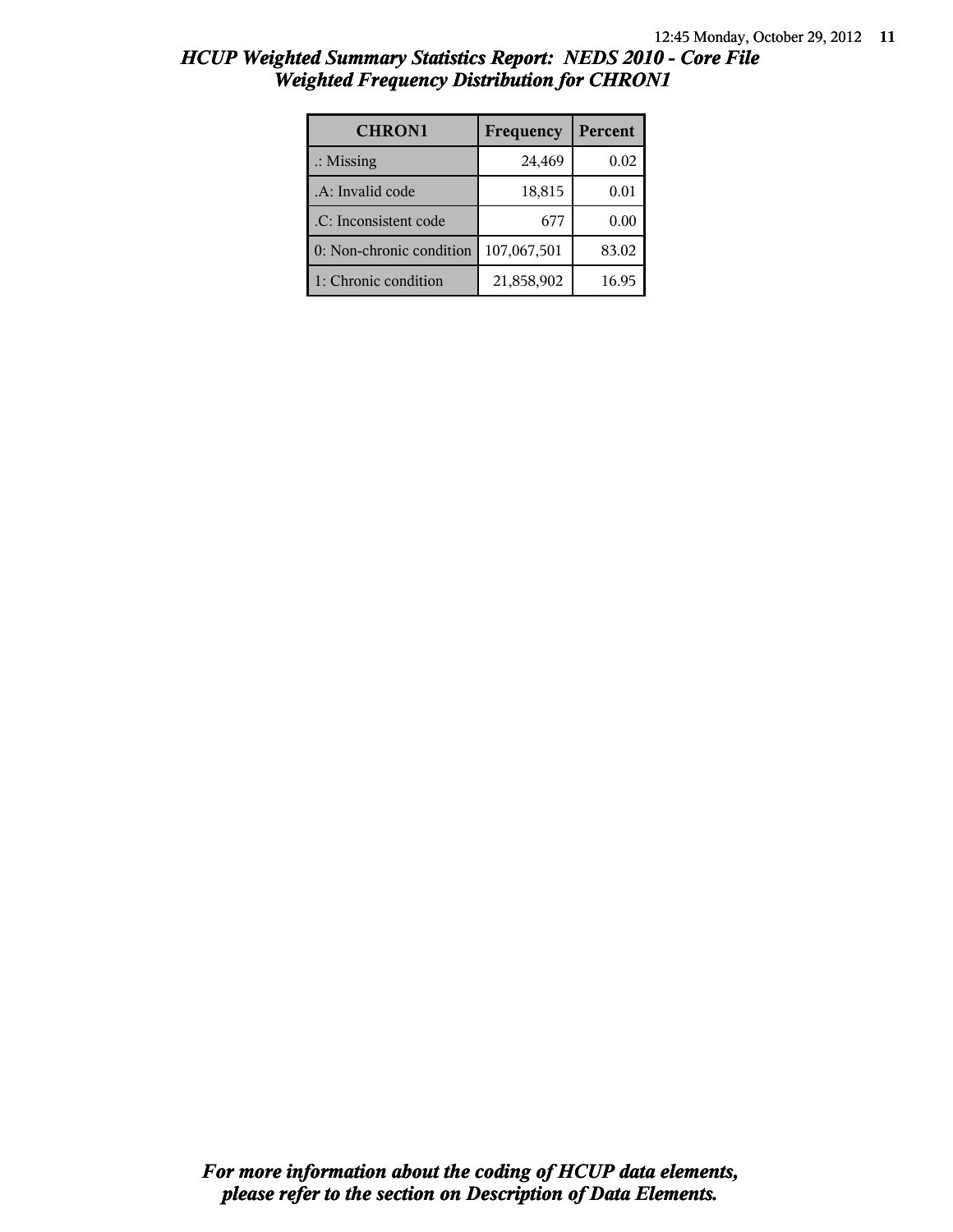| <b>DIED VISIT</b>       | Frequency   | Percent |
|-------------------------|-------------|---------|
| $\therefore$ Missing    | 464,097     | 0.36    |
| 0: Did not die          | 127,777,918 | 99.08   |
| 1: Died in the ED       | 198,990     | 0.15    |
| 2: Died in the hospital | 529,359     | 0.41    |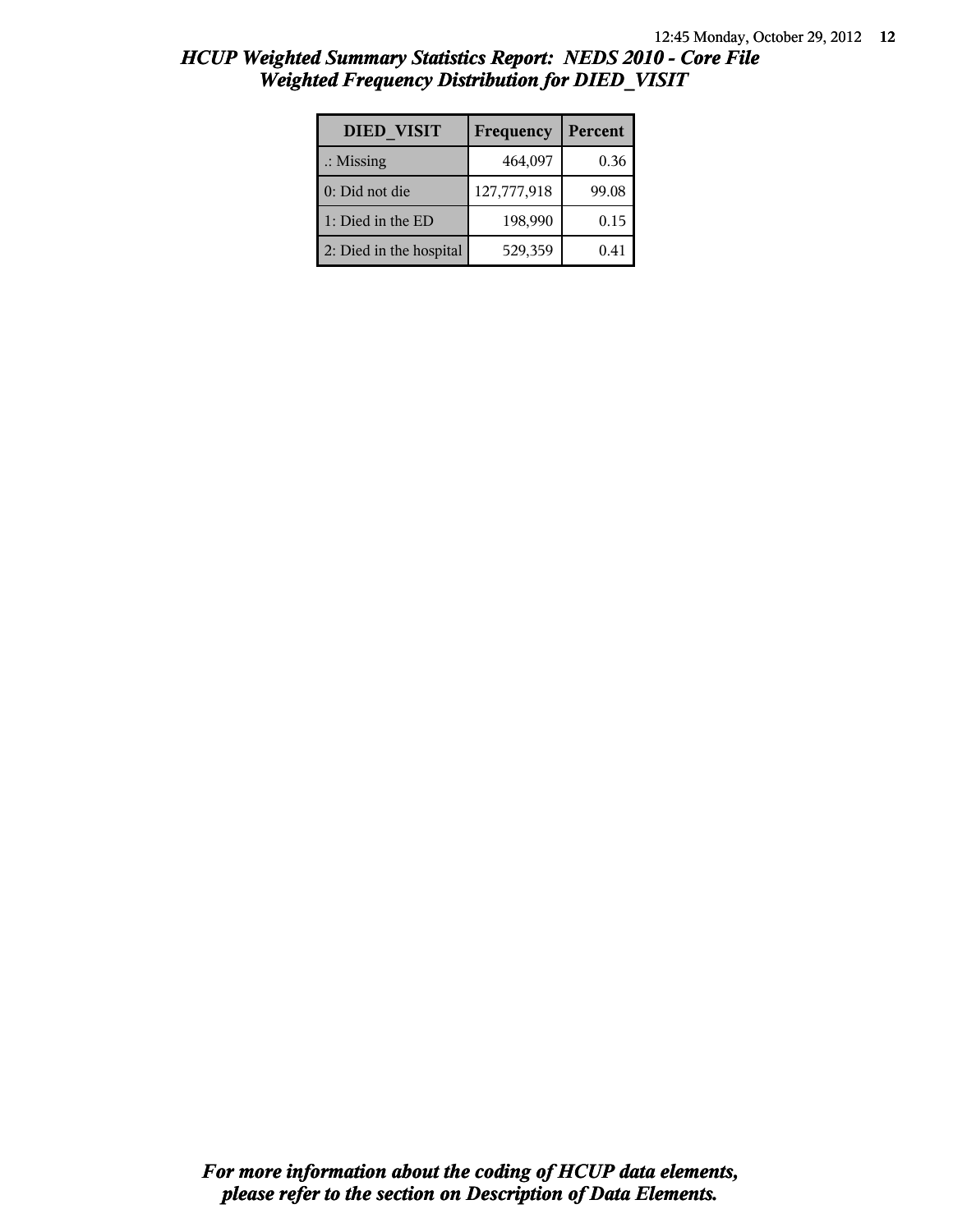| <b>DISCWT</b>   Frequency | Percent |
|---------------------------|---------|
| Non-blank   128,970,364   | 100.00  |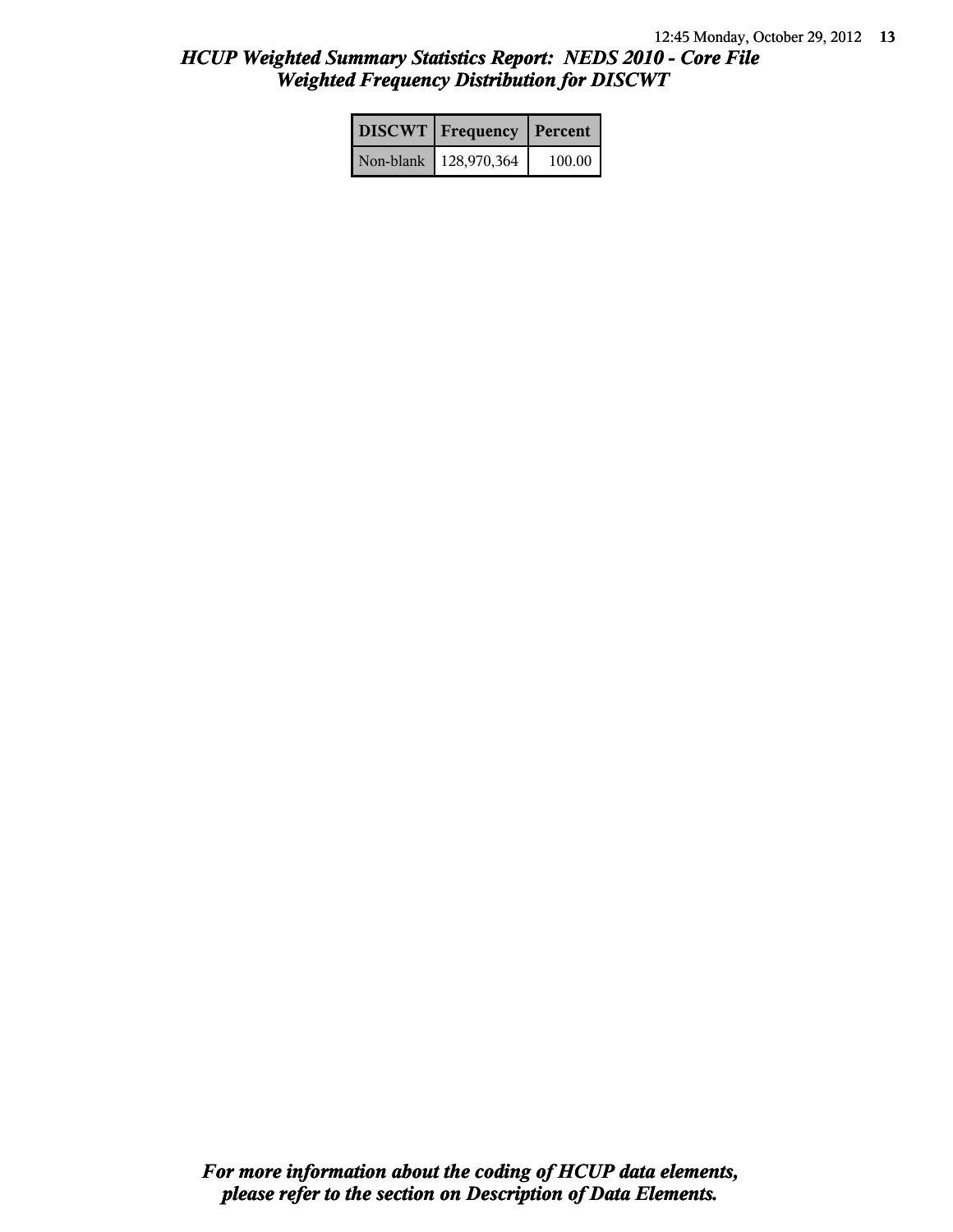| DISP ED                                                | Frequency   | Percent |
|--------------------------------------------------------|-------------|---------|
| 1: Routine                                             | 103,643,786 | 80.36   |
| 2: Transfer: short-term hospital                       | 1,942,692   | 1.51    |
| 5: Transfer: other type of facility                    | 1,282,799   | 0.99    |
| 6: Home health care                                    | 93,874      | 0.07    |
| 7: Against medical advice                              | 1,649,340   | 1.28    |
| 9: Admitted as an inpatient to this hospital           | 19,733,530  | 15.30   |
| 20: Died in ED                                         | 198,990     | 0.15    |
| 21: Discharged/transferred to court/law enforcement    | 19,455      | 0.02    |
| 98: Not admitted to this hospital, destination unknown | 405,172     | 0.31    |
| 99: Discharged alive, destination unknown              | 726         | 0.00    |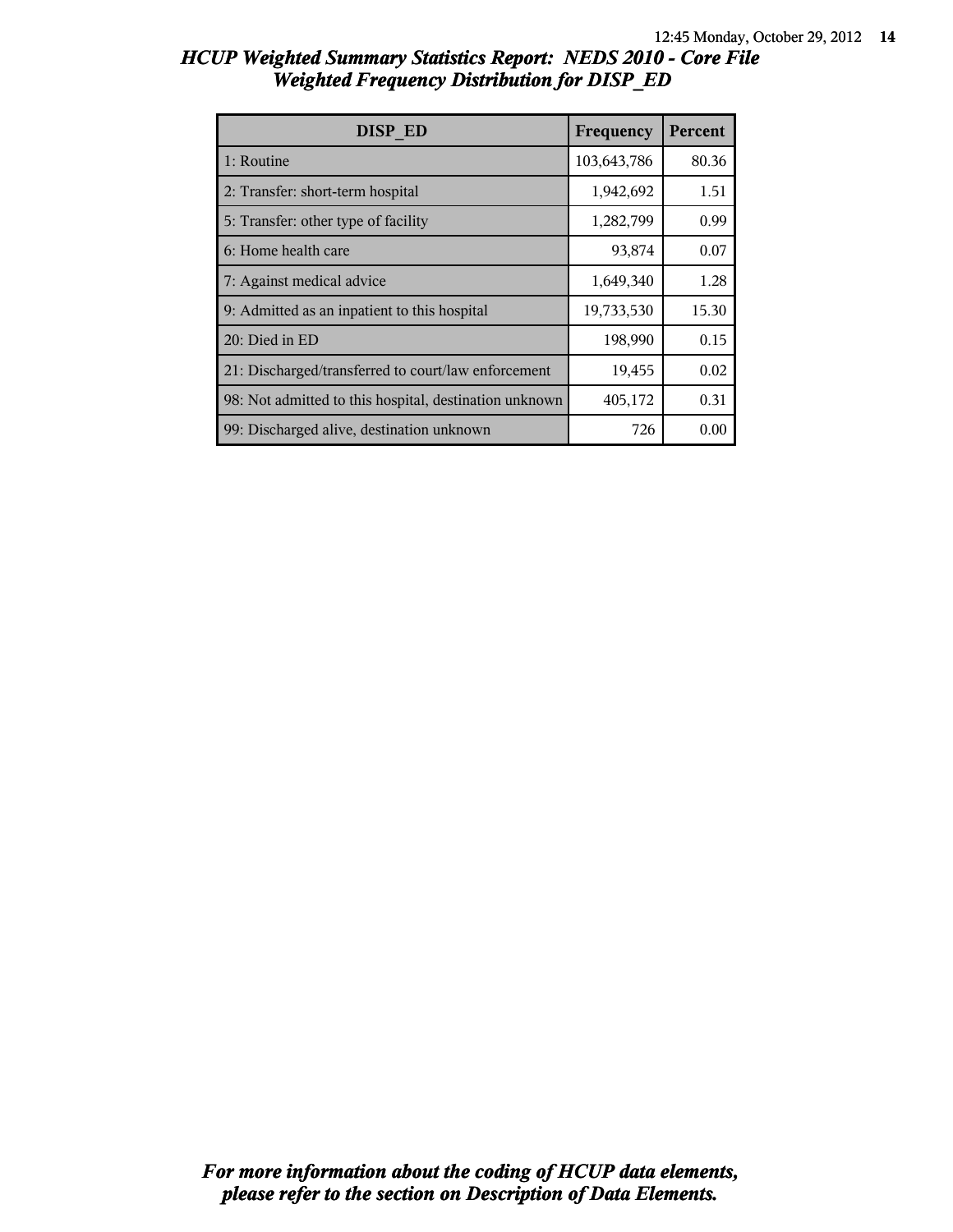| <b>DQTR</b>          | Frequency  | Percent |
|----------------------|------------|---------|
| $\therefore$ Missing | 228,067    | 0.18    |
| 1: First quarter     | 31,298,707 | 24.27   |
| 2: Second quarter    | 32,851,402 | 25.47   |
| 3: Third quarter     | 32,962,969 | 25.56   |
| 4: Fourth quarter    | 31,629,219 | 24.52   |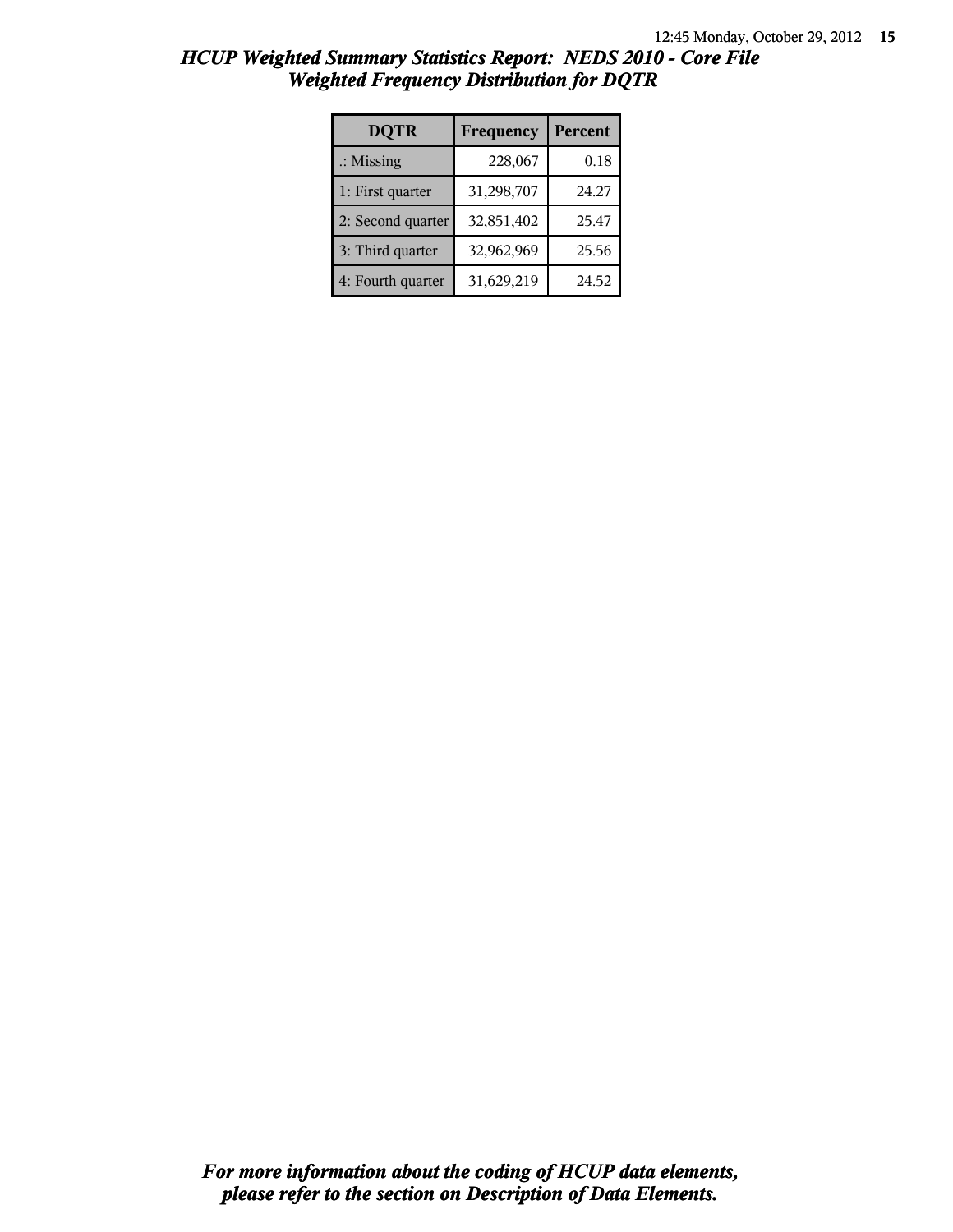| DX1                    | Frequency   | Percent    |
|------------------------|-------------|------------|
| Blank                  | 24,469      | 0.02       |
| Valid DX               | 128,926,403 | 99.97      |
| Inconsistent DX (incn) | 677         | 0.00       |
| Invalid DX (invl)      | 18,815      | $\rm 0.01$ |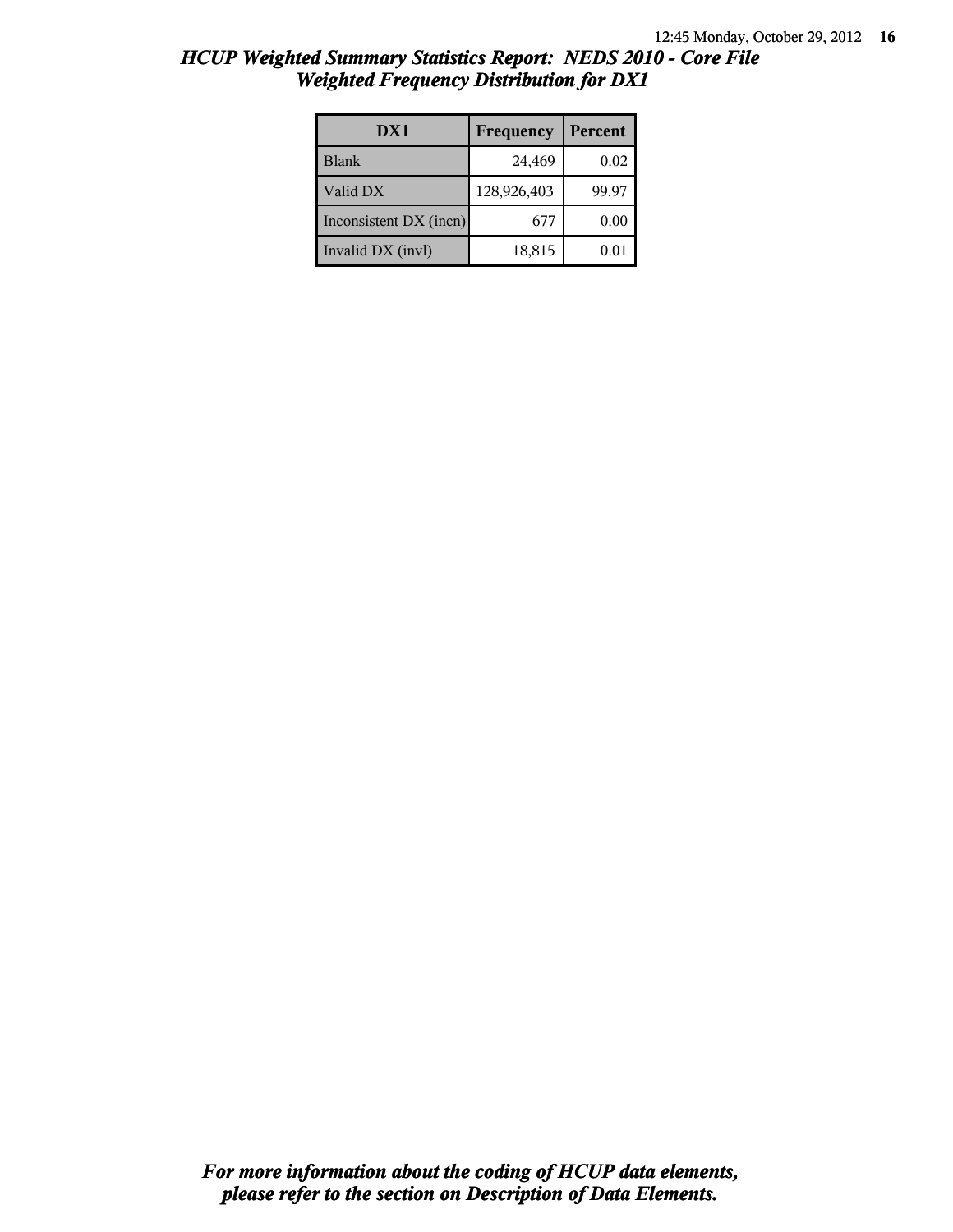| DXCCS1                                                    | Frequency | Percent  |
|-----------------------------------------------------------|-----------|----------|
| $\therefore$ Missing                                      | 24,469    | 0.02     |
| A: Invalid diagnosis                                      | 18,815    | 0.01     |
| C: Inconsistent                                           | 677       | 0.00     |
| 1: Tuberculosis                                           | 5,218     | 0.00     |
| 2: Septicemia (except in labor)                           | 832,764   | 0.65     |
| 3: Bacterial infection; unspecified site                  | 46,634    | 0.04     |
| 4: Mycoses                                                | 327,602   | 0.25     |
| 5: HIV infection                                          | 55,733    | 0.04     |
| 6: Hepatitis                                              | 49,401    | 0.04     |
| 7: Viral infection                                        | 1,321,906 | 1.02     |
| 8: Other infections; including parasitic                  | 212,538   | 0.16     |
| 9: Sexually transmitted infections (not HIV or hepatitis) | 46,283    | 0.04     |
| 10: Immunizations and screening for infectious disease    | 159,019   | 0.12     |
| 11: Cancer of head and neck                               | 10,253    | 0.01     |
| 12: Cancer of esophagus                                   | 7,118     | 0.01     |
| 13: Cancer of stomach                                     | 10,935    | 0.01     |
| 14: Cancer of colon                                       | 34,205    | 0.03     |
| 15: Cancer of rectum and anus                             | 11,147    | 0.01     |
| 16: Cancer of liver and intrahepatic bile duct            | 12,300    | 0.01     |
| 17: Cancer of pancreas                                    | 19,292    | 0.01     |
| 18: Cancer of other GI organs; peritoneum                 | 8,147     | 0.01     |
| 19: Cancer of bronchus; lung                              | 79,694    | 0.06     |
| 20: Cancer; other respiratory and intrathoracic           | 800       | 0.00     |
| 21: Cancer of bone and connective tissue                  | 4,260     | 0.00     |
| 22: Melanomas of skin                                     | 1,286     | 0.00     |
| 23: Other non-epithelial cancer of skin                   | 2,469     | 0.00     |
| 24: Cancer of breast                                      | 10,979    | 0.01     |
| 25: Cancer of uterus                                      | 4,005     | 0.00     |
| 26: Cancer of cervix                                      | 3,652     | 0.00     |
| 27: Cancer of ovary                                       | 7,798     | 0.01     |
| 28: Cancer of other female genital organs                 | 1,091     | 0.00     |
| 29: Cancer of prostate                                    | 8,354     | 0.01     |
| 30: Cancer of testis                                      | 1,027     | $0.00\,$ |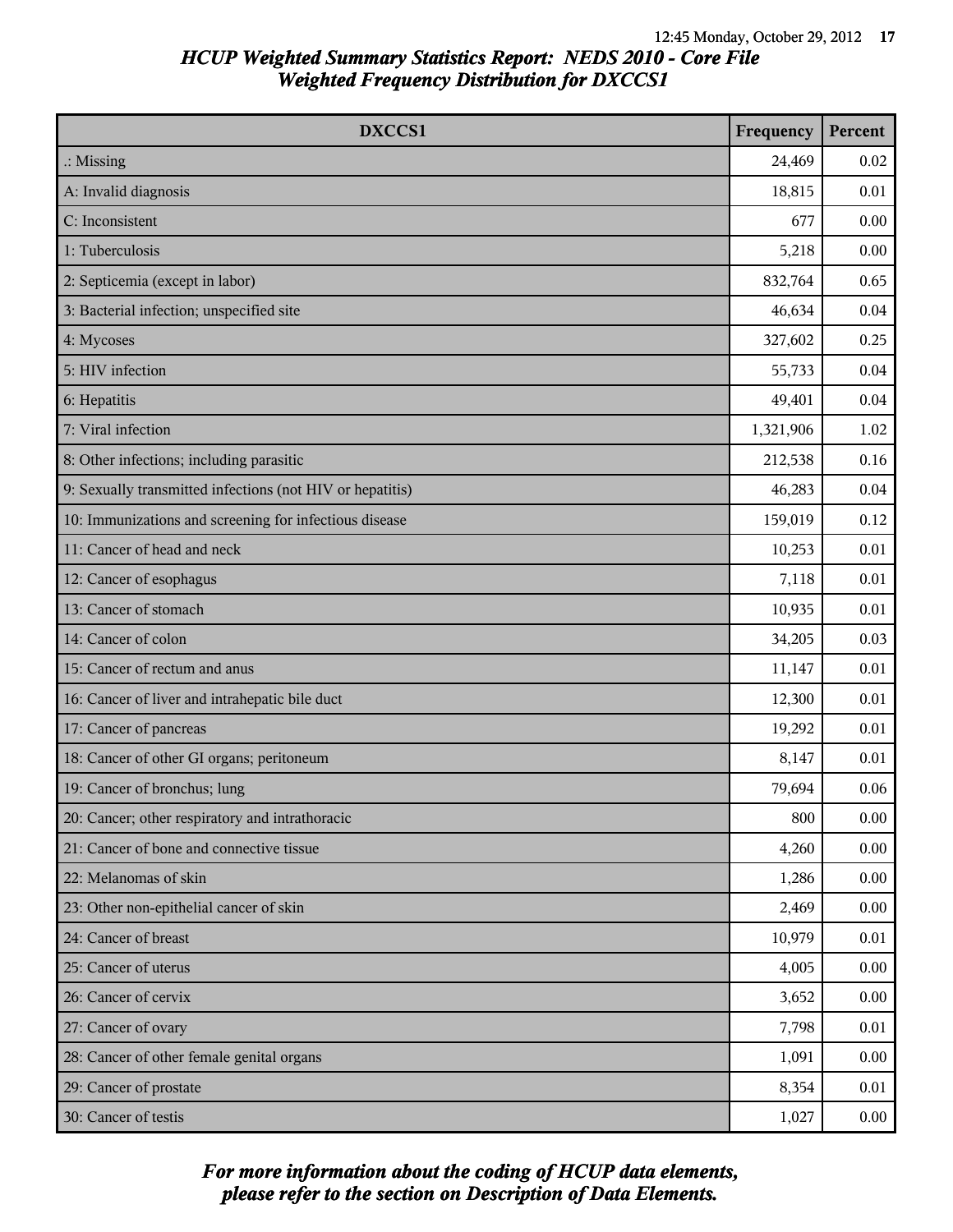| DXCCS1                                                    | Frequency | Percent |
|-----------------------------------------------------------|-----------|---------|
| 31: Cancer of other male genital organs                   | 239       | 0.00    |
| 32: Cancer of bladder                                     | 10,703    | 0.01    |
| 33: Cancer of kidney and renal pelvis                     | 6,887     | 0.01    |
| 34: Cancer of other urinary organs                        | 398       | 0.00    |
| 35: Cancer of brain and nervous system                    | 18,302    | 0.01    |
| 36: Cancer of thyroid                                     | 1,055     | 0.00    |
| 37: Hodgkin's disease                                     | 2,436     | 0.00    |
| 38: Non-Hodgkin's lymphoma                                | 22,607    | 0.02    |
| 39: Leukemias                                             | 23,705    | 0.02    |
| 40: Multiple myeloma                                      | 9,315     | 0.01    |
| 41: Cancer; other and unspecified primary                 | 3,717     | 0.00    |
| 42: Secondary malignancies                                | 119,295   | 0.09    |
| 43: Malignant neoplasm without specification of site      | 6,702     | 0.01    |
| 44: Neoplasms of unspecified nature or uncertain behavior | 31,842    | 0.02    |
| 45: Maintenance chemotherapy; radiotherapy                | 4,160     | 0.00    |
| 46: Benign neoplasm of uterus                             | 42,620    | 0.03    |
| 47: Other and unspecified benign neoplasm                 | 53,716    | 0.04    |
| 48: Thyroid disorders                                     | 41,588    | 0.03    |
| 49: Diabetes mellitus without complication                | 324,142   | 0.25    |
| 50: Diabetes mellitus with complications                  | 801,315   | 0.62    |
| 51: Other endocrine disorders                             | 91,553    | 0.07    |
| 52: Nutritional deficiencies                              | 8,953     | 0.01    |
| 53: Disorders of lipid metabolism                         | 4,871     | 0.00    |
| 54: Gout and other crystal arthropathies                  | 201,273   | 0.16    |
| 55: Fluid and electrolyte disorders                       | 926,295   | 0.72    |
| 56: Cystic fibrosis                                       | 2,862     | 0.00    |
| 57: Immunity disorders                                    | 1,312     | 0.00    |
| 58: Other nutritional; endocrine; and metabolic disorders | 82,487    | 0.06    |
| 59: Deficiency and other anemia                           | 279,903   | 0.22    |
| 60: Acute posthemorrhagic anemia                          | 26,169    | 0.02    |
| 61: Sickle cell anemia                                    | 204,018   | 0.16    |
| 62: Coagulation and hemorrhagic disorders                 | 65,500    | 0.05    |
| 63: Diseases of white blood cells                         | 61,636    | 0.05    |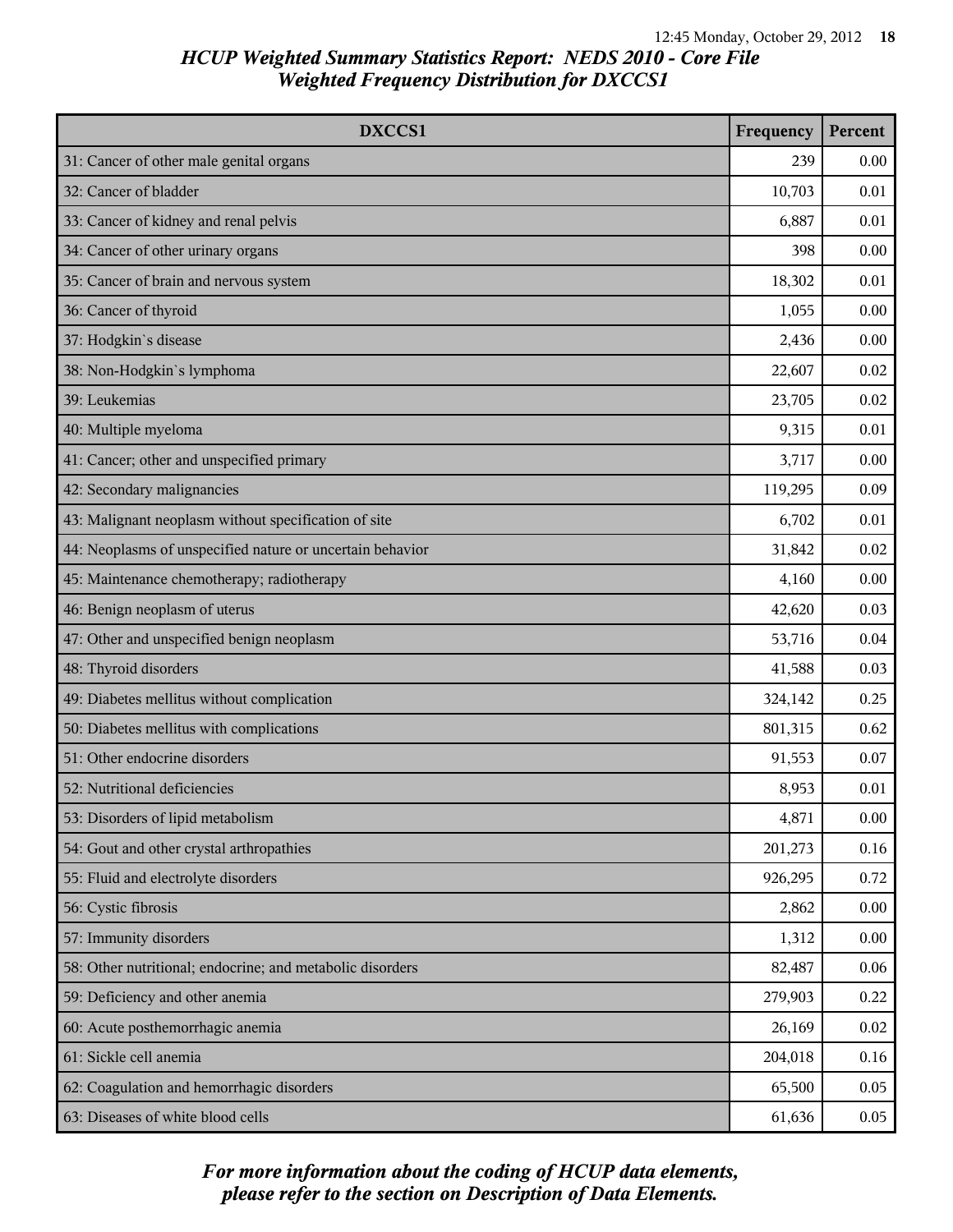| DXCCS1                                                                                                                    | Frequency | Percent |
|---------------------------------------------------------------------------------------------------------------------------|-----------|---------|
| 64: Other hematologic conditions                                                                                          | 4,953     | 0.00    |
| 76: Meningitis (except that caused by tuberculosis or sexually transmitted disease)                                       | 42,622    | 0.03    |
| 77: Encephalitis (except that caused by tuberculosis or sexually transmitted disease)                                     | 7,404     | 0.01    |
| 78: Other CNS infection and poliomyelitis                                                                                 | 6,396     | 0.00    |
| 79: Parkinson's disease                                                                                                   | 14,323    | 0.01    |
| 80: Multiple sclerosis                                                                                                    | 29,907    | 0.02    |
| 81: Other hereditary and degenerative nervous system conditions                                                           | 72,360    | 0.06    |
| 82: Paralysis                                                                                                             | 12,822    | 0.01    |
| 83: Epilepsy; convulsions                                                                                                 | 1,091,695 | 0.85    |
| 84: Headache; including migraine                                                                                          | 3,104,518 | 2.41    |
| 85: Coma; stupor; and brain damage                                                                                        | 97,117    | 0.08    |
| 86: Cataract                                                                                                              | 4,495     | 0.00    |
| 87: Retinal detachments; defects; vascular occlusion; and retinopathy                                                     | 18,590    | 0.01    |
| 88: Glaucoma                                                                                                              | 10,772    | 0.01    |
| 89: Blindness and vision defects                                                                                          | 100,318   | 0.08    |
| 90: Inflammation; infection of eye (except that caused by tuberculosis or sexually transmitteddisease)                    | 853,210   | 0.66    |
| 91: Other eye disorders                                                                                                   | 331,175   | 0.26    |
| 92: Otitis media and related conditions                                                                                   | 1,874,114 | 1.45    |
| 93: Conditions associated with dizziness or vertigo                                                                       | 1,105,471 | 0.86    |
| 94: Other ear and sense organ disorders                                                                                   | 719,946   | 0.56    |
| 95: Other nervous system disorders                                                                                        | 1,522,338 | 1.18    |
| 96: Heart valve disorders                                                                                                 | 27,260    | 0.02    |
| 97: Peri-; endo-; and myocarditis; cardiomyopathy (except that caused by tuberculosis or sexually<br>transmitted disease) | 63,197    | 0.05    |
| 98: Essential hypertension                                                                                                | 723,377   | 0.56    |
| 99: Hypertension with complications and secondary hypertension                                                            | 262,964   | 0.20    |
| 100: Acute myocardial infarction                                                                                          | 530,567   | 0.41    |
| 101: Coronary atherosclerosis and other heart disease                                                                     | 495,513   | 0.38    |
| 102: Nonspecific chest pain                                                                                               | 4,345,422 | 3.37    |
| 103: Pulmonary heart disease                                                                                              | 170,461   | 0.13    |
| 104: Other and ill-defined heart disease                                                                                  | 9,678     | 0.01    |
| 105: Conduction disorders                                                                                                 | 50,235    | 0.04    |
| 106: Cardiac dysrhythmias                                                                                                 | 1,416,536 | 1.10    |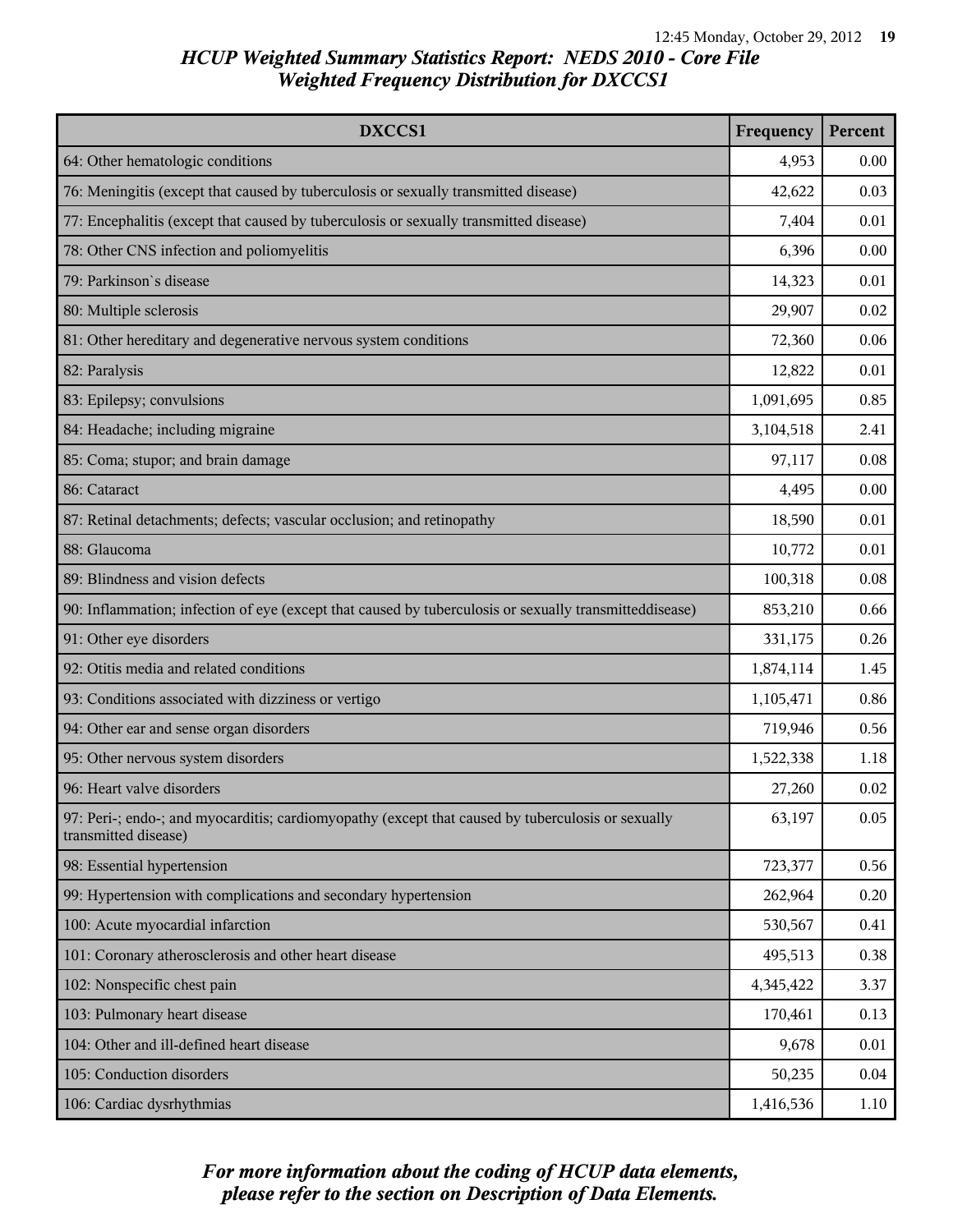| DXCCS1                                                                              | Frequency | Percent |
|-------------------------------------------------------------------------------------|-----------|---------|
| 107: Cardiac arrest and ventricular fibrillation                                    | 168,818   | 0.13    |
| 108: Congestive heart failure; nonhypertensive                                      | 973,094   | 0.75    |
| 109: Acute cerebrovascular disease                                                  | 601,662   | 0.47    |
| 110: Occlusion or stenosis of precerebral arteries                                  | 21,946    | 0.02    |
| 111: Other and ill-defined cerebrovascular disease                                  | 21,376    | 0.02    |
| 112: Transient cerebral ischemia                                                    | 276,133   | 0.21    |
| 113: Late effects of cerebrovascular disease                                        | 20,803    | 0.02    |
| 114: Peripheral and visceral atherosclerosis                                        | 94,680    | 0.07    |
| 115: Aortic; peripheral; and visceral artery aneurysms                              | 41,429    | 0.03    |
| 116: Aortic and peripheral arterial embolism or thrombosis                          | 22,341    | 0.02    |
| 117: Other circulatory disease                                                      | 266,106   | 0.21    |
| 118: Phlebitis; thrombophlebitis and thromboembolism                                | 260,372   | 0.20    |
| 119: Varicose veins of lower extremity                                              | 33,111    | 0.03    |
| 120: Hemorrhoids                                                                    | 194,982   | 0.15    |
| 121: Other diseases of veins and lymphatics                                         | 59,356    | 0.05    |
| 122: Pneumonia (except that caused by tuberculosis or sexually transmitted disease) | 1,713,892 | 1.33    |
| 123: Influenza                                                                      | 138,524   | 0.11    |
| 124: Acute and chronic tonsillitis                                                  | 380,053   | 0.29    |
| 125: Acute bronchitis                                                               | 1,501,670 | 1.16    |
| 126: Other upper respiratory infections                                             | 5,531,017 | 4.29    |
| 127: Chronic obstructive pulmonary disease and bronchiectasis                       | 1,897,151 | 1.47    |
| 128: Asthma                                                                         | 1,935,555 | 1.50    |
| 129: Aspiration pneumonitis; food/vomitus                                           | 163,696   | 0.13    |
| 130: Pleurisy; pneumothorax; pulmonary collapse                                     | 222,877   | 0.17    |
| 131: Respiratory failure; insufficiency; arrest (adult)                             | 314,864   | 0.24    |
| 132: Lung disease due to external agents                                            | 11,220    | 0.01    |
| 133: Other lower respiratory disease                                                | 2,013,638 | 1.56    |
| 134: Other upper respiratory disease                                                | 844,853   | 0.66    |
| 135: Intestinal infection                                                           | 460,719   | 0.36    |
| 136: Disorders of teeth and jaw                                                     | 1,959,826 | 1.52    |
| 137: Diseases of mouth; excluding dental                                            | 215,115   | 0.17    |
| 138: Esophageal disorders                                                           | 408,652   | 0.32    |
| 139: Gastroduodenal ulcer (except hemorrhage)                                       | 70,185    | 0.05    |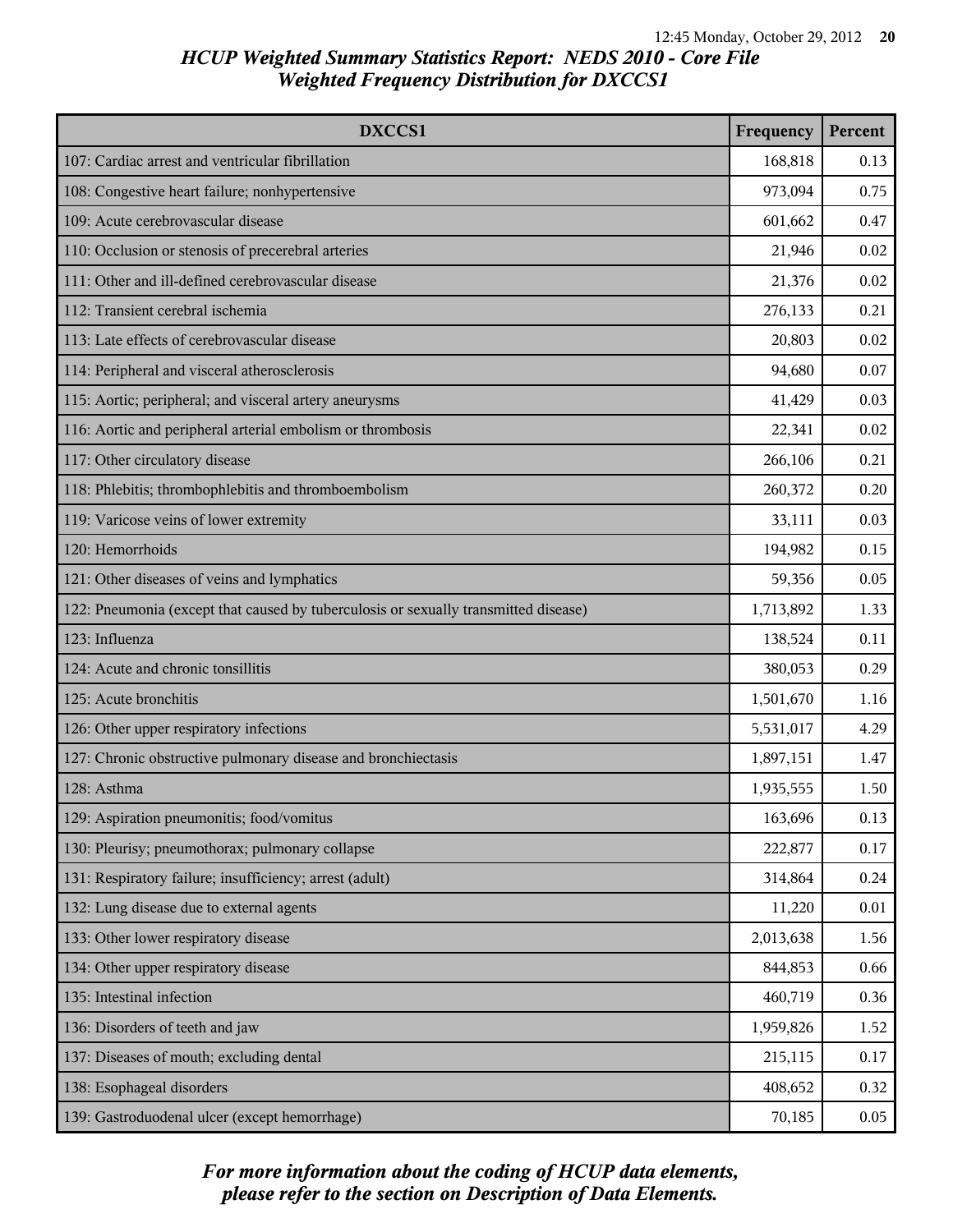| DXCCS1                                                 | Frequency | Percent |
|--------------------------------------------------------|-----------|---------|
| 140: Gastritis and duodenitis                          | 601,977   | 0.47    |
| 141: Other disorders of stomach and duodenum           | 144,995   | 0.11    |
| 142: Appendicitis and other appendiceal conditions     | 366,223   | 0.28    |
| 143: Abdominal hernia                                  | 260,017   | 0.20    |
| 144: Regional enteritis and ulcerative colitis         | 118,074   | 0.09    |
| 145: Intestinal obstruction without hernia             | 377,002   | 0.29    |
| 146: Diverticulosis and diverticulitis                 | 405,293   | 0.31    |
| 147: Anal and rectal conditions                        | 158,487   | 0.12    |
| 148: Peritonitis and intestinal abscess                | 25,489    | 0.02    |
| 149: Biliary tract disease                             | 662,348   | 0.51    |
| 151: Other liver diseases                              | 159,839   | 0.12    |
| 152: Pancreatic disorders (not diabetes)               | 389,442   | 0.30    |
| 153: Gastrointestinal hemorrhage                       | 629,698   | 0.49    |
| 154: Noninfectious gastroenteritis                     | 1,277,027 | 0.99    |
| 155: Other gastrointestinal disorders                  | 1,399,185 | 1.08    |
| 156: Nephritis; nephrosis; renal sclerosis             | 7,909     | 0.01    |
| 157: Acute and unspecified renal failure               | 368,190   | 0.29    |
| 158: Chronic renal failure                             | 51,617    | 0.04    |
| 159: Urinary tract infections                          | 3,123,511 | 2.42    |
| 160: Calculus of urinary tract                         | 1,223,255 | 0.95    |
| 161: Other diseases of kidney and ureters              | 61,727    | 0.05    |
| 162: Other diseases of bladder and urethra             | 28,009    | 0.02    |
| 163: Genitourinary symptoms and ill-defined conditions | 736,389   | 0.57    |
| 164: Hyperplasia of prostate                           | 38,539    | 0.03    |
| 165: Inflammatory conditions of male genital organs    | 208,584   | 0.16    |
| 166: Other male genital disorders                      | 175,823   | 0.14    |
| 167: Nonmalignant breast conditions                    | 142,469   | 0.11    |
| 168: Inflammatory diseases of female pelvic organs     | 483,539   | 0.37    |
| 169: Endometriosis                                     | 15,967    | 0.01    |
| 170: Prolapse of female genital organs                 | 10,229    | 0.01    |
| 171: Menstrual disorders                               | 362,962   | 0.28    |
| 172: Ovarian cyst                                      | 270,621   | 0.21    |
| 173: Menopausal disorders                              | 11,819    | 0.01    |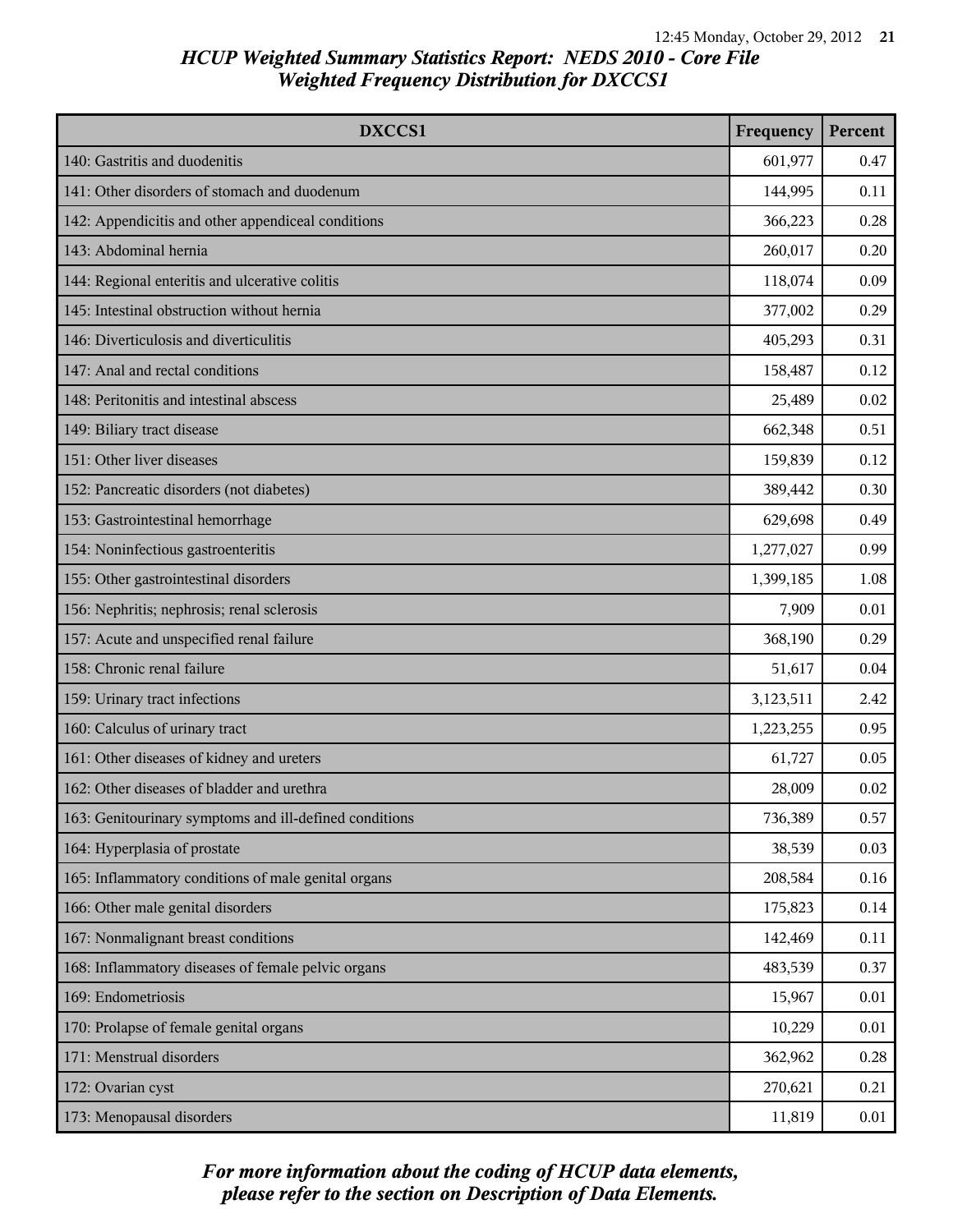| DXCCS1                                                                                                             | Frequency | Percent |
|--------------------------------------------------------------------------------------------------------------------|-----------|---------|
| 174: Female infertility                                                                                            | 490       | 0.00    |
| 175: Other female genital disorders                                                                                | 624,237   | 0.48    |
| 176: Contraceptive and procreative management                                                                      | 4,829     | 0.00    |
| 177: Spontaneous abortion                                                                                          | 166,041   | 0.13    |
| 178: Induced abortion                                                                                              | 37,168    | 0.03    |
| 179: Postabortion complications                                                                                    | 7,635     | 0.01    |
| 180: Ectopic pregnancy                                                                                             | 47,083    | 0.04    |
| 181: Other complications of pregnancy                                                                              | 1,729,989 | 1.34    |
| 182: Hemorrhage during pregnancy; abruptio placenta; placenta previa                                               | 584,189   | 0.45    |
| 183: Hypertension complicating pregnancy; childbirth and the puerperium                                            | 47,067    | 0.04    |
| 184: Early or threatened labor                                                                                     | 142,058   | 0.11    |
| 185: Prolonged pregnancy                                                                                           | 19,800    | 0.02    |
| 186: Diabetes or abnormal glucose tolerance complicating pregnancy; childbirth; or the puerperium                  | 16,726    | 0.01    |
| 187: Malposition; malpresentation                                                                                  | 9,190     | 0.01    |
| 188: Fetopelvic disproportion; obstruction                                                                         | 4,271     | 0.00    |
| 189: Previous C-section                                                                                            | 24,167    | 0.02    |
| 190: Fetal distress and abnormal forces of labor                                                                   | 23,230    | 0.02    |
| 191: Polyhydramnios and other problems of amniotic cavity                                                          | 33,462    | 0.03    |
| 192: Umbilical cord complication                                                                                   | 12,321    | 0.01    |
| 193: OB-related trauma to perineum and vulva                                                                       | 57,918    | 0.04    |
| 194: Forceps delivery                                                                                              | 1,028     | 0.00    |
| 195: Other complications of birth; puerperium affecting management of mother                                       | 214,199   | 0.17    |
| 196: Normal pregnancy and/or delivery                                                                              | 106,370   | 0.08    |
| 197: Skin and subcutaneous tissue infections                                                                       | 3,396,081 | 2.63    |
| 198: Other inflammatory condition of skin                                                                          | 155,545   | 0.12    |
| 199: Chronic ulcer of skin                                                                                         | 82,638    | 0.06    |
| 200: Other skin disorders                                                                                          | 884,696   | 0.69    |
| 201: Infective arthritis and osteomyelitis (except that caused by tuberculosis or sexually transmitted<br>disease) | 56,978    | 0.04    |
| 202: Rheumatoid arthritis and related disease                                                                      | 35,623    | 0.03    |
| 203: Osteoarthritis                                                                                                | 136,924   | 0.11    |
| 204: Other non-traumatic joint disorders                                                                           | 1,693,779 | 1.31    |
| 205: Spondylosis; intervertebral disc disorders; other back problems                                               | 3,687,716 | 2.86    |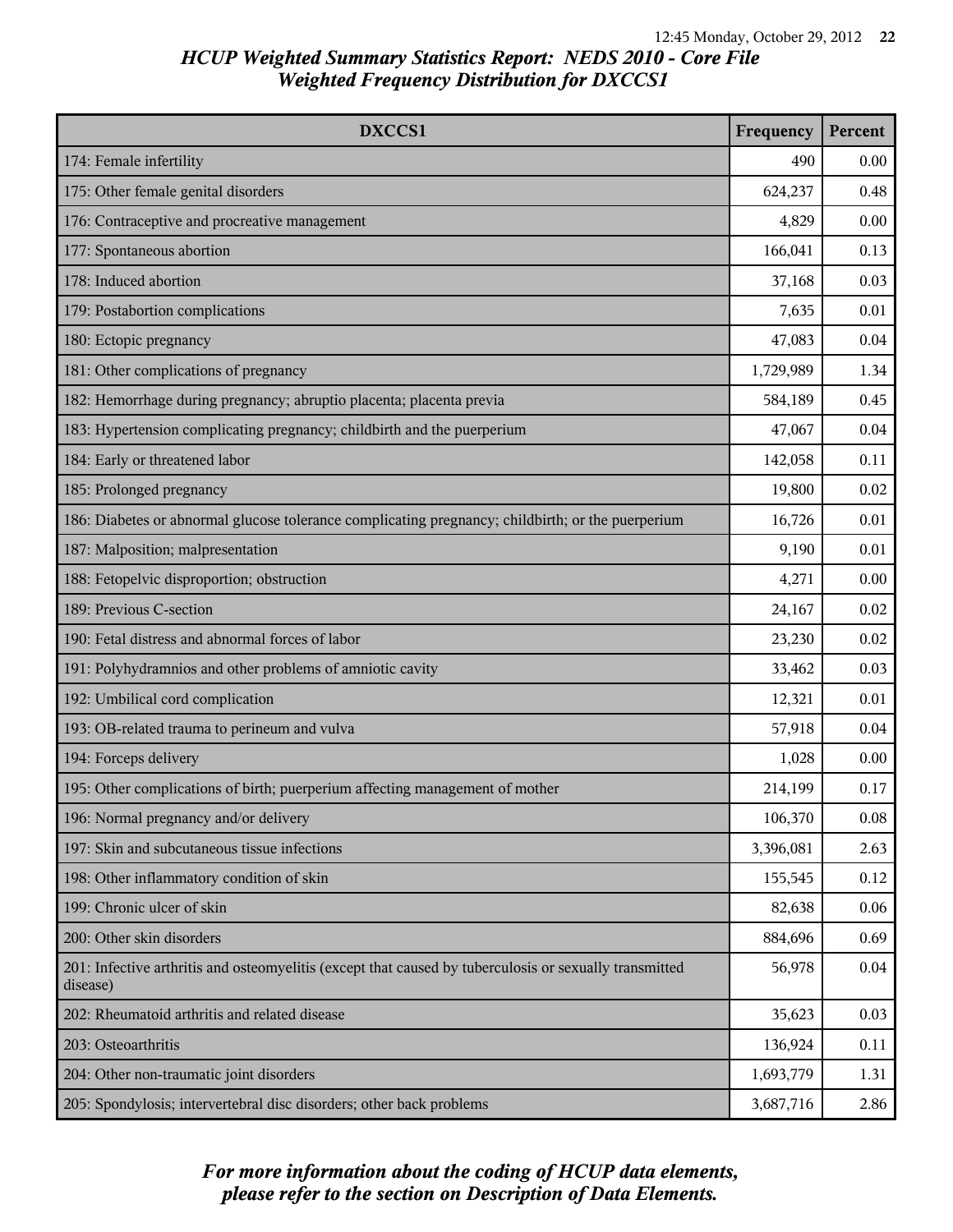| DXCCS1                                                               | Frequency | Percent |
|----------------------------------------------------------------------|-----------|---------|
| 206: Osteoporosis                                                    | 1,859     | 0.00    |
| 207: Pathological fracture                                           | 54,004    | 0.04    |
| 208: Acquired foot deformities                                       | 6,512     | 0.01    |
| 209: Other acquired deformities                                      | 14,023    | 0.01    |
| 210: Systemic lupus erythematosus and connective tissue disorders    | 27,563    | 0.02    |
| 211: Other connective tissue disease                                 | 2,095,636 | 1.62    |
| 212: Other bone disease and musculoskeletal deformities              | 195,358   | 0.15    |
| 213: Cardiac and circulatory congenital anomalies                    | 7,679     | 0.01    |
| 214: Digestive congenital anomalies                                  | 12,998    | 0.01    |
| 215: Genitourinary congenital anomalies                              | 8,620     | 0.01    |
| 216: Nervous system congenital anomalies                             | 2,313     | 0.00    |
| 217: Other congenital anomalies                                      | 15,539    | 0.01    |
| 218: Liveborn                                                        | 4,146     | 0.00    |
| 219: Short gestation; low birth weight; and fetal growth retardation | 399       | 0.00    |
| 220: Intrauterine hypoxia and birth asphyxia                         | 368       | 0.00    |
| 221: Respiratory distress syndrome                                   | 243       | 0.00    |
| 222: Hemolytic jaundice and perinatal jaundice                       | 27,058    | 0.02    |
| 223: Birth trauma                                                    | 830       | 0.00    |
| 224: Other perinatal conditions                                      | 166,679   | 0.13    |
| 225: Joint disorders and dislocations; trauma-related                | 527,198   | 0.41    |
| 226: Fracture of neck of femur (hip)                                 | 306,050   | 0.24    |
| 227: Spinal cord injury                                              | 15,256    | 0.01    |
| 228: Skull and face fractures                                        | 313,316   | 0.24    |
| 229: Fracture of upper limb                                          | 1,809,297 | 1.40    |
| 230: Fracture of lower limb                                          | 1,060,453 | 0.82    |
| 231: Other fractures                                                 | 539,717   | 0.42    |
| 232: Sprains and strains                                             | 6,211,812 | 4.82    |
| 233: Intracranial injury                                             | 719,140   | 0.56    |
| 234: Crushing injury or internal injury                              | 220,798   | 0.17    |
| 235: Open wounds of head; neck; and trunk                            | 2,488,433 | 1.93    |
| 236: Open wounds of extremities                                      | 3,168,117 | 2.46    |
| 237: Complication of device; implant or graft                        | 516,685   | 0.40    |
| 238: Complications of surgical procedures or medical care            | 678,798   | 0.53    |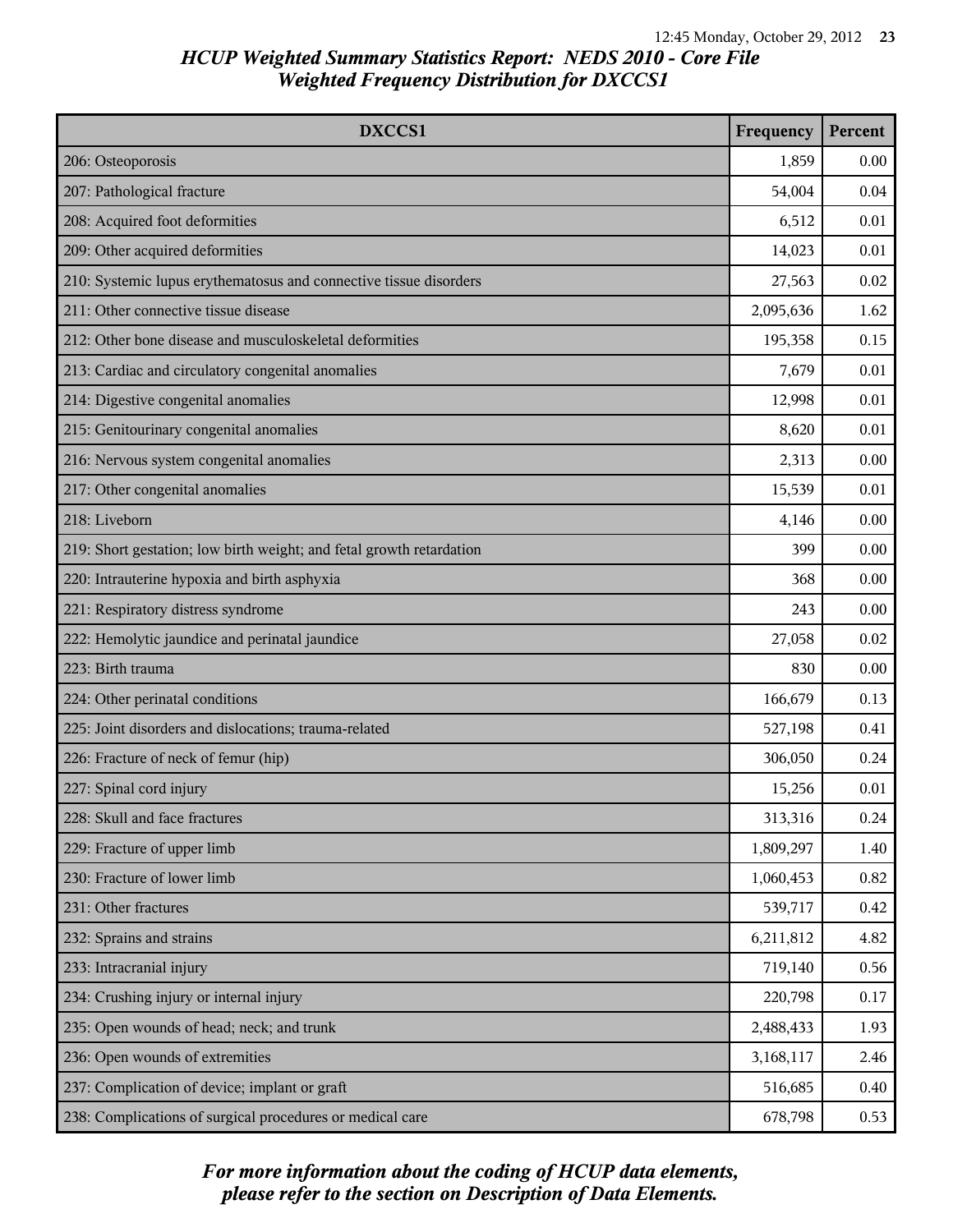| DXCCS1                                                                                     | Frequency | Percent |
|--------------------------------------------------------------------------------------------|-----------|---------|
| 239: Superficial injury; contusion                                                         | 5,912,466 | 4.58    |
| 240: Burns                                                                                 | 410,675   | 0.32    |
| 241: Poisoning by psychotropic agents                                                      | 186,759   | 0.14    |
| 242: Poisoning by other medications and drugs                                              | 427,995   | 0.33    |
| 243: Poisoning by nonmedicinal substances                                                  | 335,312   | 0.26    |
| 244: Other injuries and conditions due to external causes                                  | 3,069,592 | 2.38    |
| 245: Syncope                                                                               | 1,164,118 | 0.90    |
| 246: Fever of unknown origin                                                               | 1,338,397 | 1.04    |
| 247: Lymphadenitis                                                                         | 159,204   | 0.12    |
| 248: Gangrene                                                                              | 15,149    | 0.01    |
| 249: Shock                                                                                 | 3,206     | 0.00    |
| 250: Nausea and vomiting                                                                   | 1,820,933 | 1.41    |
| 251: Abdominal pain                                                                        | 5,425,791 | 4.21    |
| 252: Malaise and fatigue                                                                   | 466,762   | 0.36    |
| 253: Allergic reactions                                                                    | 1,653,993 | 1.28    |
| 254: Rehabilitation care; fitting of prostheses; and adjustment of devices                 | 8,342     | 0.01    |
| 255: Administrative/social admission                                                       | 400,385   | 0.31    |
| 256: Medical examination/evaluation                                                        | 207,956   | 0.16    |
| 257: Other aftercare                                                                       | 1,046,044 | 0.81    |
| 258: Other screening for suspected conditions (not mental disorders or infectious disease) | 203,935   | 0.16    |
| 259: Residual codes; unclassified                                                          | 1,024,037 | 0.79    |
| 650: Adjustment disorders                                                                  | 119,474   | 0.09    |
| 651: Anxiety disorders                                                                     | 845,707   | 0.66    |
| 652: Attention-deficit, conduct, and disruptive behavior disorders                         | 84,251    | 0.07    |
| 653: Delirium, dementia, and amnestic and other cognitive disorders                        | 214,543   | 0.17    |
| 654: Developmental disorders                                                               | 32,069    | 0.02    |
| 655: Disorders usually diagnosed in infancy, childhood, or adolescence                     | 12,644    | 0.01    |
| 656: Impulse control disorders, NEC                                                        | 16,964    | 0.01    |
| 657: Mood disorders                                                                        | 1,298,832 | 1.01    |
| 658: Personality disorders                                                                 | 17,335    | 0.01    |
| 659: Schizophrenia and other psychotic disorders                                           | 606,715   | 0.47    |
| 660: Alcohol-related disorders                                                             | 1,106,610 | 0.86    |
| 661: Substance-related disorders                                                           | 568,321   | 0.44    |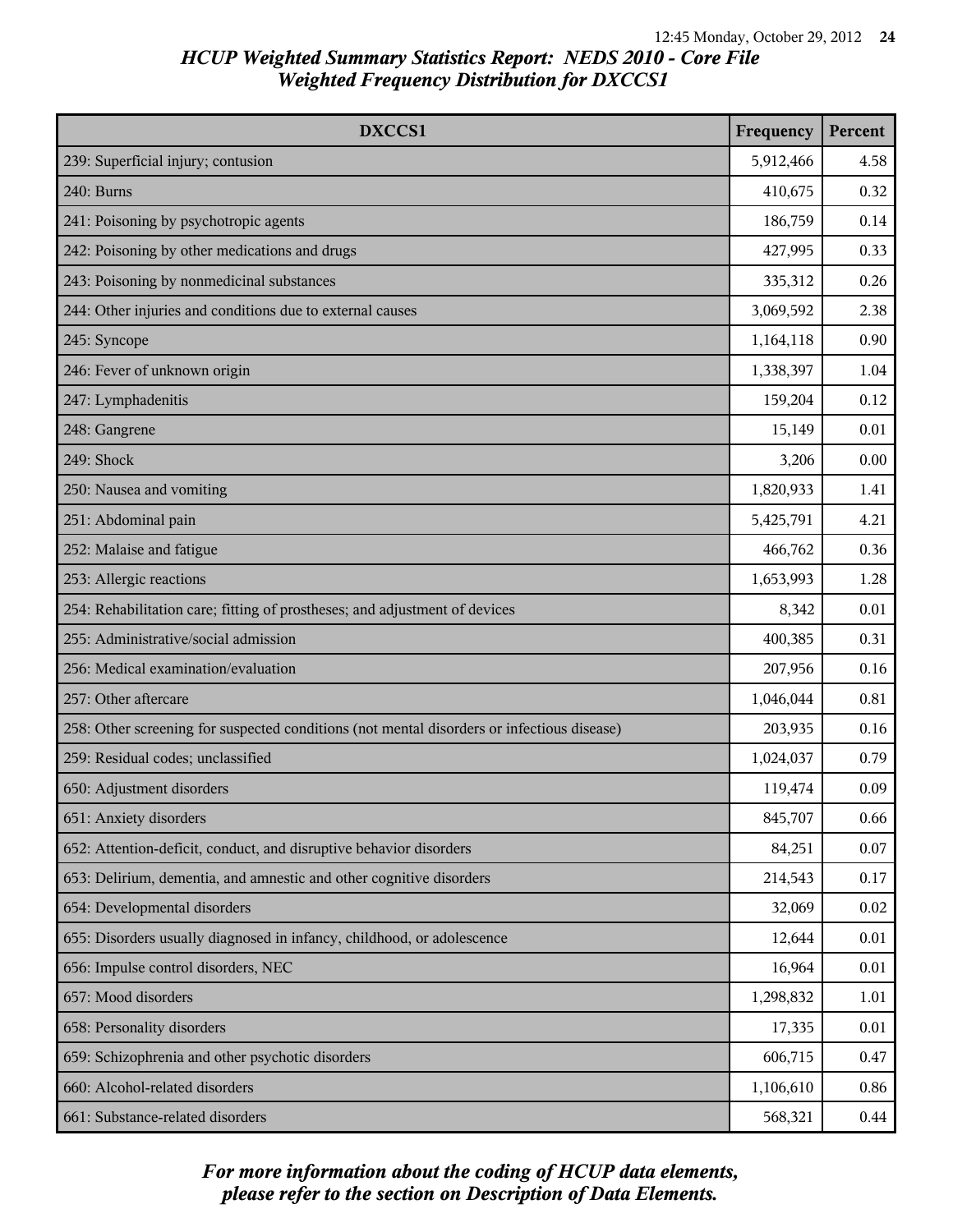| DXCCS1                                                                | Frequency | Percent |
|-----------------------------------------------------------------------|-----------|---------|
| 662: Suicide and intentional self-inflicted injury                    | 121,205   | 0.09    |
| 663: Screening and history of mental health and substance abuse codes | 158.214   | 0.12    |
| 670: Miscellaneous disorders                                          | 148.913   | 0.12    |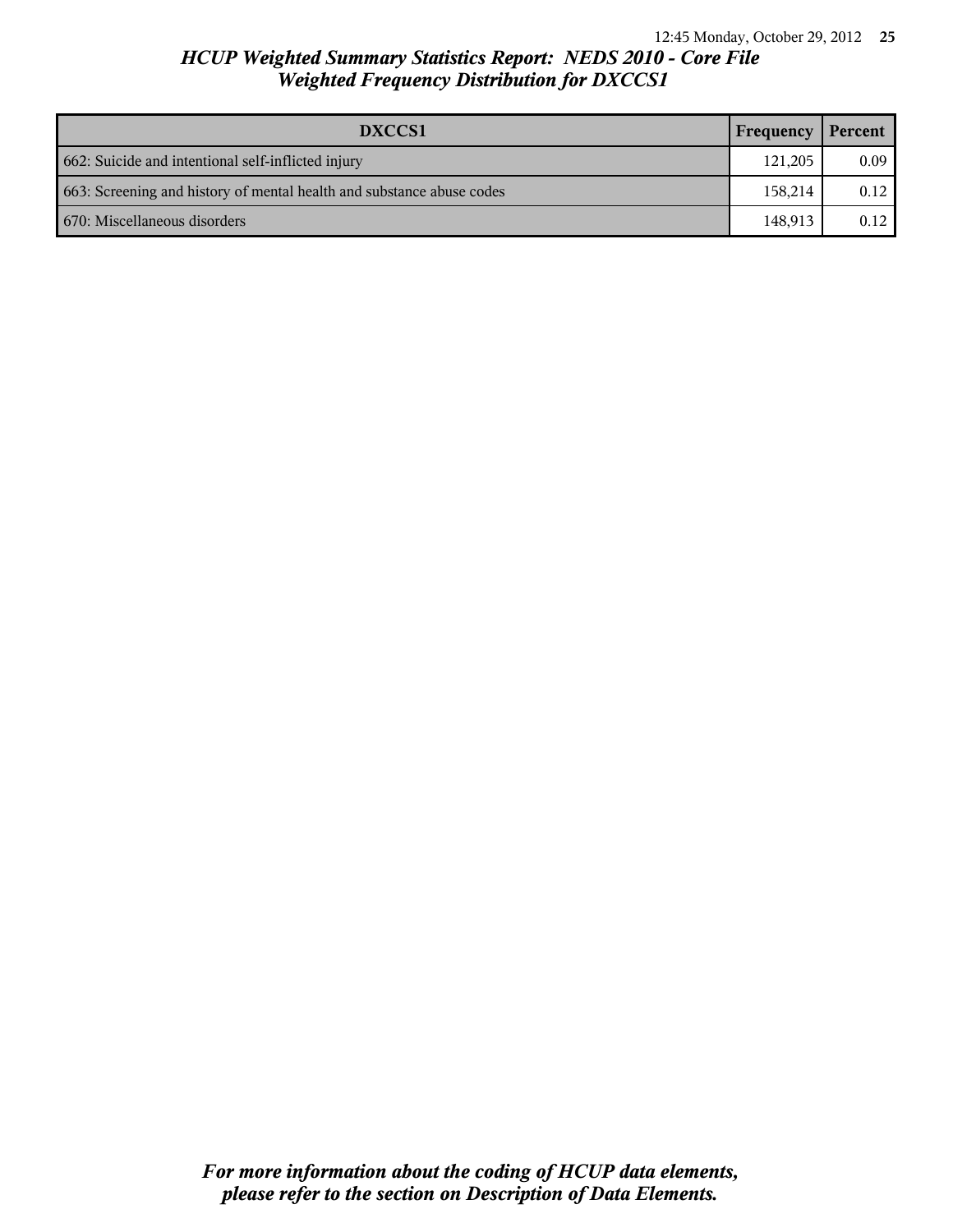| <b>ECODE1</b>     | Frequency  | Percent |
|-------------------|------------|---------|
| <b>Blank</b>      | 95,842,790 | 74.31   |
| Valid DX          | 33,125,582 | 25.68   |
| Invalid DX (invl) | 1.992      | 0.00    |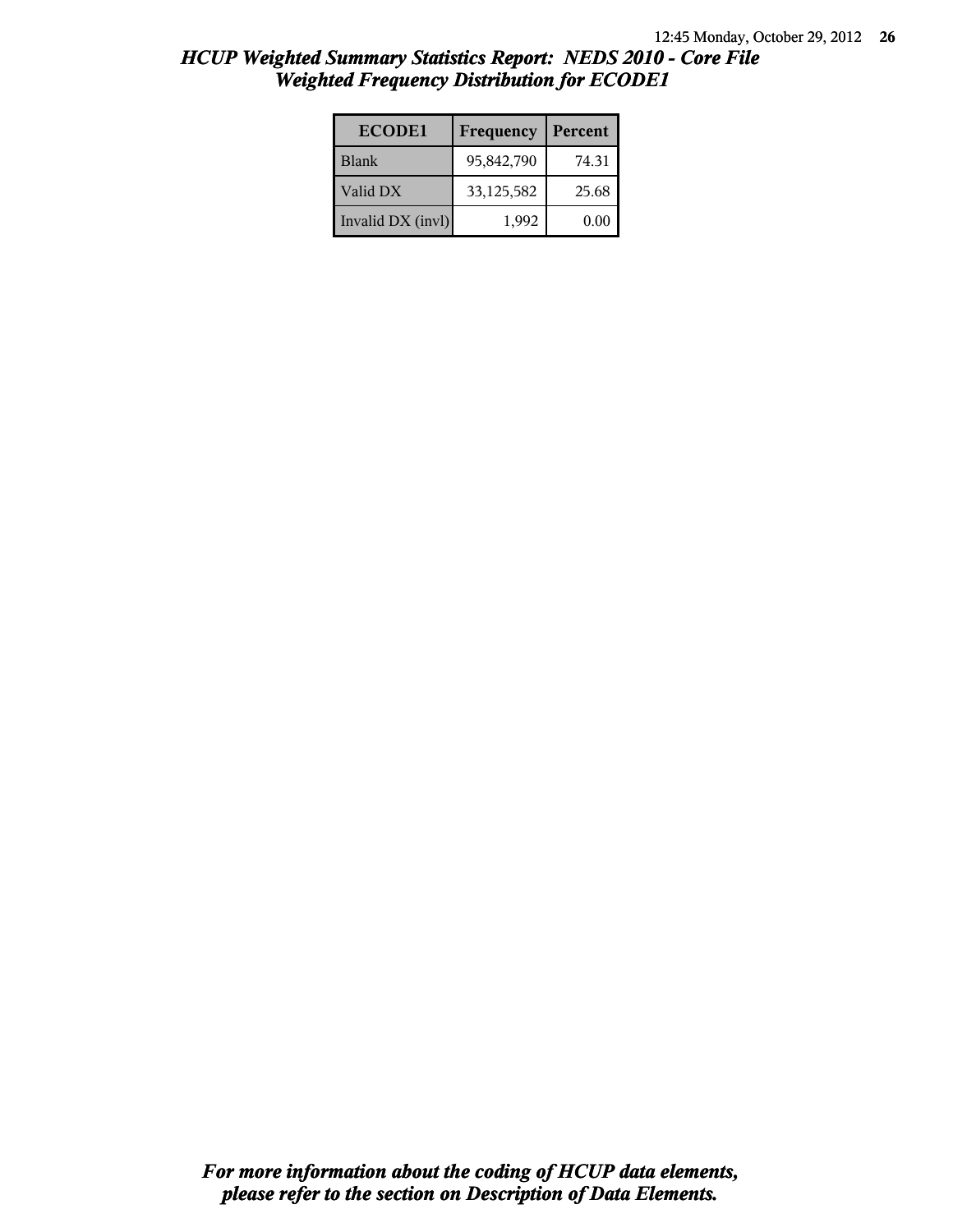| <b>EDEVENT</b>                                                                           | Frequency   | Percent |
|------------------------------------------------------------------------------------------|-------------|---------|
| 1: ED visit in which the patient is treated and released                                 | 106,689,254 | 82.72   |
| 2: ED visit in which the patient is admitted to this same hospital                       | 19,733,530  | 15.30   |
| 3: ED visit in which the patient is transferred to another short-term hospital           | 1,942,692   | 1.51    |
| 9: ED visit in which the patient died in the ED                                          | 198,990     | 0.15    |
| 98: ED visit in which patient is not admitted to this same hospital, destination unknown | 405,172     | 0.31    |
| 99: ED visit in which the patient is discharged alive, destination unknown               | 726         | 0.00    |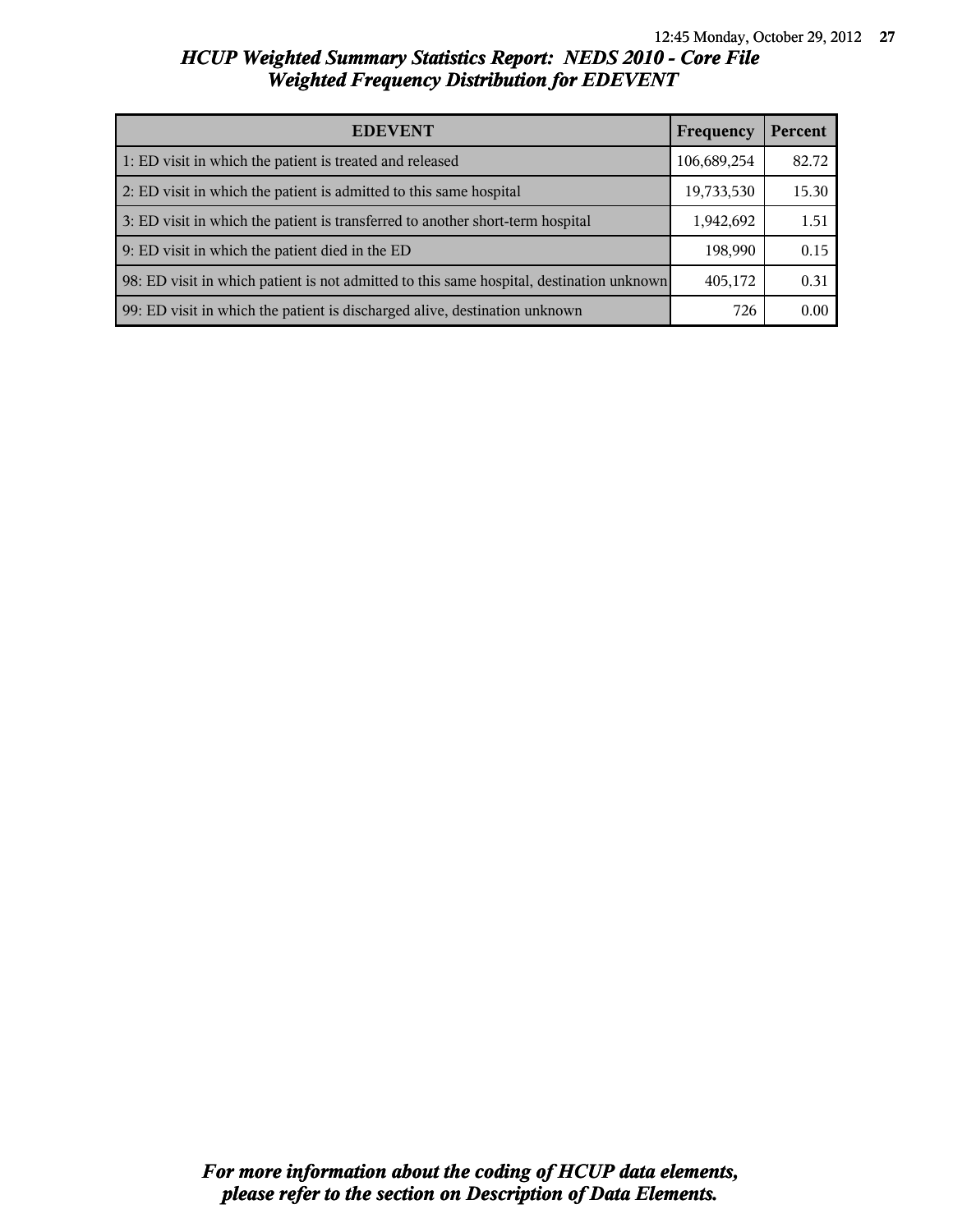| E CCS1                                             | Frequency  | Percent |
|----------------------------------------------------|------------|---------|
| $\therefore$ Missing                               | 95,842,790 | 74.31   |
| A: Invalid diagnosis                               | 1,992      | 0.00    |
| 662: Suicide and intentional self-inflicted injury | 446,747    | 0.35    |
| 2601: E Codes: Cut/pierceb                         | 2,112,714  | 1.64    |
| 2602: E Codes: Drowning/submersion                 | 14,593     | 0.01    |
| 2603: E Codes: Fall                                | 8,922,765  | 6.92    |
| 2604: E Codes: Fire/burn                           | 410,549    | 0.32    |
| 2605: E Codes: Firearm                             | 71,934     | 0.06    |
| 2606: E Codes: Machinery                           | 123,739    | 0.10    |
| 2607: E Codes: Motor vehicle traffic (MVT)         | 3,305,683  | 2.56    |
| 2608: E Codes: Pedal cyclist; not MVT              | 347,935    | 0.27    |
| 2609: E Codes: Pedestrian; not MVT                 | 21,251     | 0.02    |
| 2610: E Codes: Transport; not MVT                  | 341,659    | 0.26    |
| 2611: E Codes: Natural/environment                 | 1,323,428  | 1.03    |
| 2612: E Codes: Overexertion                        | 2,520,655  | 1.95    |
| 2613: E Codes: Poisoning                           | 638,324    | 0.49    |
| 2614: E Codes: Struck by; against                  | 4,206,024  | 3.26    |
| 2615: E Codes: Suffocation                         | 50,378     | 0.04    |
| 2616: E Codes: Adverse effects of medical care     | 1,145,991  | 0.89    |
| 2617: E Codes: Adverse effects of medical drugs    | 1,829,173  | 1.42    |
| 2618: E Codes: Other specified and classifiable    | 1,381,013  | 1.07    |
| 2619: E Codes: Other specified; NEC                | 815,961    | 0.63    |
| 2620: E Codes: Unspecified                         | 2,634,883  | 2.04    |
| 2621: E Codes: Place of occurrence                 | 460,182    | 0.36    |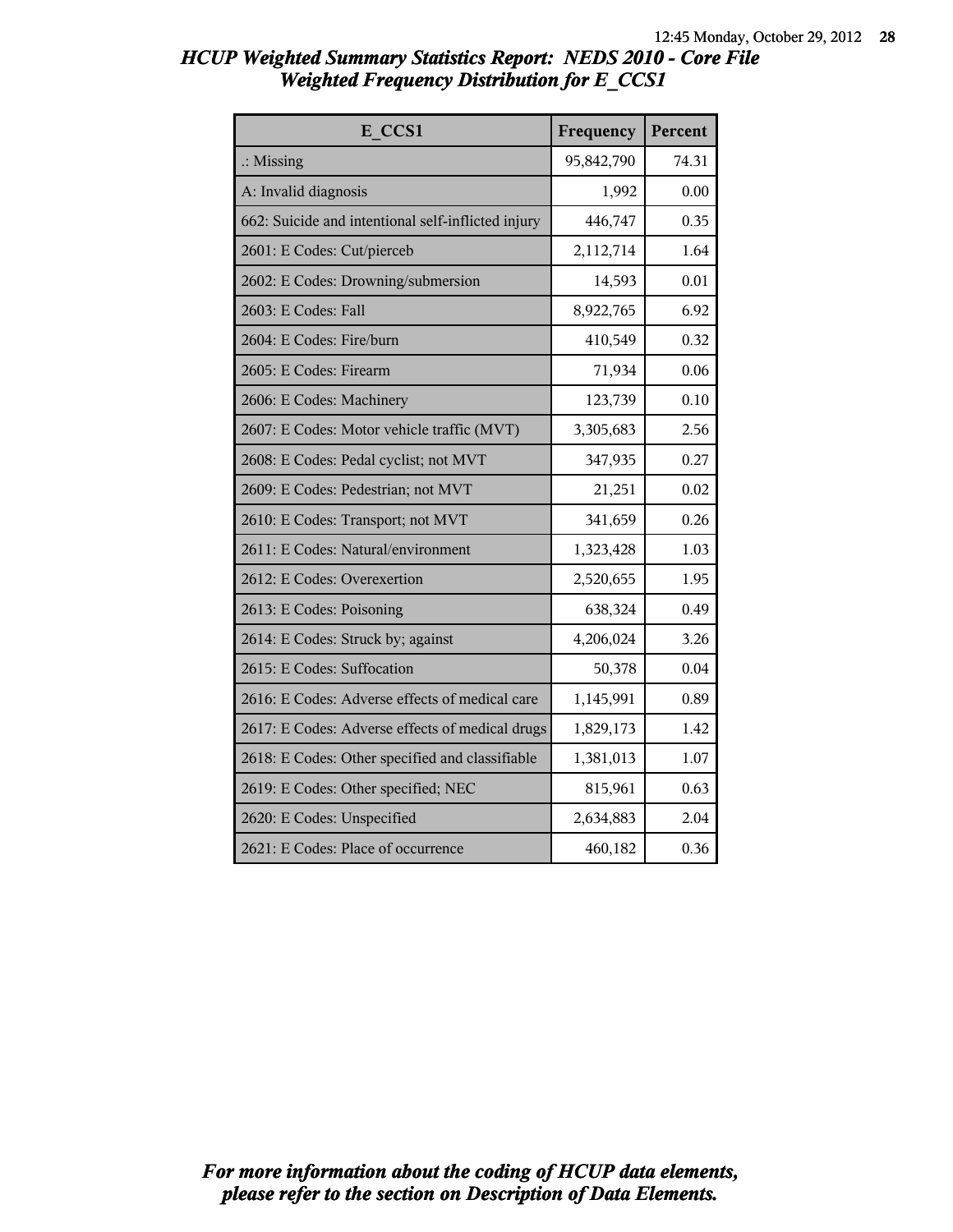| <b>FEMALE</b>        | Frequency  | Percent |
|----------------------|------------|---------|
| $\therefore$ Missing | 3,877      | 0.00    |
| .A: Invalid          | 66         | 0.00    |
| .C: Inconsistent     | 8,069      | 0.01    |
| 0: Male              | 57,526,245 | 44.60   |
| 1: Female            | 71,432,108 | 55.39   |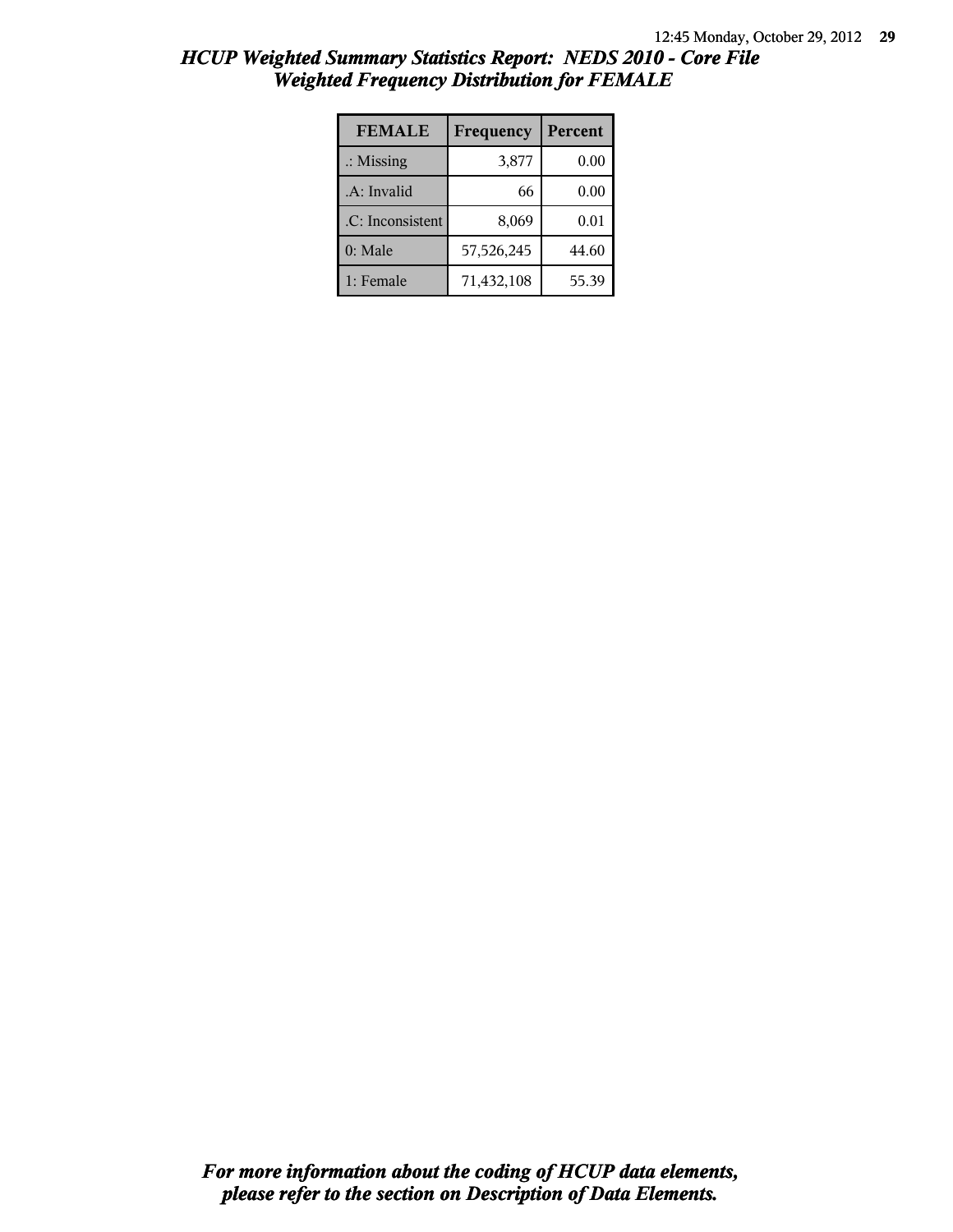| <b>HCUPFILE</b> | <b>Frequency</b> | Percent |
|-----------------|------------------|---------|
| <b>SEDD</b>     | 109,236,834      | 84.70   |
| l SID           | 19,733,530       | 15.30   |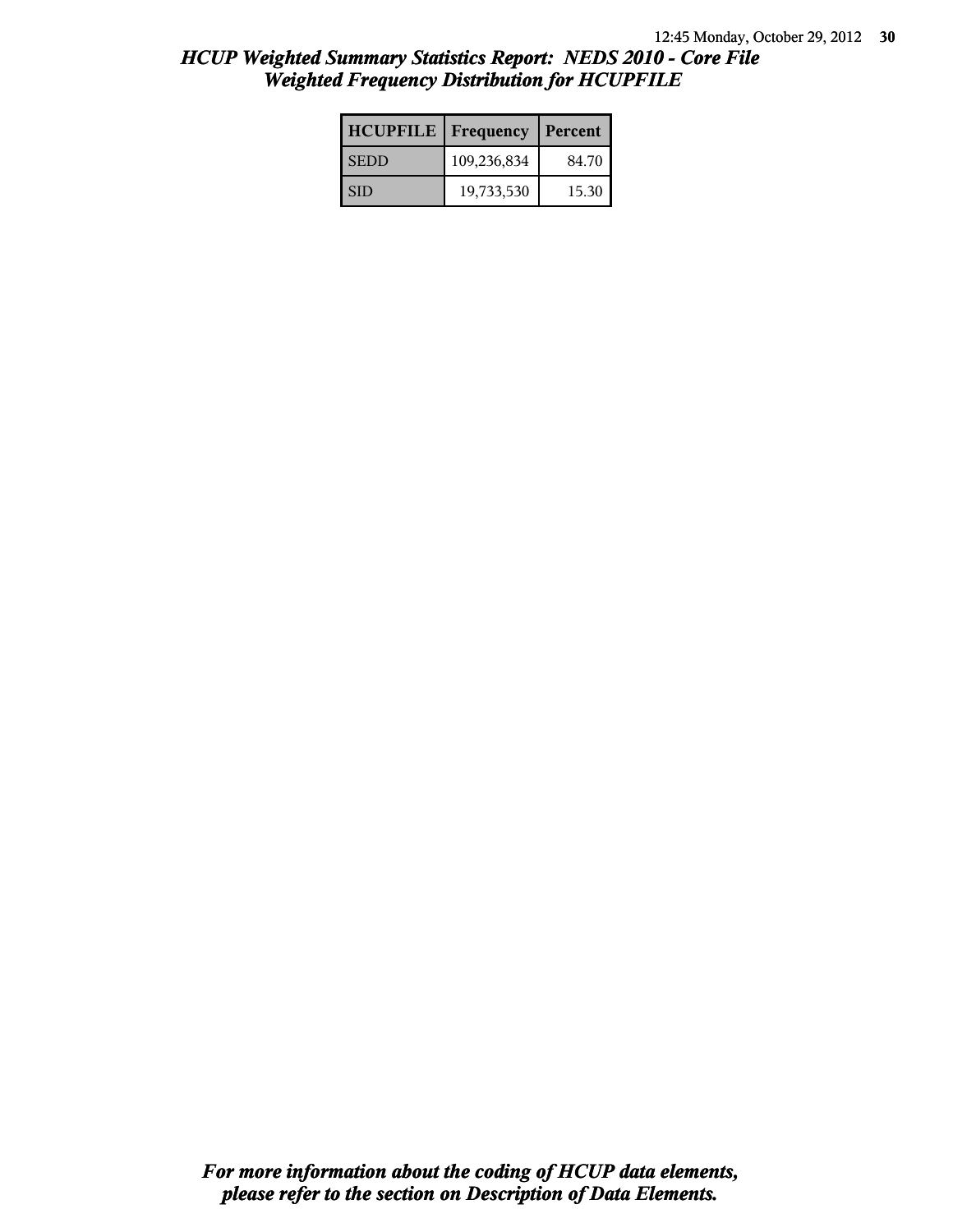| <b>HOSP REGION</b> | Frequency  | Percent |
|--------------------|------------|---------|
| 1: Northeast       | 24,742,234 | 19.18   |
| 2: Midwest         | 30,342,525 | 23.53   |
| 3: South           | 50,820,973 | 39.41   |
| 4: West            | 23,064,632 | 17.88   |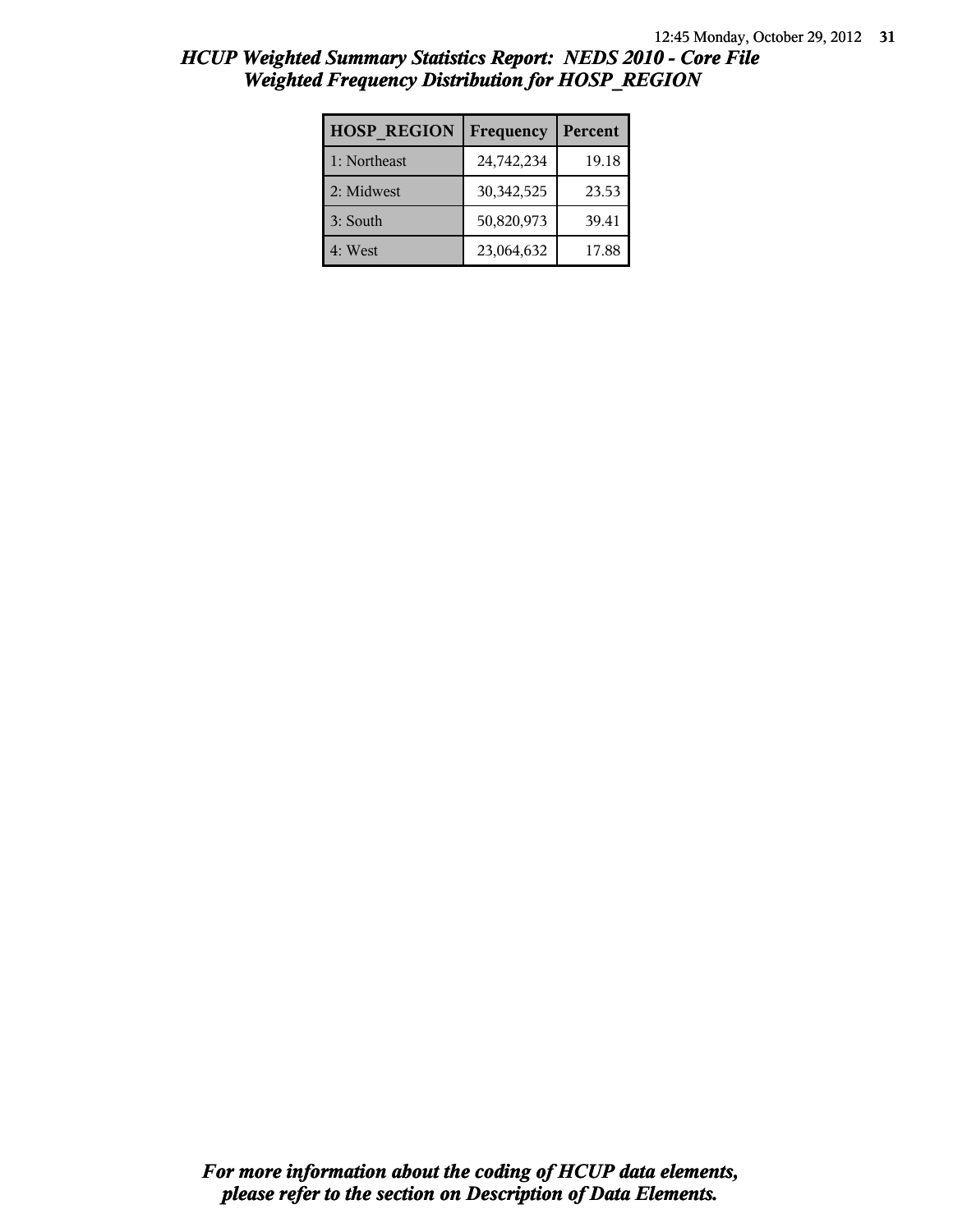| HCUP Weighted Summary Statistics Report: NEDS 2010 - Core File |  |  |
|----------------------------------------------------------------|--|--|
| <b>Weighted Frequency Distribution for INJURY</b>              |  |  |

| <b>INJURY</b>       | Frequency  | Percent |
|---------------------|------------|---------|
| $0:$ No injury      | 98,784,465 | 76.59   |
| 1: Injury by DX1    | 27,230,927 | 21.11   |
| 2: Injury by $DX2+$ | 2,954,972  | 229     |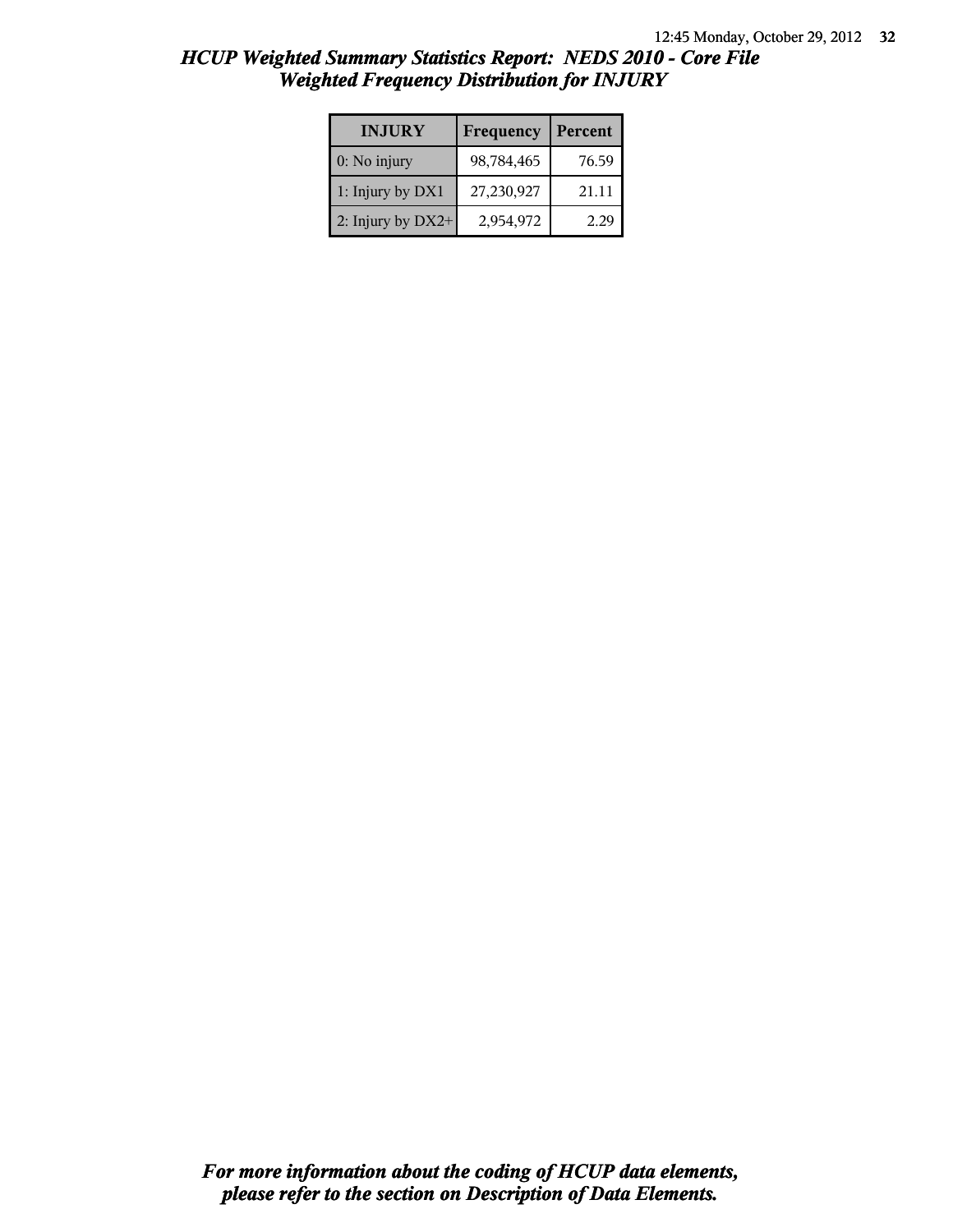| <b>INJURY CUT Frequency</b> |             | Percent |
|-----------------------------|-------------|---------|
|                             | 126,638,919 | 98.19   |
|                             | 2,331,445   | 181     |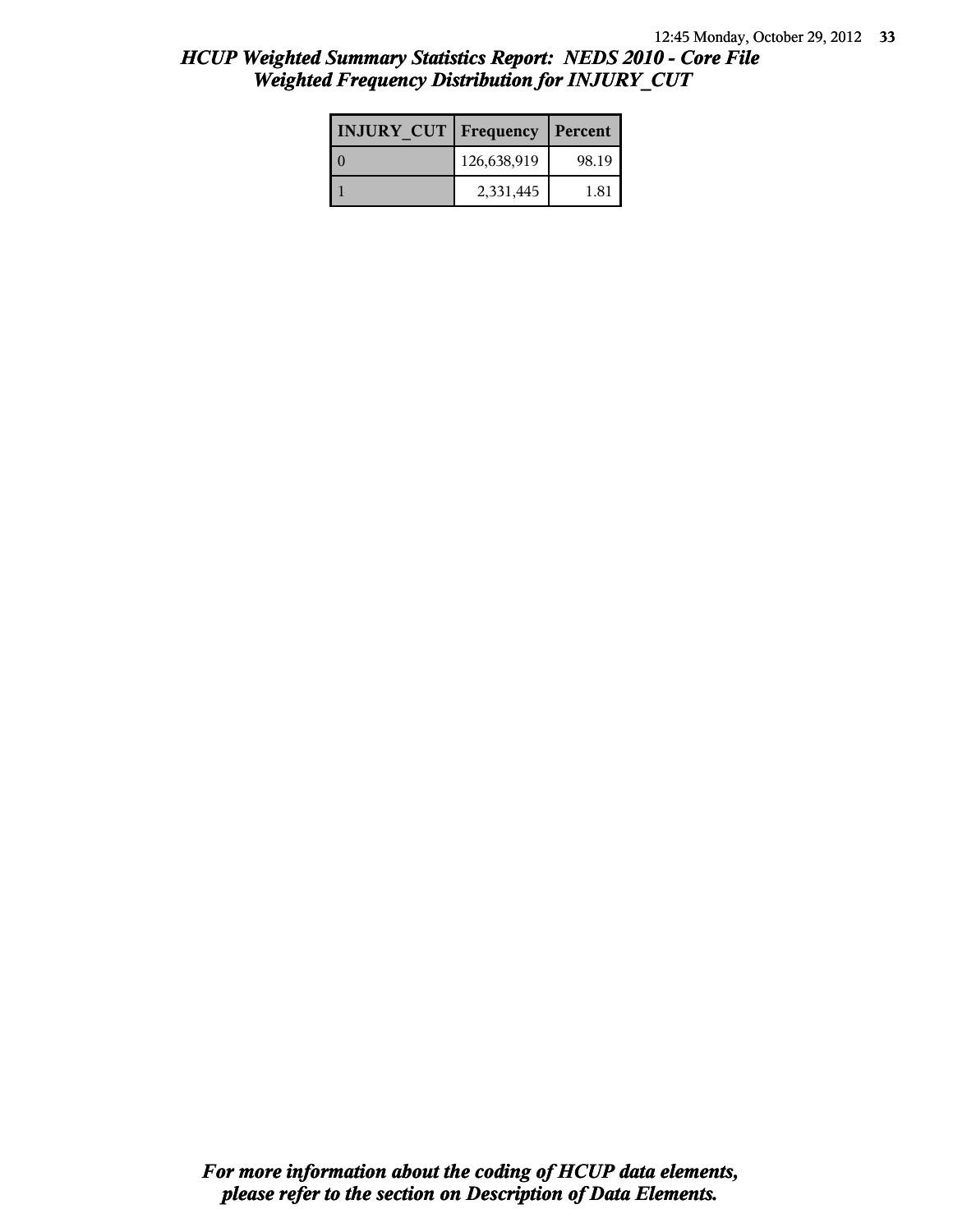| <b>INJURY DROWN</b> | Frequency   | Percent |
|---------------------|-------------|---------|
|                     | 128,954,635 | 99.99   |
|                     | 15,729      | 0.01    |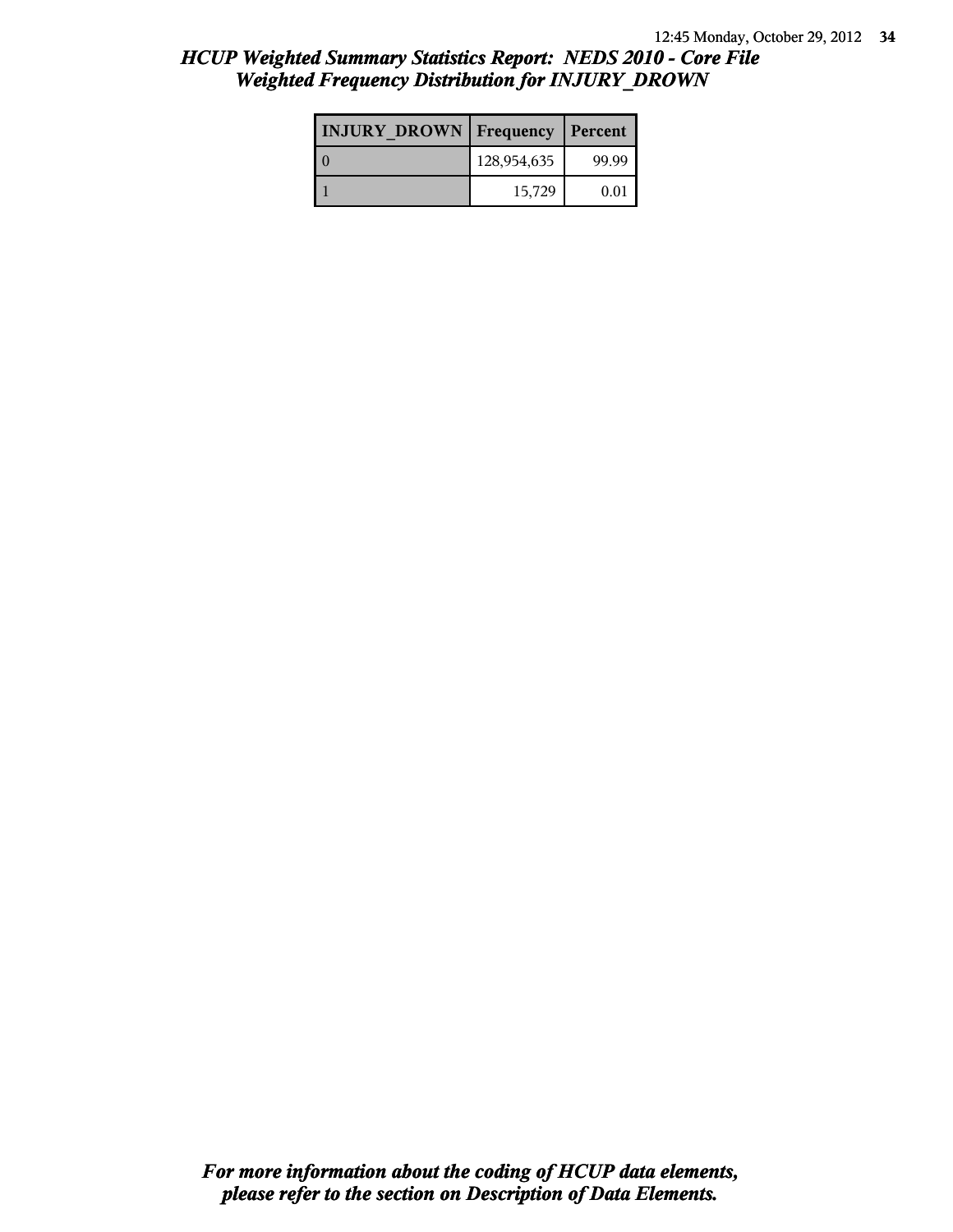| <b>INJURY FALL   Frequency   Percent</b> |             |       |
|------------------------------------------|-------------|-------|
|                                          | 119,768,548 | 92.87 |
|                                          | 9,201,816   | 7.13  |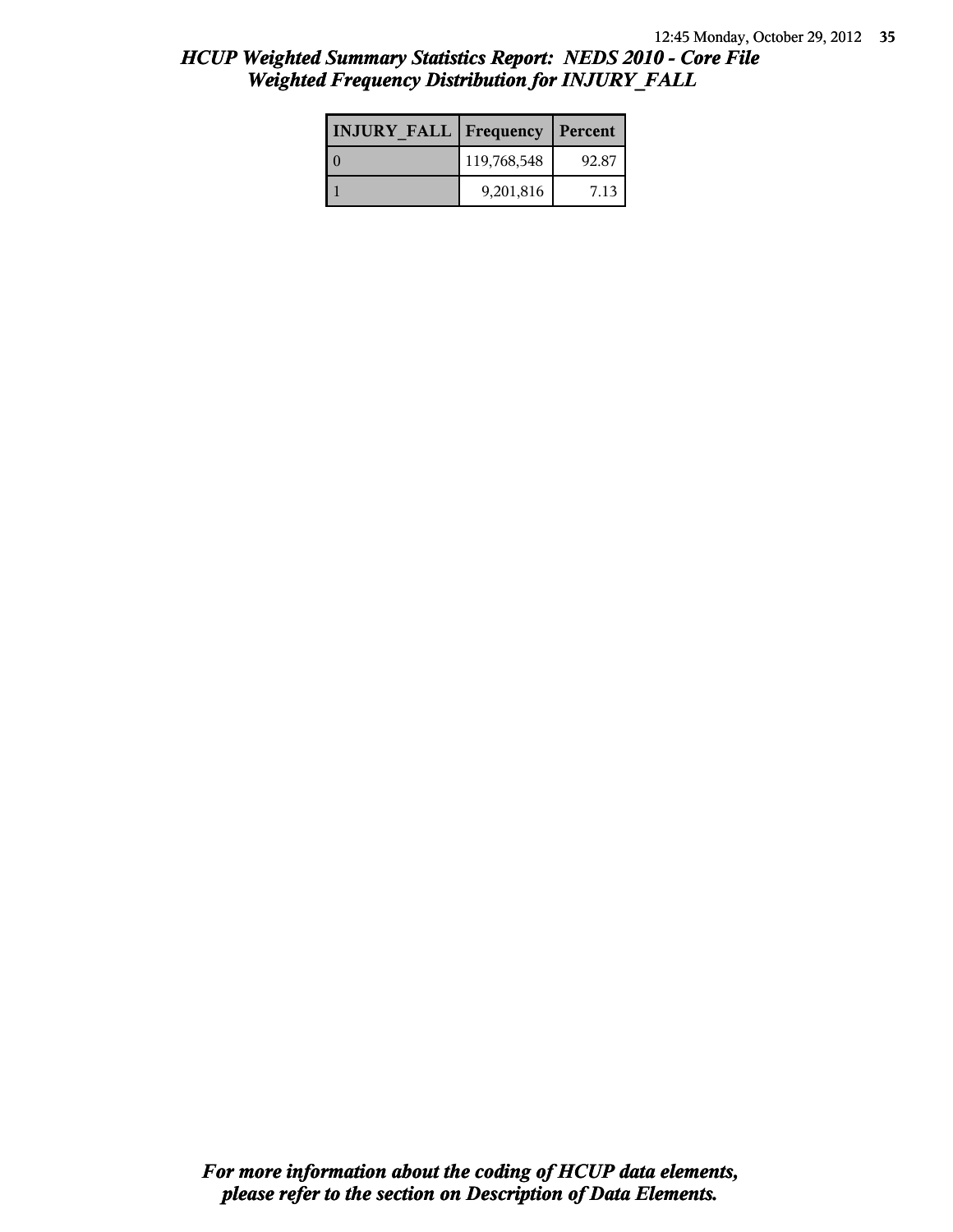| <b>INJURY FIRE   Frequency</b> |             | Percent |
|--------------------------------|-------------|---------|
|                                | 128,543,645 | 99.67   |
|                                | 426,719     | 0.33    |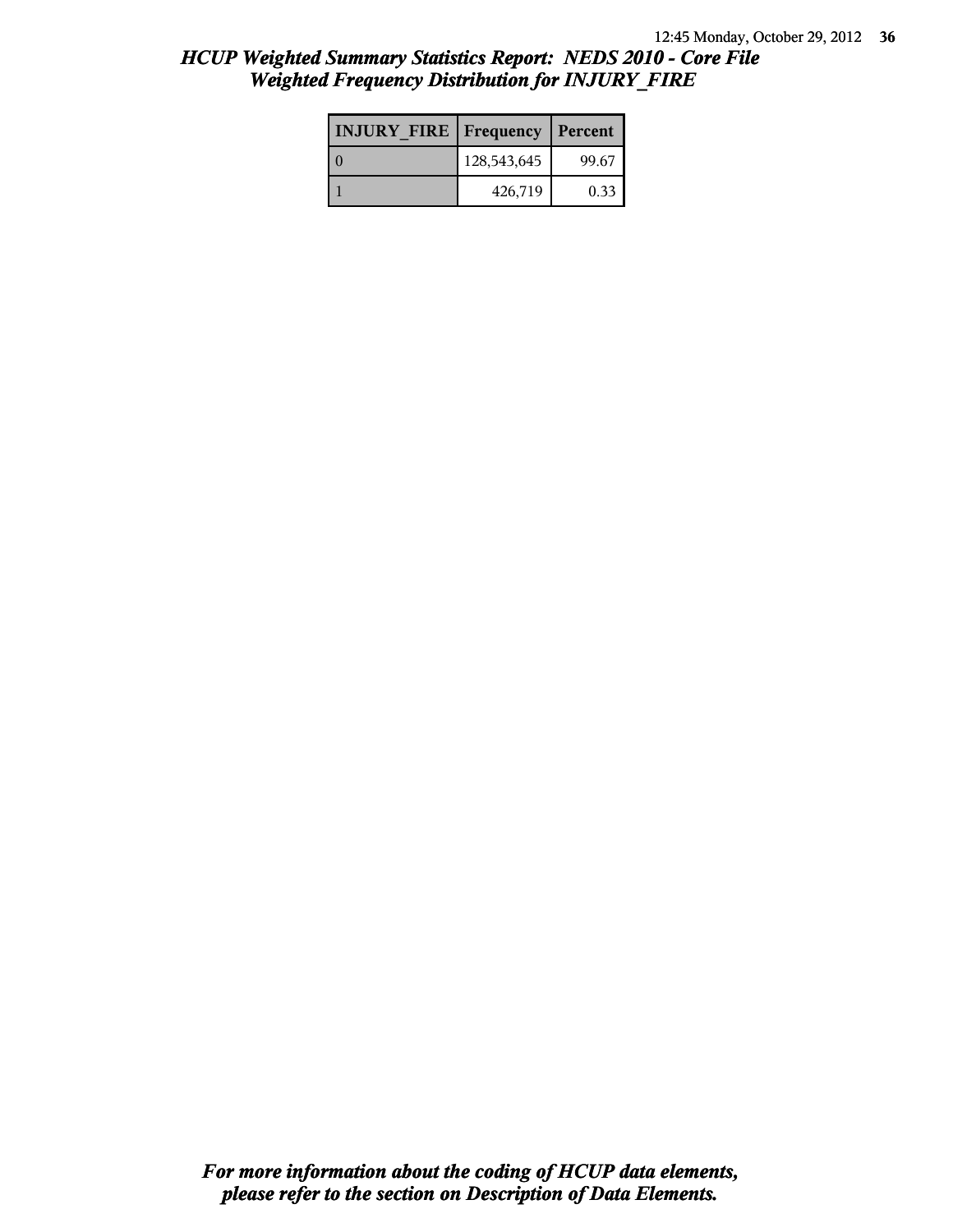| <b>INJURY FIREARM   Frequency</b> |             | Percent |
|-----------------------------------|-------------|---------|
|                                   | 128,894,987 | 99.94   |
|                                   | 75,377      | 0.06    |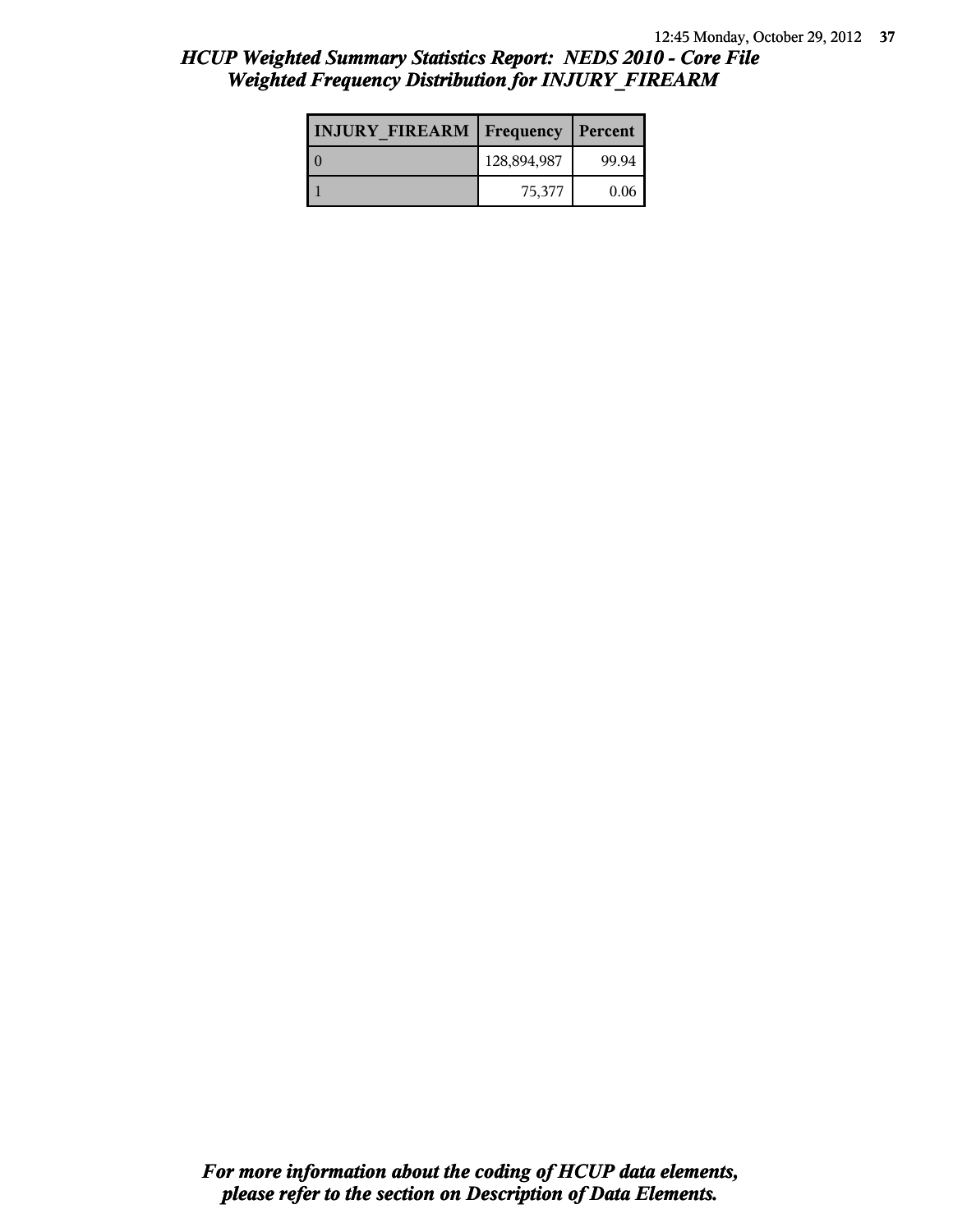| <b>INJURY MACHINERY   Frequency</b> |             | Percent |
|-------------------------------------|-------------|---------|
|                                     | 128,841,256 | 99.90   |
|                                     | 129,108     | 0.10    |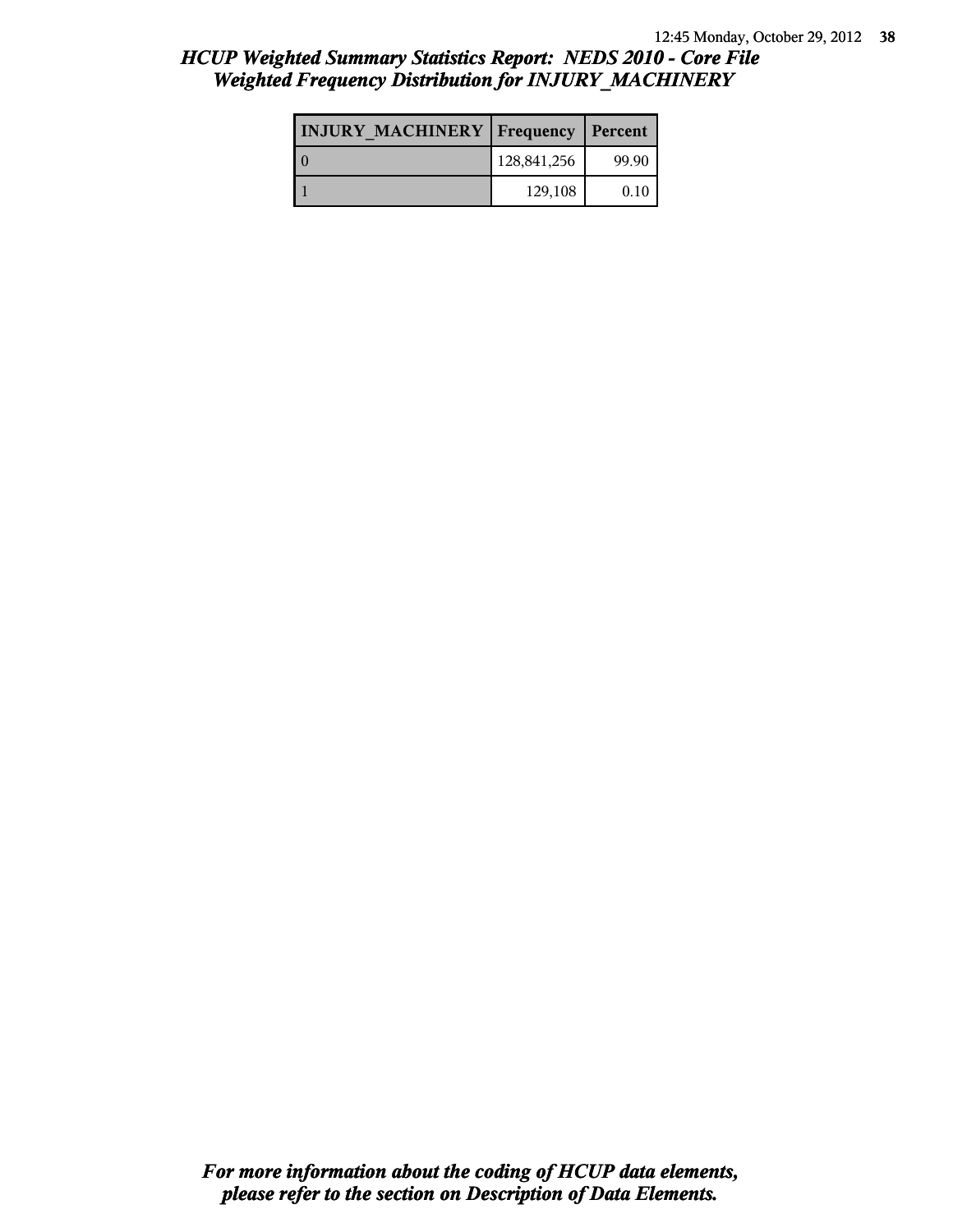| <b>INJURY MVT Frequency</b> |             | Percent |
|-----------------------------|-------------|---------|
|                             | 125,589,774 | 97.38   |
|                             | 3,380,590   | 2.62    |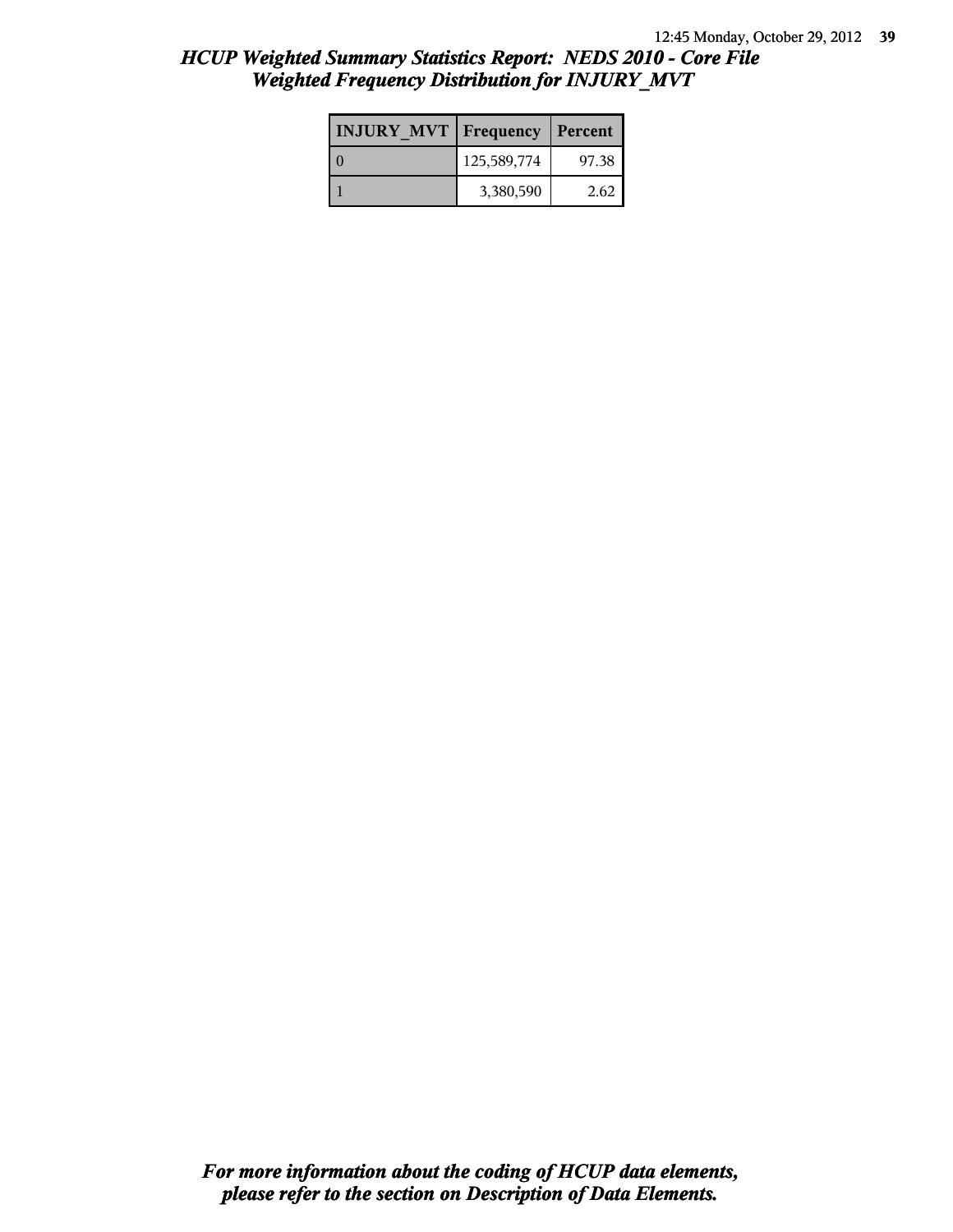| <b>INJURY NATURE Frequency</b> |             | Percent |
|--------------------------------|-------------|---------|
|                                | 127,612,132 | 98.95   |
|                                | 1,358,232   | 1.05    |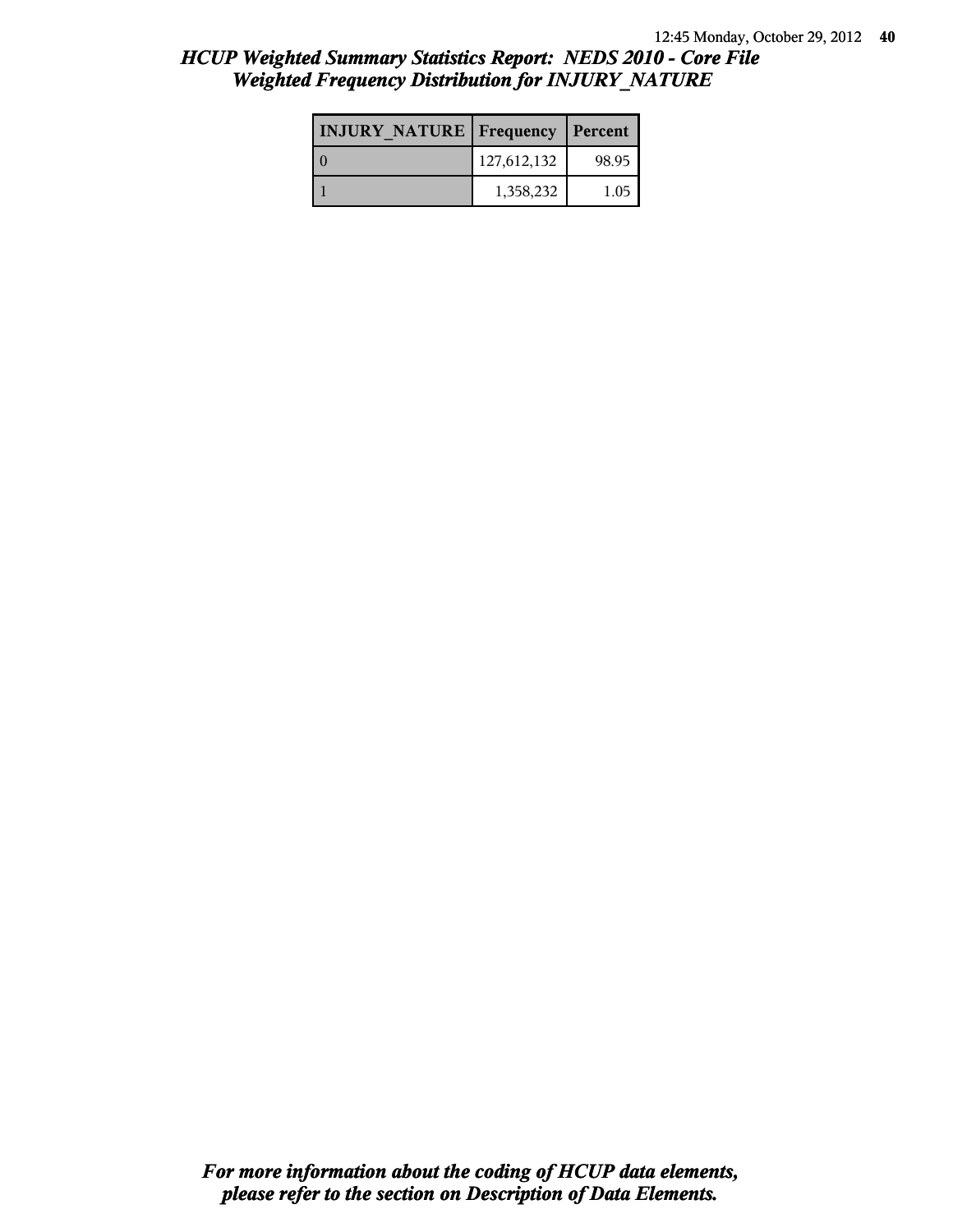| <b>INJURY POISON Frequency</b> |             | Percent |
|--------------------------------|-------------|---------|
|                                | 128,008,893 | 99.25   |
|                                | 961,471     | 0.75    |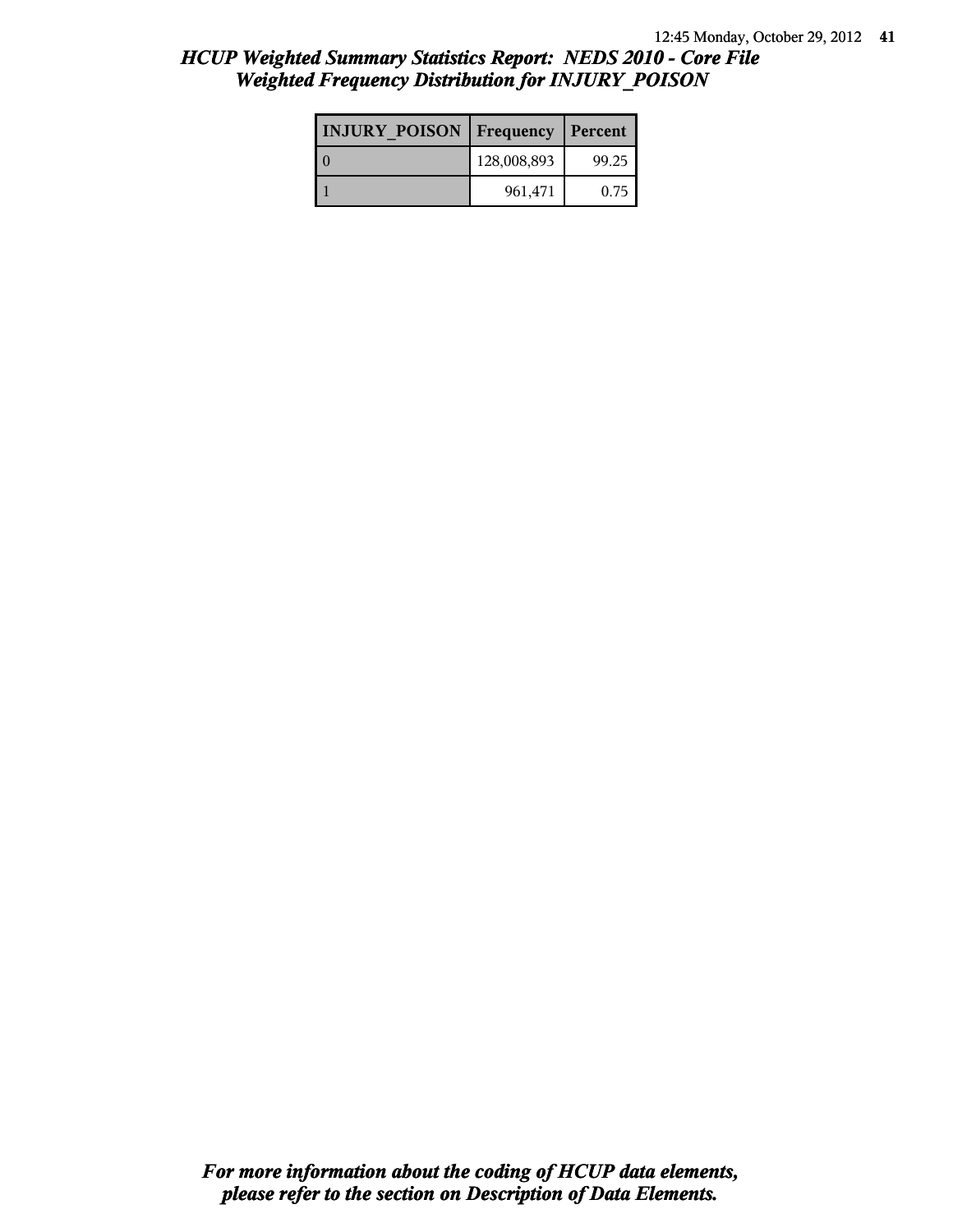| <b>INJURY SEVERITY</b> | Frequency   | Percent  |
|------------------------|-------------|----------|
| $\mathbf{0}$           | 100,997,620 | 78.31    |
| $\mathbf{1}$           | 17,516,400  | 13.58    |
| $\overline{c}$         | 2,072,521   | 1.61     |
| 3                      | 262,727     | 0.20     |
| $\overline{4}$         | 4,801,594   | 3.72     |
| 5                      | 1,510,718   | 1.17     |
| 6                      | 220,794     | 0.17     |
| 8                      | 89,881      | 0.07     |
| 9                      | 602,155     | 0.47     |
| 10                     | 106,630     | 0.08     |
| 11                     | 17,013      | 0.01     |
| 12                     | 13,004      | 0.01     |
| 13                     | 49,412      | 0.04     |
| 14                     | 44,191      | 0.03     |
| 16                     | 76,212      | 0.06     |
| 17                     | 55,336      | 0.04     |
| 18                     | 12,061      | 0.01     |
| 19                     | 7,019       | 0.01     |
| 20                     | 10,541      | 0.01     |
| 21                     | 8,934       | 0.01     |
| 22                     | 14,965      | 0.01     |
| 24                     | 6,064       | 0.00     |
| 25                     | 11,066      | 0.01     |
| 26                     | 4,592       | 0.00     |
| 27                     | 3,703       | 0.00     |
| 29                     | 8,347       | 0.01     |
| 30                     | 693         | 0.00     |
| 32                     | 326         | 0.00     |
| 33                     | 772         | 0.00     |
| 34                     | 3,829       | 0.00     |
| 35                     | 597         | 0.00     |
| 36                     | 946         | 0.00     |
| 38                     | 1,280       | $0.00\,$ |

*please refer to the section on Description of Data Elements. For more information about the coding of HCUP data elements,*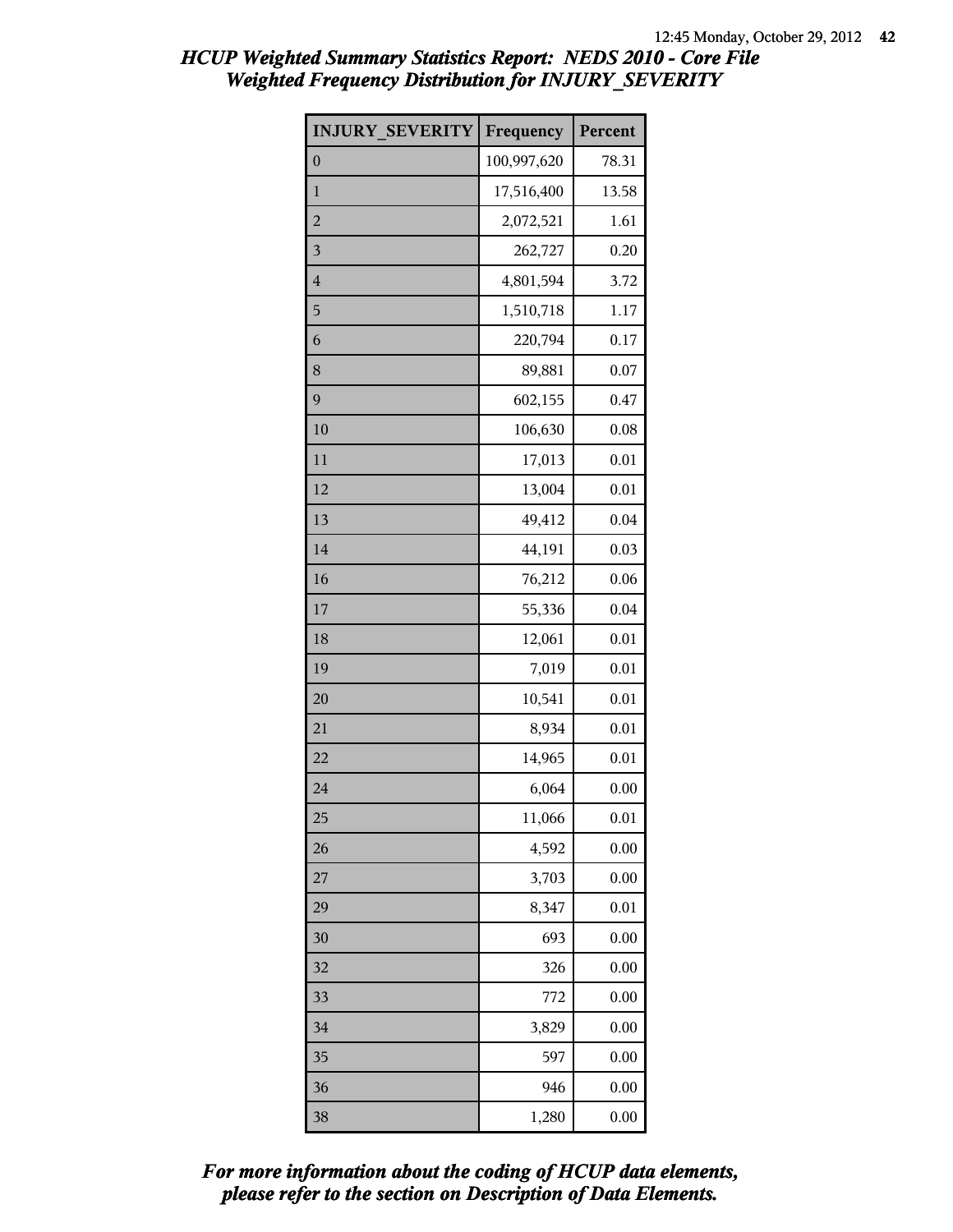| <b>INJURY SEVERITY</b> | Frequency | Percent |
|------------------------|-----------|---------|
| 41                     | 873       | 0.00    |
| 42                     | 74        | 0.00    |
| 43                     | 598       | 0.00    |
| 45                     | 276       | 0.00    |
| 48                     | 111       | 0.00    |
| 50                     | 377       | 0.00    |
| 51                     | 33        | 0.00    |
| 54                     | 36        | 0.00    |
| 57                     | 57        | 0.00    |
| 59                     | 63        | 0.00    |
| 66                     | $\leq 10$ | * **    |
| 75                     | 2,694     | 0.00    |
| 99                     | 433,222   | 0.34    |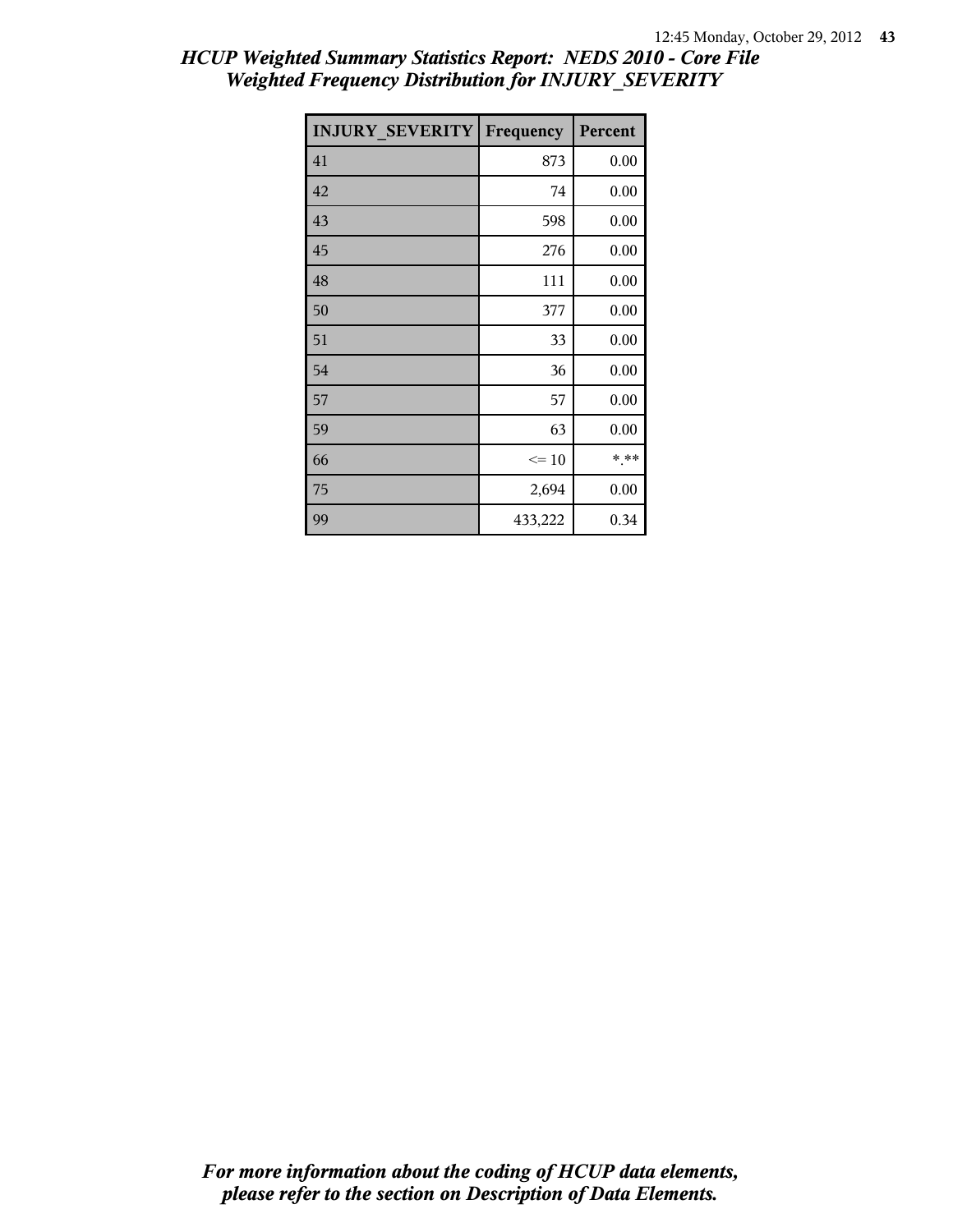| <b>INJURY STRUCK Frequency</b> |             | Percent |
|--------------------------------|-------------|---------|
|                                | 124,622,860 | 96.63   |
|                                | 4,347,504   | 3.37    |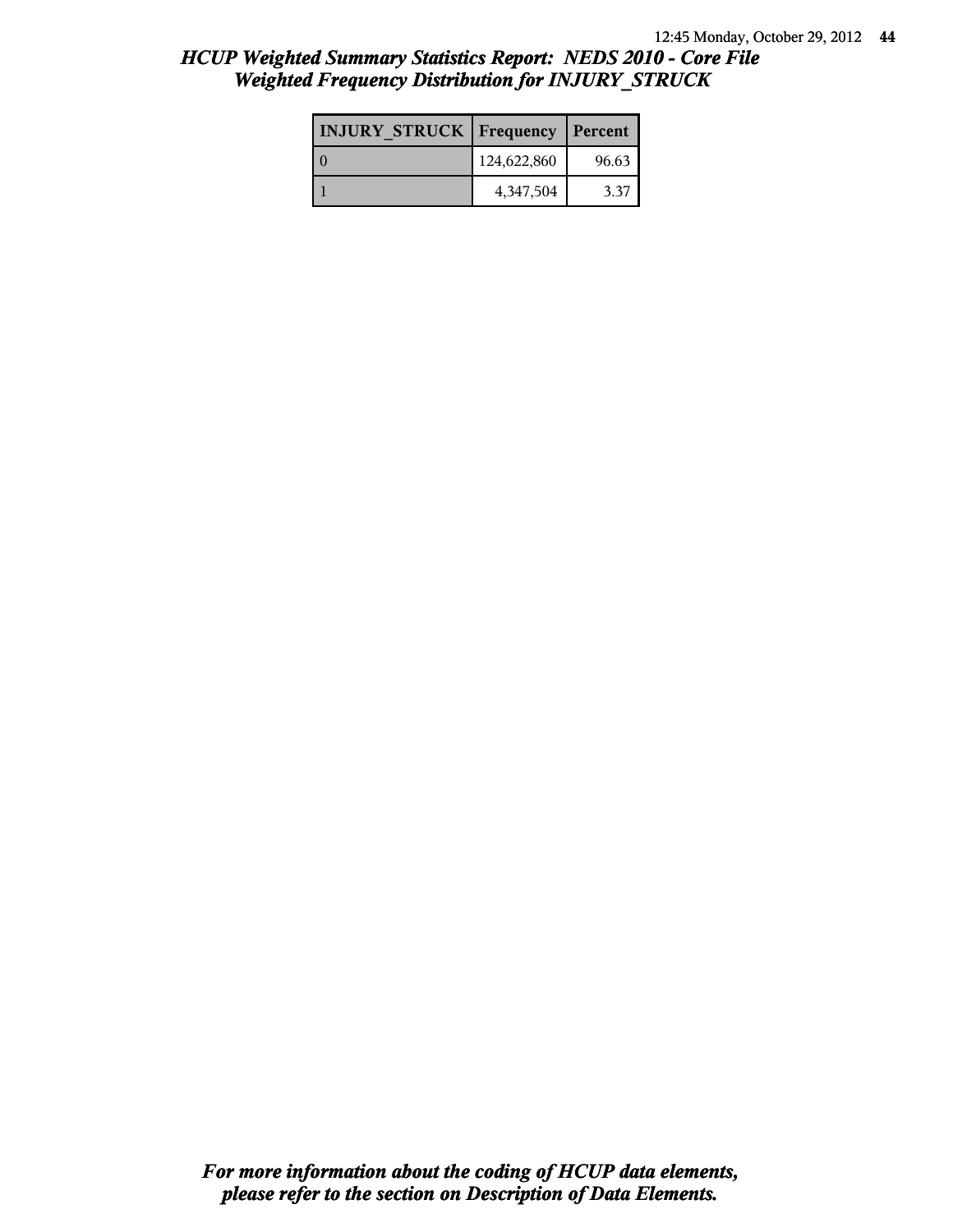| <b>INJURY SUFFOCATION</b> | <b>Frequency</b> | Percent |
|---------------------------|------------------|---------|
|                           | 128,916,608      | 99.96   |
|                           | 53,756           | 0.04    |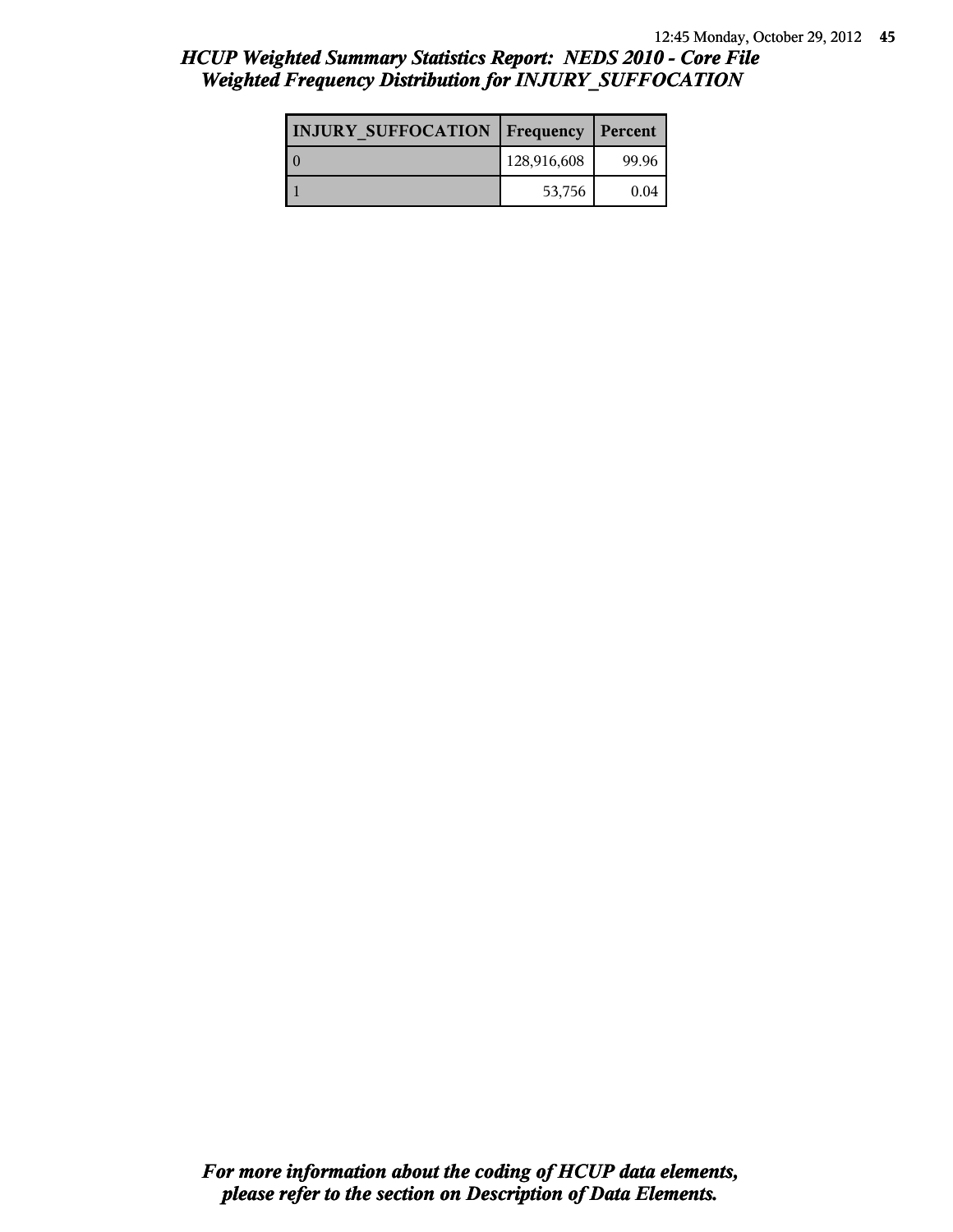| <b>INTENT ASSAULT Frequency</b> |             | Percent |
|---------------------------------|-------------|---------|
| LΩ                              | 127,612,070 | 98.95   |
|                                 | 1,358,294   | 1.05    |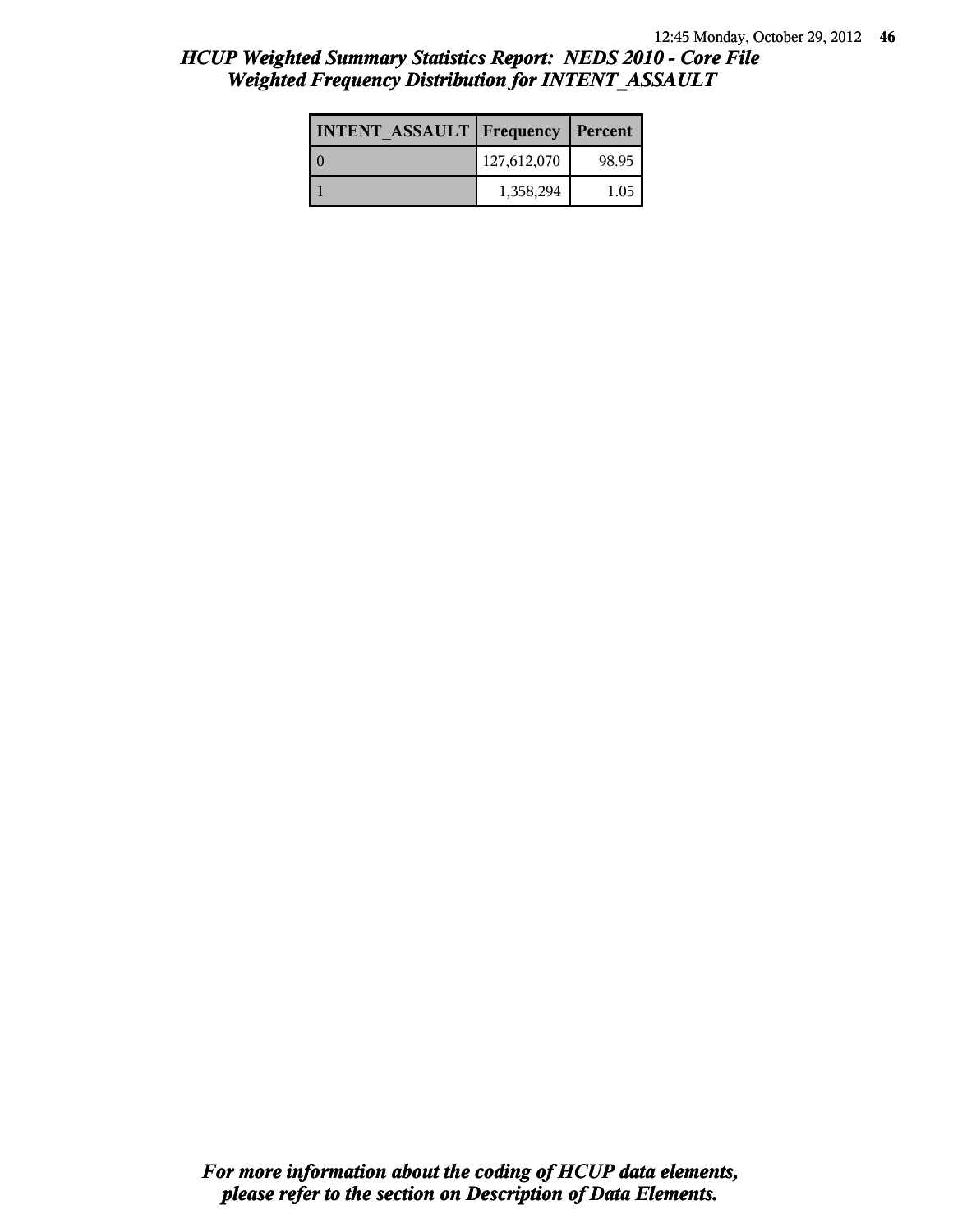| <b>INTENT SELF HARM   Frequency</b> |             | Percent |
|-------------------------------------|-------------|---------|
|                                     | 127,794,245 | 99.09   |
|                                     | 1,176,119   | 0.91    |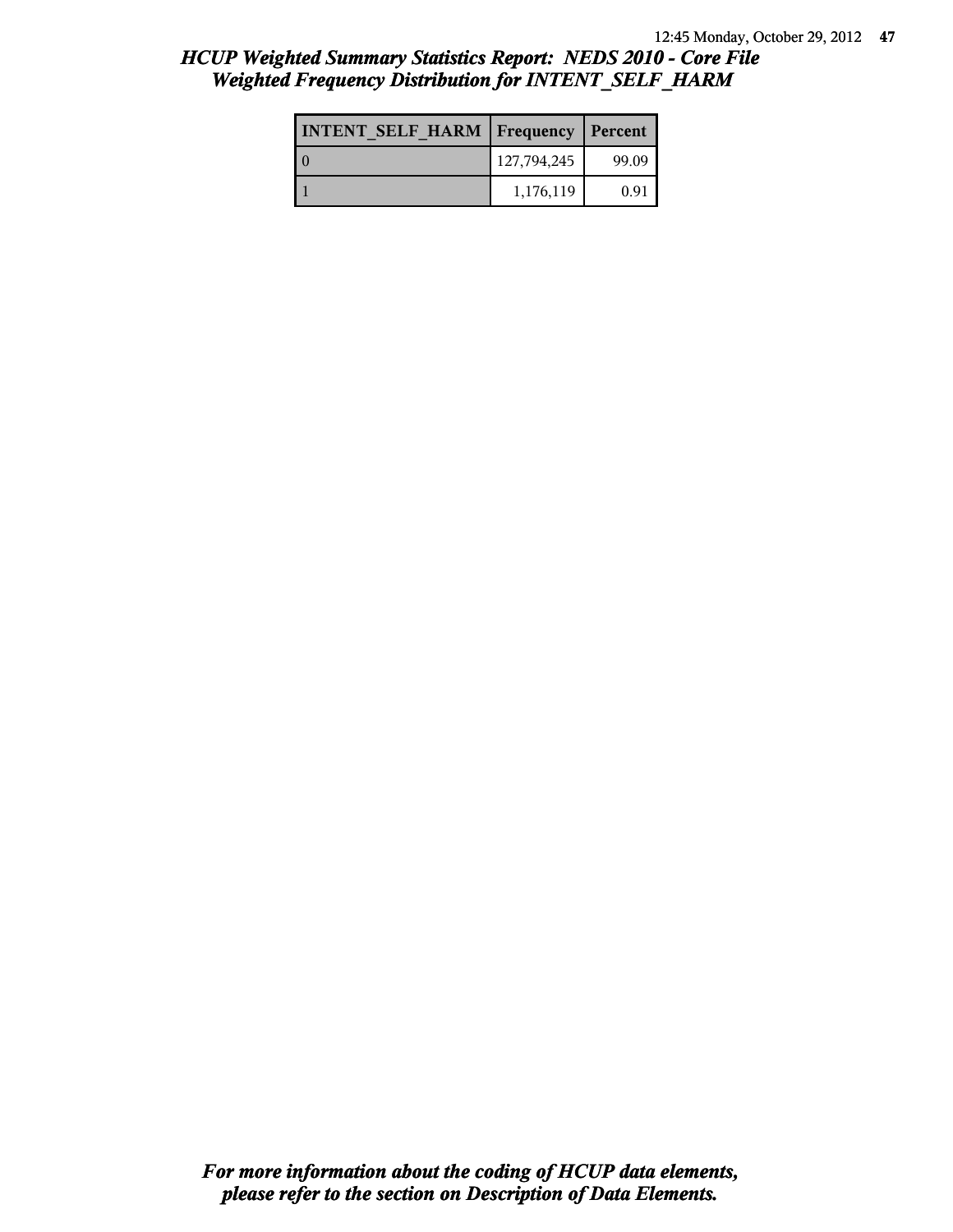| <b>INTENT UNINTENTIONAL   Frequency   Percent</b> |            |       |
|---------------------------------------------------|------------|-------|
|                                                   | 99,093,273 | 76.83 |
|                                                   | 29,877,091 | 23.17 |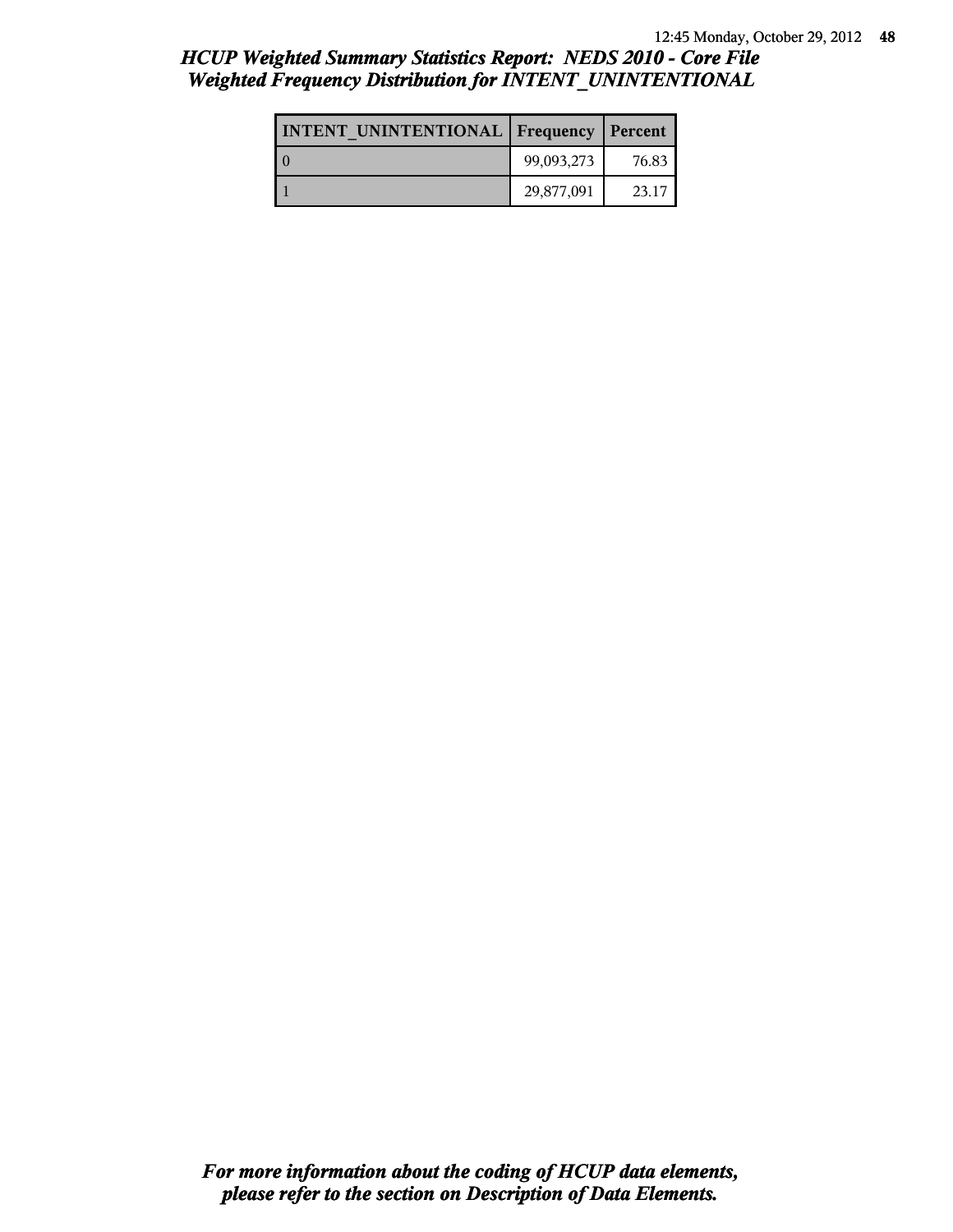| <b>MULTINJURY</b> | Frequency   | Percent |
|-------------------|-------------|---------|
|                   | 121,521,327 | 94.22   |
|                   | 7,449,037   | 5.78    |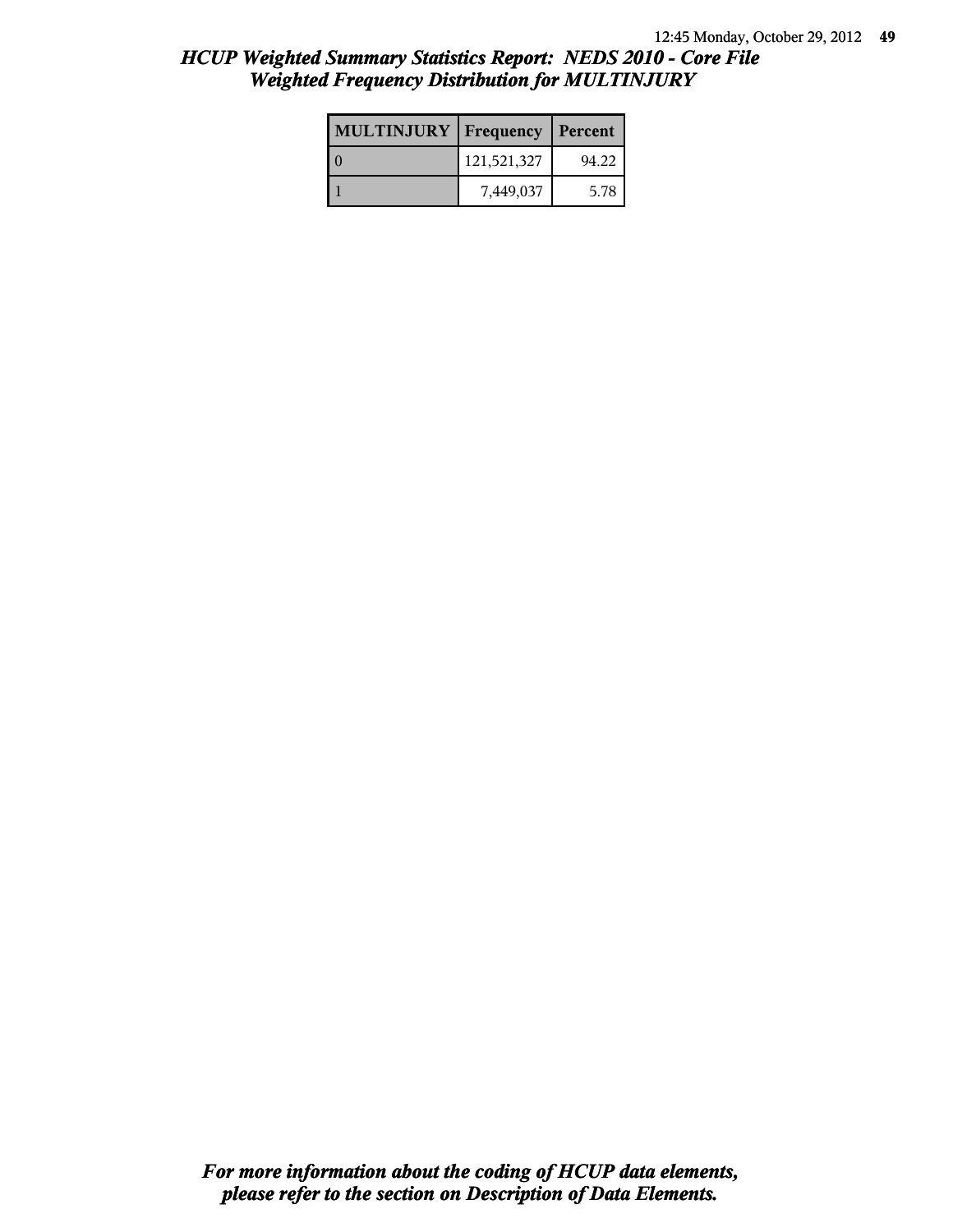| <b>NDX</b>     | Frequency  | Percent |
|----------------|------------|---------|
| $\overline{0}$ | 23,286     | 0.02    |
| $\mathbf{1}$   | 39,131,580 | 30.34   |
| $\overline{c}$ | 28,695,927 | 22.25   |
| 3              | 17,268,517 | 13.39   |
| 4              | 10,784,967 | 8.36    |
| 5              | 7,157,432  | 5.55    |
| 6              | 5,179,348  | 4.02    |
| 7              | 3,647,351  | 2.83    |
| 8              | 2,848,416  | 2.21    |
| 9              | 3,186,999  | 2.47    |
| 10             | 1,980,651  | 1.54    |
| 11             | 1,399,280  | 1.08    |
| 12             | 1,190,497  | 0.92    |
| 13             | 1,066,554  | 0.83    |
| 14             | 963,709    | 0.75    |
| 15             | 1,587,315  | 1.23    |
| 16 or greater  | 2,858,534  | 2.22    |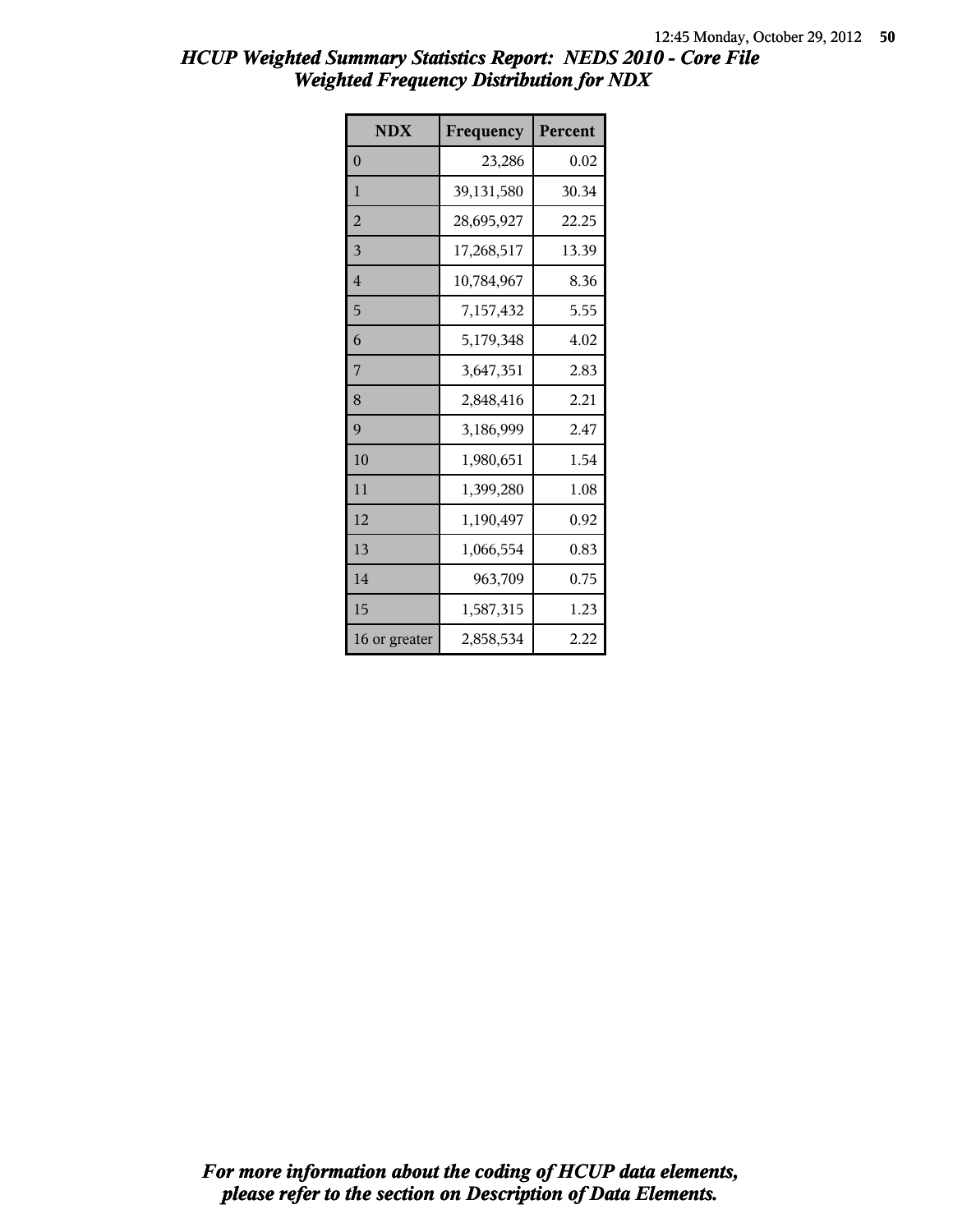| <b>NECODE</b>  | Frequency  | Percent  |
|----------------|------------|----------|
| $\Omega$       | 95,842,790 | 74.31    |
| 1              | 12,258,216 | 9.50     |
| $\overline{2}$ | 12,707,442 | 9.85     |
| 3              | 4,879,369  | 3.78     |
| $\overline{4}$ | 2,850,108  | 2.21     |
| 5              | 208,876    | 0.16     |
| 6              | 184,170    | 0.14     |
| 7              | 5,267      | 0.00     |
| 8              | 33,109     | 0.03     |
| 9 or greater   | 1,016      | $0.00\,$ |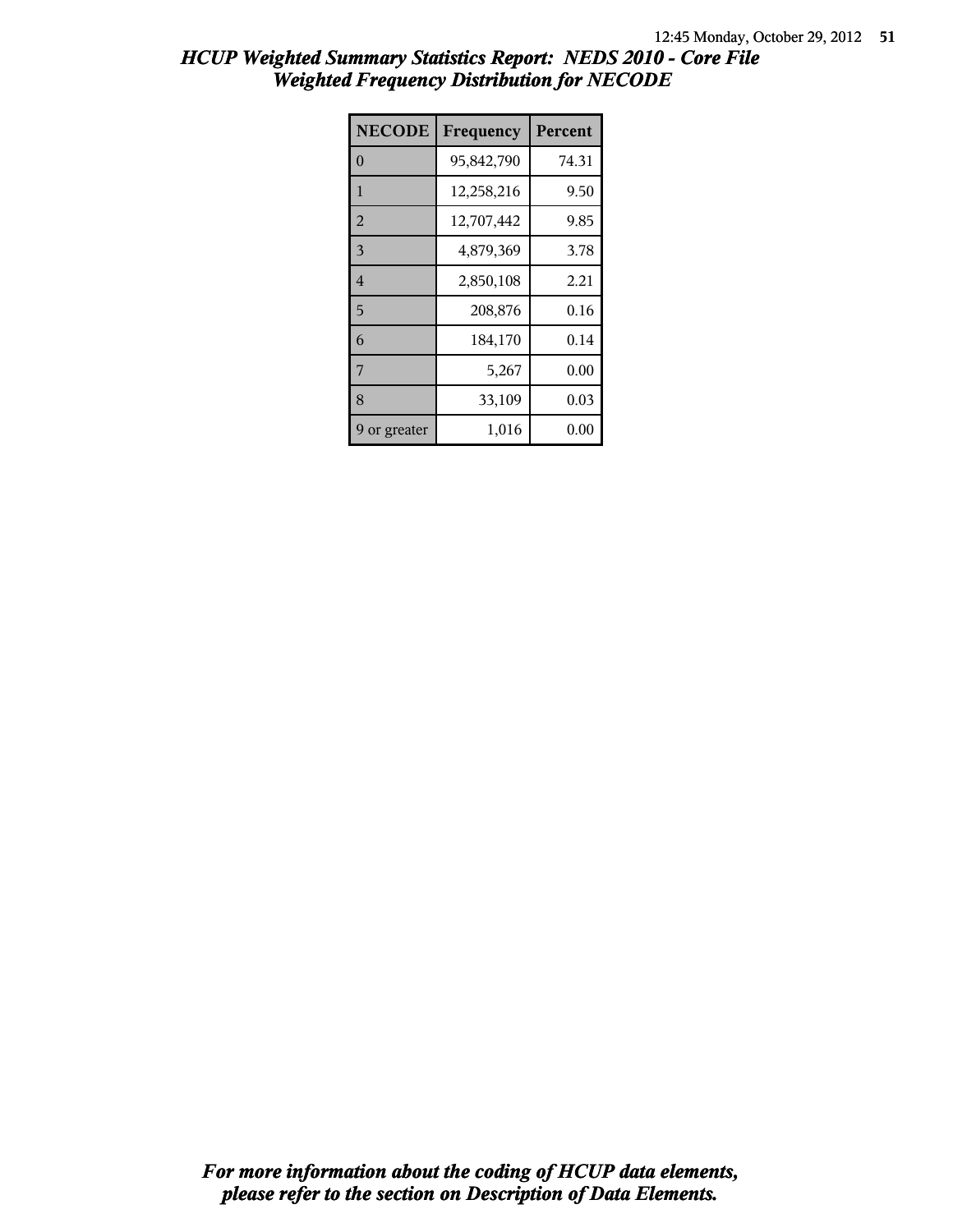| HCUP Weighted Summary Statistics Report: NEDS 2010 - Core File |  |
|----------------------------------------------------------------|--|
| <b>Weighted Frequency Distribution for PAY1</b>                |  |

| PAY1                 | Frequency  | <b>Percent</b> |
|----------------------|------------|----------------|
| $\therefore$ Missing | 302,051    | 0.23           |
| .A: Invalid          | 193,272    | 0.15           |
| 1: Medicare          | 26,925,724 | 20.88          |
| 2: Medicaid          | 32,467,087 | 25.17          |
| 3: Private insurance | 40,174,943 | 31.15          |
| 4: Self-pay          | 22,022,837 | 17.08          |
| 5: No charge         | 869,910    | 0.67           |
| 6: Other             | 6,014,541  | 4.66           |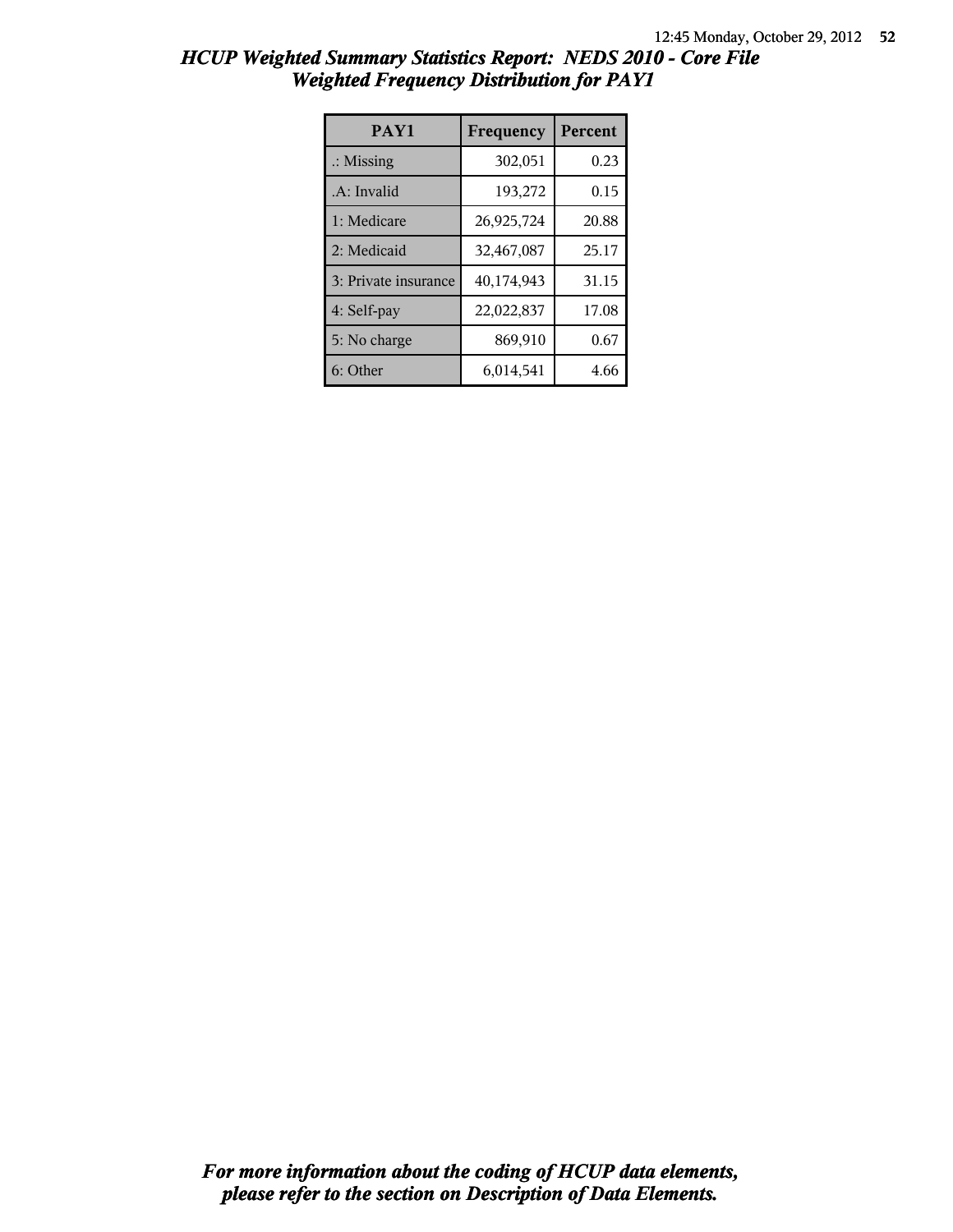| HCUP Weighted Summary Statistics Report: NEDS 2010 - Core File |  |  |
|----------------------------------------------------------------|--|--|
| <b>Weighted Frequency Distribution for PAY2</b>                |  |  |

| PAY <sub>2</sub>     | Frequency    | <b>Percent</b> |
|----------------------|--------------|----------------|
| $\therefore$ Missing | 98, 343, 399 | 76.25          |
| .A: Invalid          | 1,796,929    | 1.39           |
| 1: Medicare          | 2,458,315    | 1.91           |
| 2: Medicaid          | 7,776,410    | 6.03           |
| 3: Private insurance | 8,476,764    | 6.57           |
| 4: Self-pay          | 7,698,122    | 5.97           |
| 5: No charge         | 167,412      | 0.13           |
| 6: Other             | 2,253,015    | 1.75           |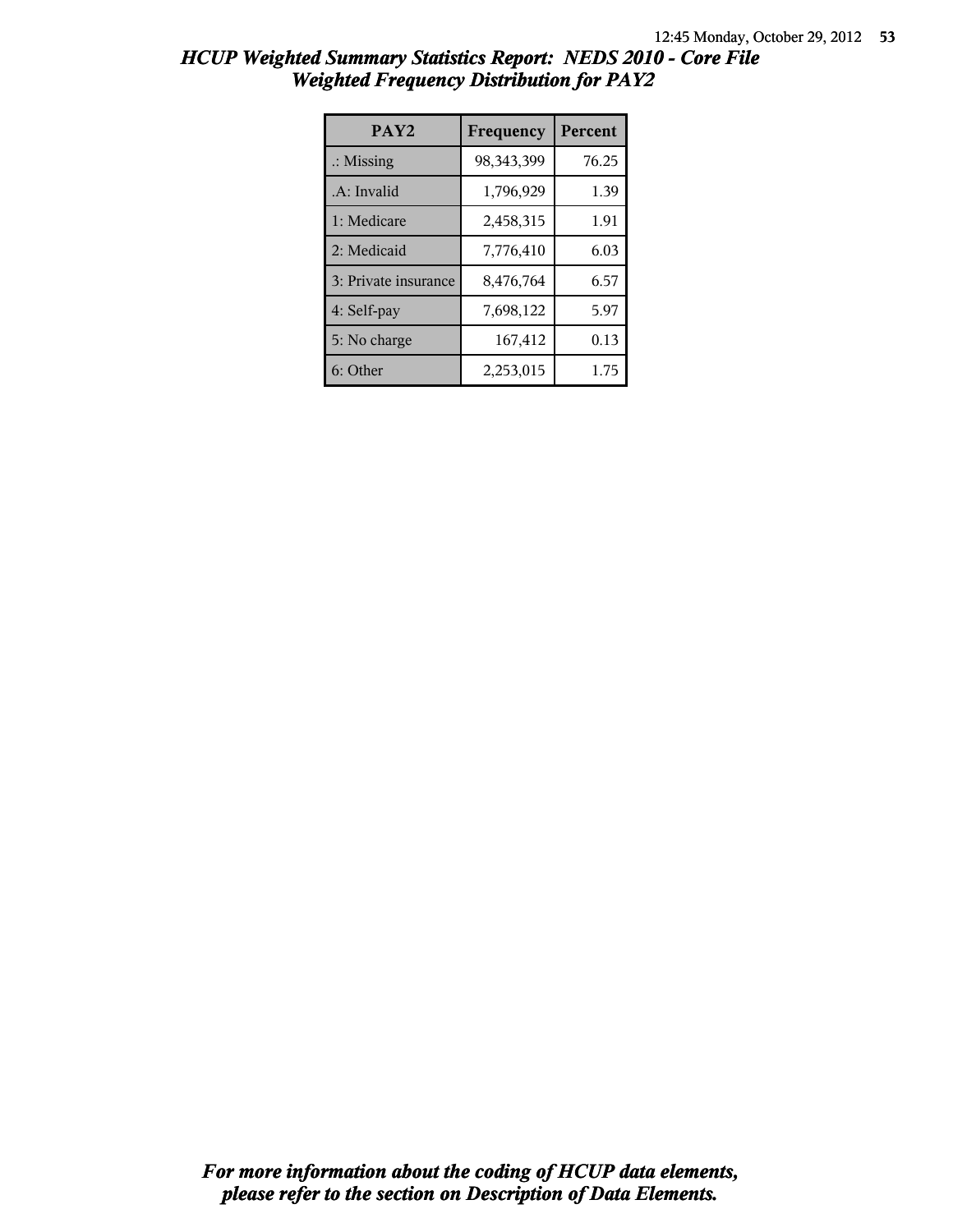| PL NCHS2006            | Frequency  | Percent |
|------------------------|------------|---------|
| $\therefore$ Missing   | 802,082    | 0.62    |
| 1: Large Central Metro | 34,970,968 | 27.12   |
| 2: Large Fringe Metro  | 26,283,068 | 20.38   |
| 3: Medium Metro        | 27,868,080 | 21.61   |
| 4: Small Metro         | 13,419,352 | 10.40   |
| 5: Micropolitan        | 15,725,677 | 12.19   |
| 6: Noncore             | 9,901,137  | 7.68    |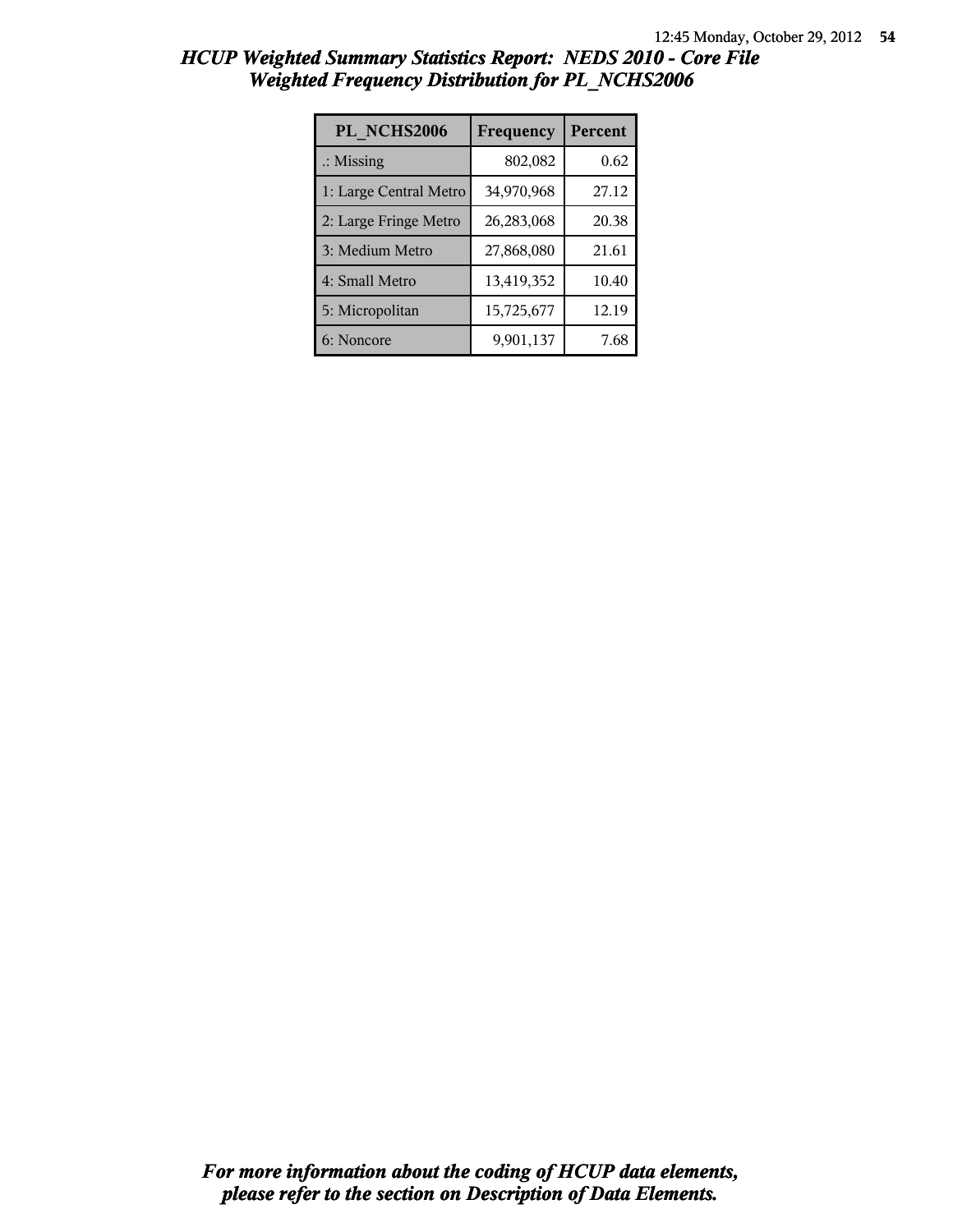| <b>TOTCHG ED</b>     | Frequency  | Percent |
|----------------------|------------|---------|
| $\therefore$ Missing | 18,749,687 | 14.54   |
| .A: Invalid          | 35,925     | 0.03    |
| .C: Inconsistent     | 857,238    | 0.66    |
| \$100-\$1,000        | 47,291,561 | 36.67   |
| \$1,001-\$5,000      | 52,754,230 | 40.90   |
| \$5,001-\$10,000     | 6,813,564  | 5.28    |
| \$10,001-\$50,000    | 2,448,869  | 1.90    |
| \$50,001-\$75,000    | 19,289     | 0.01    |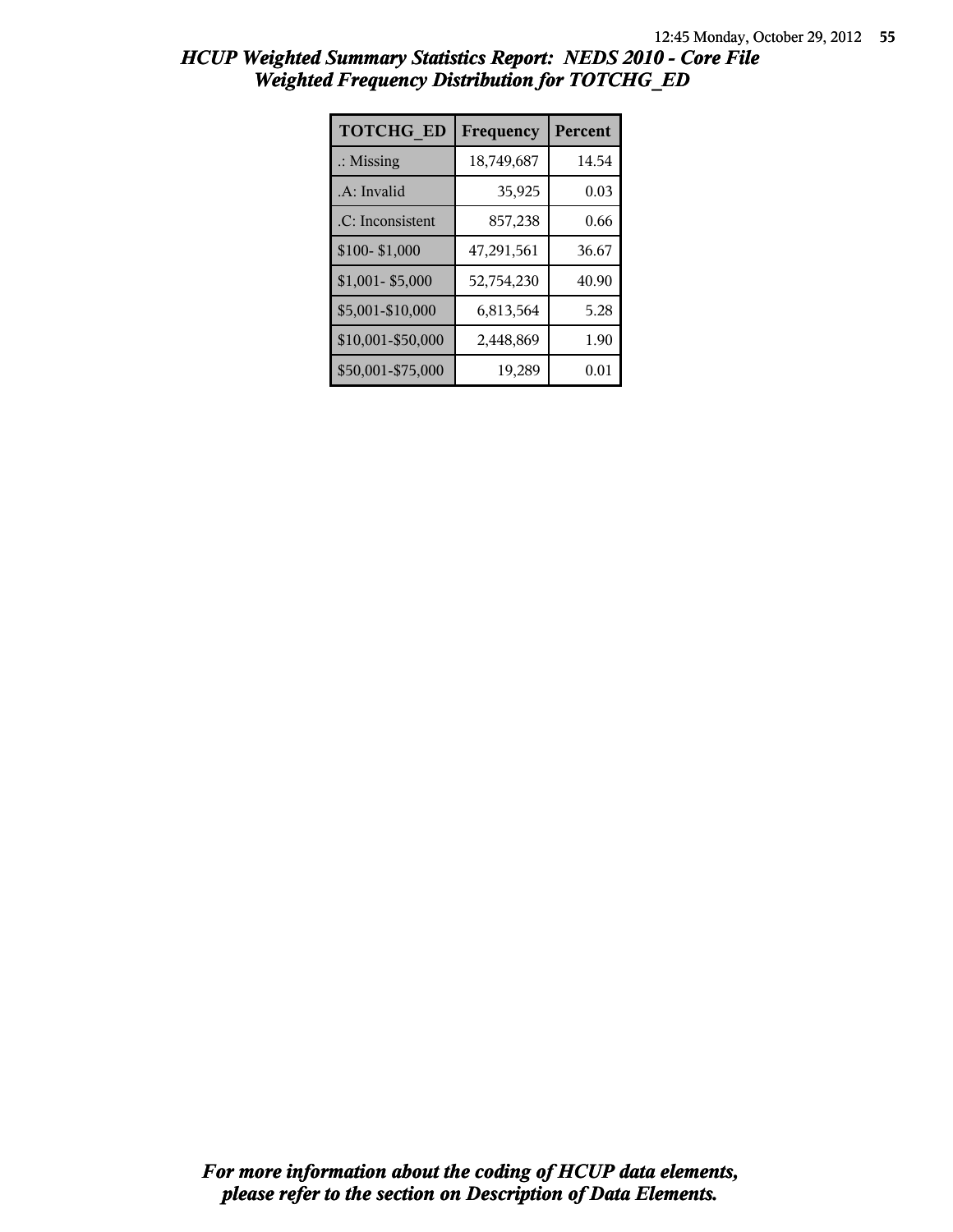|      | <b>YEAR</b> Frequency | Percent |
|------|-----------------------|---------|
| 2010 | 128,970,364           | 100.00  |